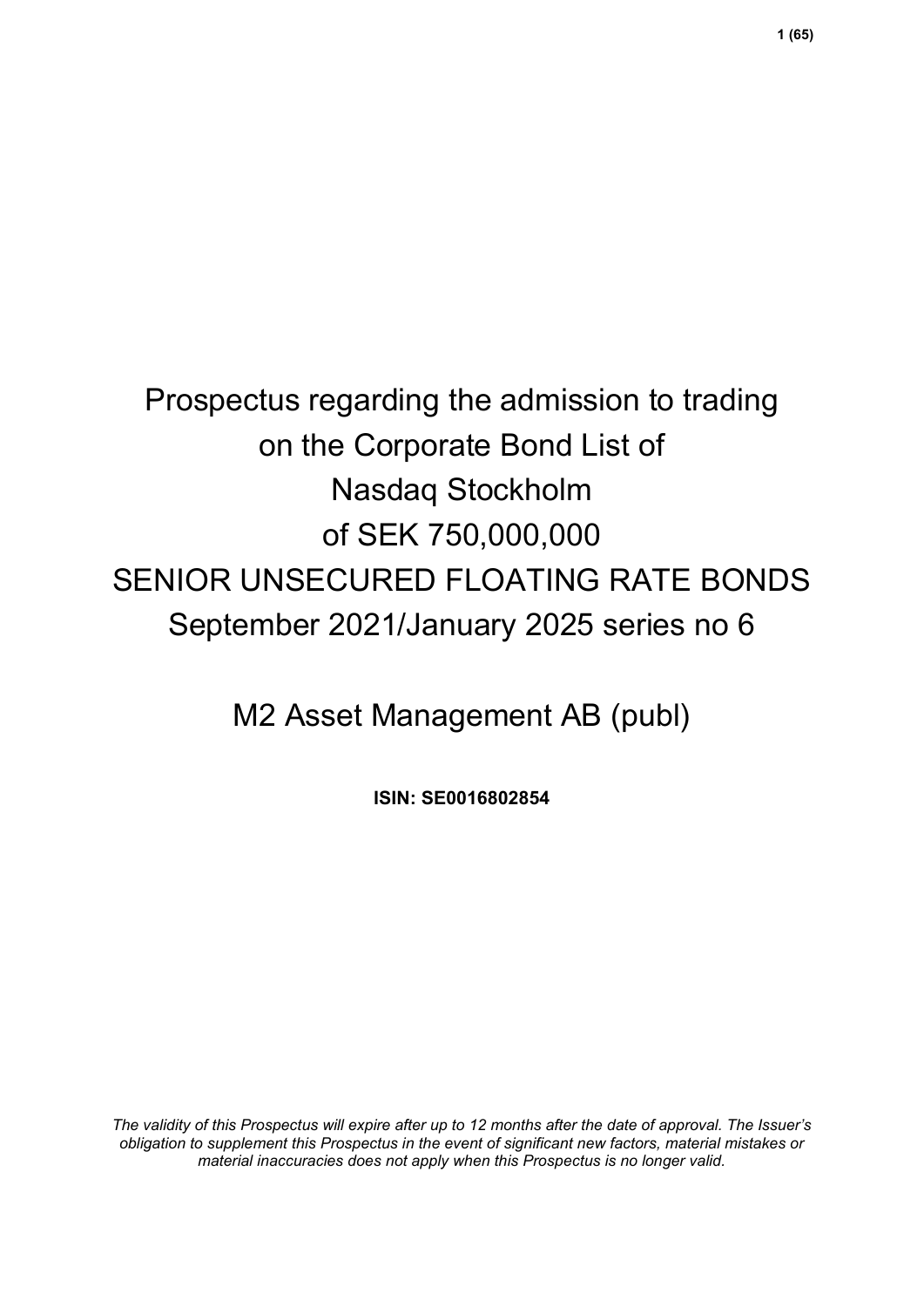### **IMPORTANT INFORMATION**

This prospectus (the "**Prospectus**") has been prepared by M2 Asset Management AB (publ) (reg. no. 556559-3349) ("**M2**", the "**Company**" or together with its direct and indirect subsidiaries depending on the context, the "**Group**" or the "**M2 Group**") in relation to the application for admission to trading of bonds issued under the Company's maximum SEK 2,000,000,000 senior unsecured floating rate bonds 2021/2025 with ISIN SE0016802854 (the "**Bonds**"), on the Corporate Bond List at Nasdaq Stockholm AB ("**Nasdaq Stockholm**"). The Company has issued an initial bond issue of SEK 200,000,000 on 15 September 2021 (the "**Initial Bond Issue**"), a subsequent bond issue of SEK 100,000,000 on 15 September 2021 (the "**First Subsequent Bond Issue**"), a subsequent bond issue of SEK 100,000,000 on 17 September 2021 (the "**Second Subsequent Bond Issue**"), a subsequent bond issue of SEK 100,000,000 on 1 October 2021 (the "**Third Subsequent Bond Issue**"), subsequent bond issue of SEK 500,000,000 on 28 October 2021 (the "**Fourth Subsequent Bond Issue**"), a subsequent bond issue of SEK 150,000,000 on 17 January 2022 (the "**Fifth Subsequent Bond Issue"**), a subsequent bond issue of SEK 50,000,000 on 17 January 2022 (the "**Sixth Subsequent Bond Issue**"), a subsequent bond issue of SEK 50,000,000 on 17 January 2022 (the "**Seventh Subsequent Bond Issue**"), and an additional subsequent bond issue of SEK 750,000,000 on 22 April 2022 (the "**Eighth Subsequent Bond Issue**"). The Company may at one or more occasions, after the Initial Bond Issue, issue subsequent bonds ("**Subsequent Bond Issues**") under the terms and conditions (the "**Terms and Conditions**"), until the total amount under any Subsequent Bond Issue(s) and the Initial Bond Issue equals SEK 2,000,000,000. This Prospectus has been prepared for the purpose of listing the Bonds issued on 22 April 2022 on the Corporate Bond List of Nasdaq Stockholm. Nordea Bank Abp (reg. no. 2858395-9) has acted as bookrunner and issuing agent (the "**Issuing Agent**") in connection with the Fifth Subsequent Bond Issue, the Sixth Subsequent Bond Issue, and the Seventh Subsequent Bond Issue.

Terms and definitions used in this Prospectus have the same meaning as in Section 11 "Terms and Conditions for the Bonds" unless otherwise expressly stated in this Prospectus.

This Prospectus has been approved by the Swedish Financial Supervisory Authority (Sw. *Finansinspektionen*) (the "**SFSA**") as competent authority under Regulation (EU) 2017/1129 of the European Parliament and of the Council of 14 June 2017. The SFSA only approves this Prospectus as meeting the standards of completeness, comprehensibility and consistency imposed by Regulation (EU) 2017/1129. Such approval should not be considered as an endorsement of the issuer that is the subject of this Prospectus.

The Prospectus has been prepared for admission of the loan constituted by the Bonds for trading at Nasdaq Stockholm and does not constitute at any part an offer by M2 for subscription or purchase of the Bonds. The Prospectus is governed by Swedish law. Disputes regarding this Prospectus shall be exclusively governed by Swedish law and settled by the Swedish courts exclusively. The Prospectus may not be distributed in any jurisdiction where such distribution or sale would require any additional prospectus, registration or other measures than those required by Swedish law or otherwise would conflict with regulations in such jurisdiction. Holders of the Prospectus or Bondholders must therefore inform themselves about and observe any such restrictions. The Bonds have not been and will not be registered under the U.S. Securities Act of 1933 as applicable at any time, or under any U.S. state securities legislation. Furthermore, M2 has not registered the Bonds under the securities legislation of any other country. The Bondholder may be subject to purchase or transfer restrictions with regard to the Bonds, as applicable, under local laws to which a Bondholder may be subject.

The Prospectus, including the documents incorporated by reference (see Section 10 "Documents incorporated by reference" below) as well as any supplements to the Prospectus, may contain statements regarding the prospects of M2 made by the board of directors. Such statements are based on the board of directors' knowledge of current circumstances regarding M2's business, the market conditions, the current global environment in which M2 operates and other prevailing external factors. The reader should observe that forward-looking statements always are associated with uncertainty. An investment in the Bonds is associated with risks and risk taking. Anyone considering investing in the Bonds is therefore encouraged to carefully study the Prospectus, in particular Section 1 "Risk factors". Each potential investor in the Bonds must decide upon the suitability of an investment in the light of their own circumstances.

Solely for the purpose of the Issuing Agent's (for the purposes of this paragraph, the "manufacturer") product approval process, the target market assessment in respect of the Bonds has led to the conclusion that: (i) the target market for the Bonds is eligible counterparties, professional clients and retail clients, each as defined in Directive 2014/65/EU (as amended, "MiFID II"); and (ii) all channels for distribution of the Bonds to eligible counterparties, professional clients and retail clients are appropriate. Any person subsequently offering, selling or recommending the Bonds (a "distributer") should take into consideration the manufacturer's target assessment; however, a distributor subject to MiFID II is responsible for undertaking its own target market assessment in respect of the Bonds (by either adopting or refining the manufacturer's target market assessment) and determining appropriate distribution channels.

The Bonds may not be a suitable investment for all investors and each potential investor in the Bonds must determine the suitability of that investment in light of its own circumstances. In particular, each potential investor should (i) have sufficient knowledge and experience to make a meaningful evaluation of the Bonds, the merits and risks of investing in the Bonds and the information contained or incorporated by reference in this Prospectus or any applicable supplement, (ii) have access to, and knowledge of, appropriate analytical tools to evaluate, in the context of its particular financial situation, an investment in the Bonds and the impact other Bonds will have on its overall investment portfolio, (iii) have sufficient financial resources and liquidity to bear all of the risks of an investment in the Bonds; (iv) understand thoroughly the Terms and Conditions, and (v) be able to evaluate (either alone or with the help of a financial advisor) possible scenarios for economic, interest rate and other factors that may affect its investment and its ability to bear the applicable risks.

The Prospectus will be available via the websites of the SFSA [\(https://www.fi.se/sv/vara-register/prospektregistret/\)](https://www.fi.se/sv/vara-register/prospektregistret/) and M2 [\(https://m2assetmanagement.se/prospekt/\).](https://m2assetmanagement.se/prospekt/) Paper copies may be obtained from M2. The information on the websites does not form part of the prospectus unless that information is incorporated by reference into the prospectus.

The figures in this Prospectus do not always sum up correctly due to being rounded off in order to facilitate the reading of the Prospectus.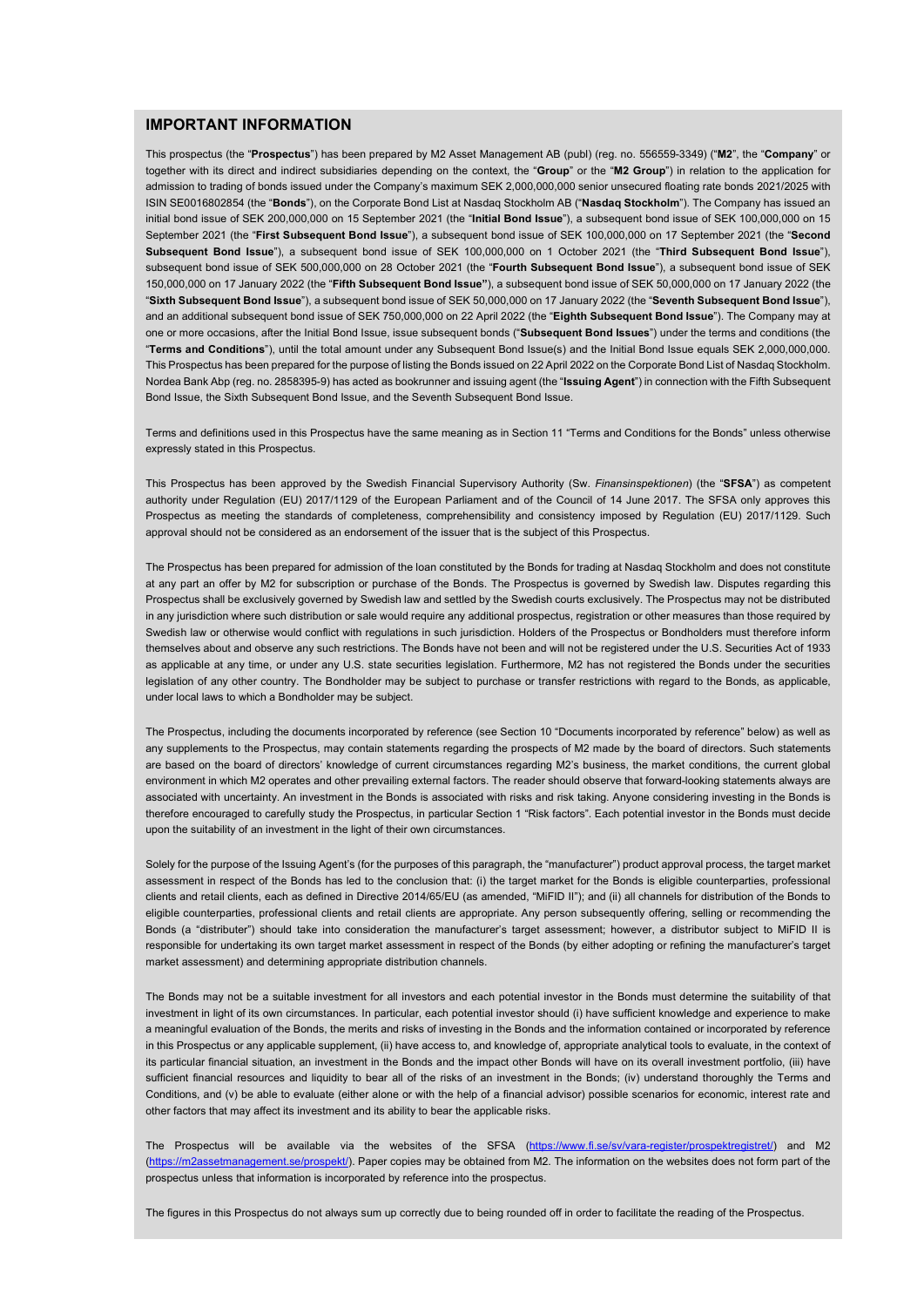### **TABLE OF CONTENTS**

### **Definitions**

| M2, the M2 Group, the Group or the Company | M2 Asset Management AB (publ), registration<br>number 556559-3349, with or without subsidiaries<br>depending on the context.                                                                                                            |
|--------------------------------------------|-----------------------------------------------------------------------------------------------------------------------------------------------------------------------------------------------------------------------------------------|
| The Bonds                                  | Refers to the bonds issued within bond loan<br>2021/2025, up to SEK 2,000,000,000,<br>ISIN: SE0016802854.                                                                                                                               |
| Nasdaq Stockholm                           | Nasdag Stockholm AB or such other regulated<br>market conducted by Nasdaq Stockholm.                                                                                                                                                    |
| The Prospectus                             | This prospectus prepared in relation to M2's<br>admission to trading of the Fifth Subsequent Bond<br>Issue, the Sixth Subsequent Bond Issue and the<br>Seventh Subsequent Bond Issue on the Corporate<br>Bond List on Nasdag Stockholm. |
| <b>SEK</b>                                 | Refers to Swedish kronor.                                                                                                                                                                                                               |
| <b>Terms and Conditions</b>                | Refers to the terms and conditions for the Bonds.                                                                                                                                                                                       |

Definitions and terms used in this Prospectus have the same meaning as in Section 11 "Terms and Conditions for the Bonds" unless otherwise expressly stated above or elsewhere in this Prospectus.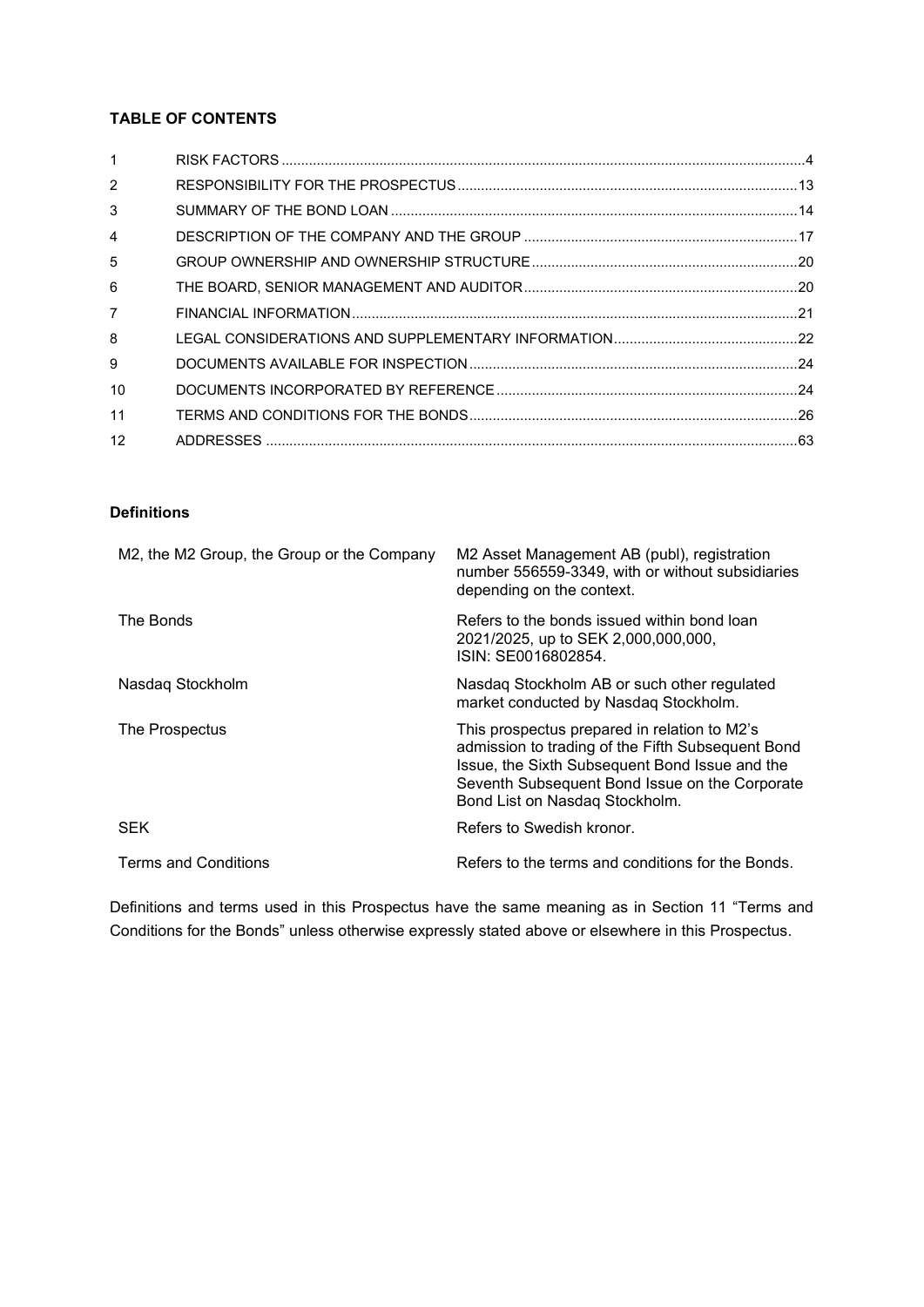### <span id="page-3-0"></span>**1 RISK FACTORS**

*A number of risk factors affects and may come to affect M2, the Group and the Bonds. Some risk factors are outside the Group's control. Below is a description of risk factors which M2 considers to be the most material risks relating to the Group and the Bonds.* 

*The risk factors are presented in categories and where a risk factor may be categorised in more than one category, such risk factor appears only once and in the most relevant category. The most material risk factor in each category is presented first. Subsequent risk factors in the same category are not ranked in order of materiality or probability of occurrence. The assessment of the materiality of each risk*  factor has been determined on the basis of a qualitative ordinal scale (low/medium/high) based on the *probability of their occurrence and the expected magnitude of their negative impact on the Group.* 

### 1.1 **Risk factors specific and material to M2 and the Group**

### 1.1.1 *Market risks*

### *Inflation and interest risk*

The Group operates in the real estate and development market in Sweden, which to a large extent is affected by macroeconomic factors such as the level of production of new premises, changes in infrastructure and population growth. Economic growth in turn affects the employment rate, which is an essential basis for supply and demand on the rental market and consequently impacts vacancy rates and rental levels of the Group's properties.

Furthermore, inflation expectations have an impact on the interest rate and thus affect the net interest income for the Group and from its financial holdings in Castellum AB (publ), Corem Property Group AB (publ), AB Sagax (publ) and Wästbygg Gruppen AB (the "**Financial Holdings**"). The Group's business is mainly financed, in excess of equity and working capital related to non-interest-bearing liabilities, by borrowings from credit institutions and the bond market. Interest expenses are therefore one of the Group's main cost items and the Group's total financial expenses for the period 1 January 2021 – 31 December 2021, which mainly consisted of interest expenses, amounted to SEK 458 million. Interest expenses are mainly affected by, besides the extent of interest-bearing debt, the level of current market interest rates, credit institutions' margins and the Group's strategy regarding interest rate fixation periods. Adverse changes of interest rates would negatively affect the Group's financial costs and earnings and in turn the performance of M2 under its loans. M2 deems that the probability of unexpected increases in interest rate costs occurring is *medium*. If the risks would materialize, M2 considers the potential impact to be *high*.

### 1.1.2 **Business risks**

### *Rental income and rental development*

The Group's operations include commercial properties, construction, and property development as well as strategic investments in larger real estate companies such as the Financial Holdings. The Group's rental income, directly as well as indirectly through dividends from the Financial Holdings, is affected by the vacancies of the properties, the rent level stipulated in the rental agreements and the tenants paying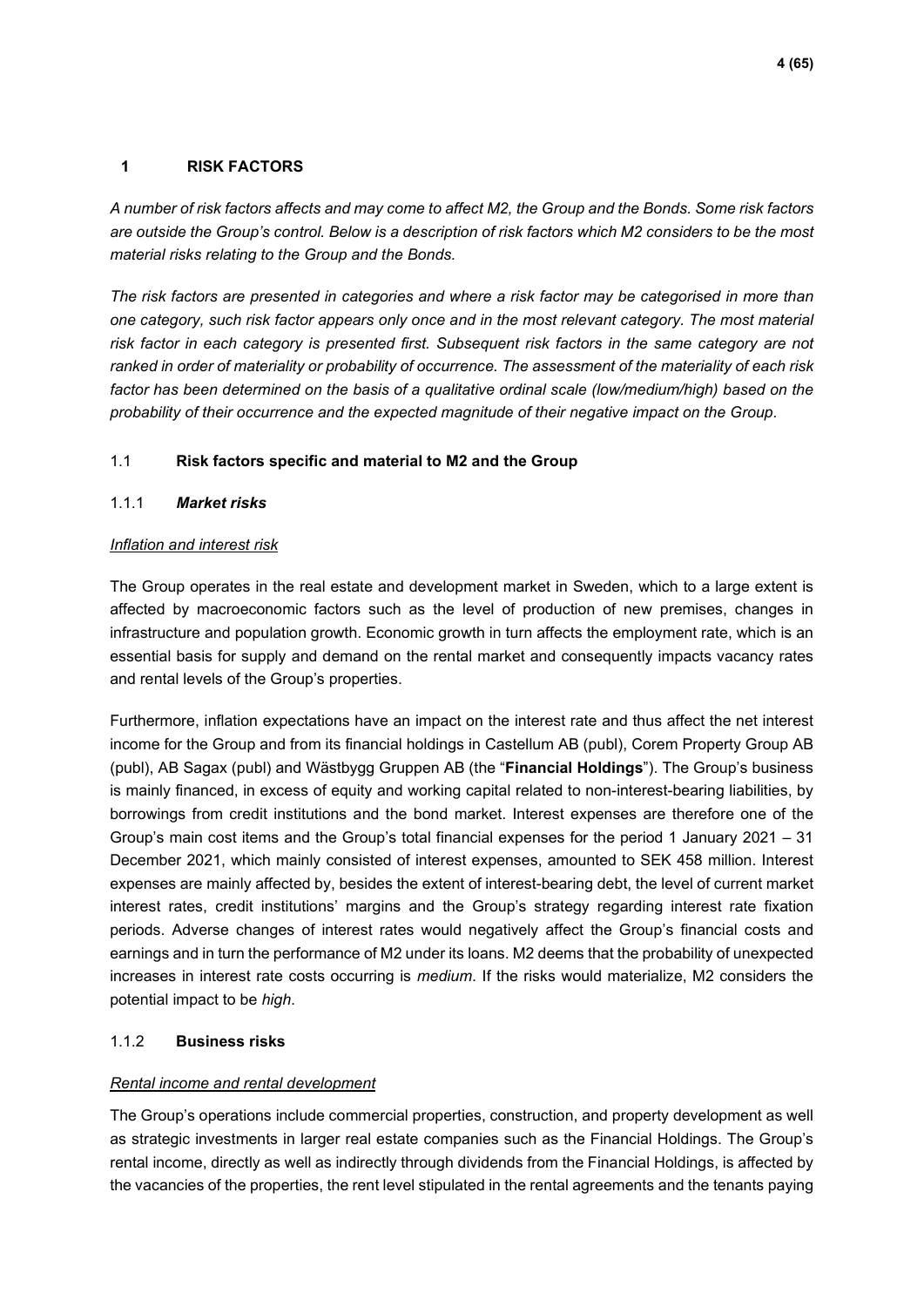their rents on time. The Group is not dependent on any single large tenant but a general decrease in market occupancy rates and market rental rates, would negatively affect the Group's possibilities to sustain current revenue and cash flow levels over a long period of time, which could have a negative impact on the Group's financial position, asset valuation and earnings. M2 deems that the probability of large fluctuations and increases in vacancies, decreases in market rental rates or any other loss of rental income or dividend from the Financial Holdings is *low*. If the risks would materialize, M2 considers the potential impact to be *high*.

### *Changes in value of properties*

The Group's real estate investments are recorded in the balance sheet at actual value and the value changes are recorded in the income statement. The M2 Group performs a valuation of the entire property holdings and the Financial Holdings quarterly. Valuations are performed according to schedule where both external valuation as well as valuation by the M2 Group itself is carried out. This means that normally each property in the portfolio is valued externally over a rolling 36-month period. The M2 Group's properties' loan to value ratio was 34.6 per cent as of 31 December 2021. There is a risk that the valuation frequency and coverage may change in the future, which could result in that value becomes more difficult to estimate for an investor, a financing counterparty or any third party interested in the valuation of the M2 Group's properties.

The value of the Group's properties is affected by a number of factors, partly by property specific factors such as occupancy levels, rental rates and operating costs and partly by market specific factors such as yield demands and cost of capital that are derived from comparable transactions on the real estate market. Property related deteriorations such as lower rental income and increased vacancies, as well as market specific factors such as demand for higher return on investments can cause the Group to write down the actual value of its investment properties, which could have a negative impact on the Group's financial position and earnings. Furthermore, a deterioration in the value of properties could cause a breach of the financial undertakings in the Group's various financial obligations which could lead to loans being accelerated, leading to immediate repayment or result in the creditor's enforcement of the pledged assets.

M2 deems the probability of such risks materializing to be *medium*. If the risks would materialize, M2 considers the potential impact to be *medium*.

### *Projects and developments*

The operations of the Group also comprise property development projects, specifically within the subsidiary Wästbygg Gruppen AB, which in October 2020 was listed on Nasdaq Stockholm, and its subsidiaries (the "**Wästbygg Group**"). When developing property, certain risks arise. Larger projects may entail major investments which may lead to an increased credit risk should tenants be unable to fulfil their obligations towards the Group, and the Group in turn would be unable to find other tenants for the premises in question, or should the demand or the price for the property decrease during the project.

When planning and budgeting for a construction project it is essential that the basis for calculation is complete and correct. Assumptions are made in relation to costs and revenues, as well as the ability of partners to perform in accordance with contracts. Projects may be delayed or may entail higher costs than foreseen, which may lead to increased costs or decreased earnings.

When entering into construction agreements, the Wästbygg Group regularly issues construction guarantees as customary when carrying out construction work. Should a project entail that the Wästbygg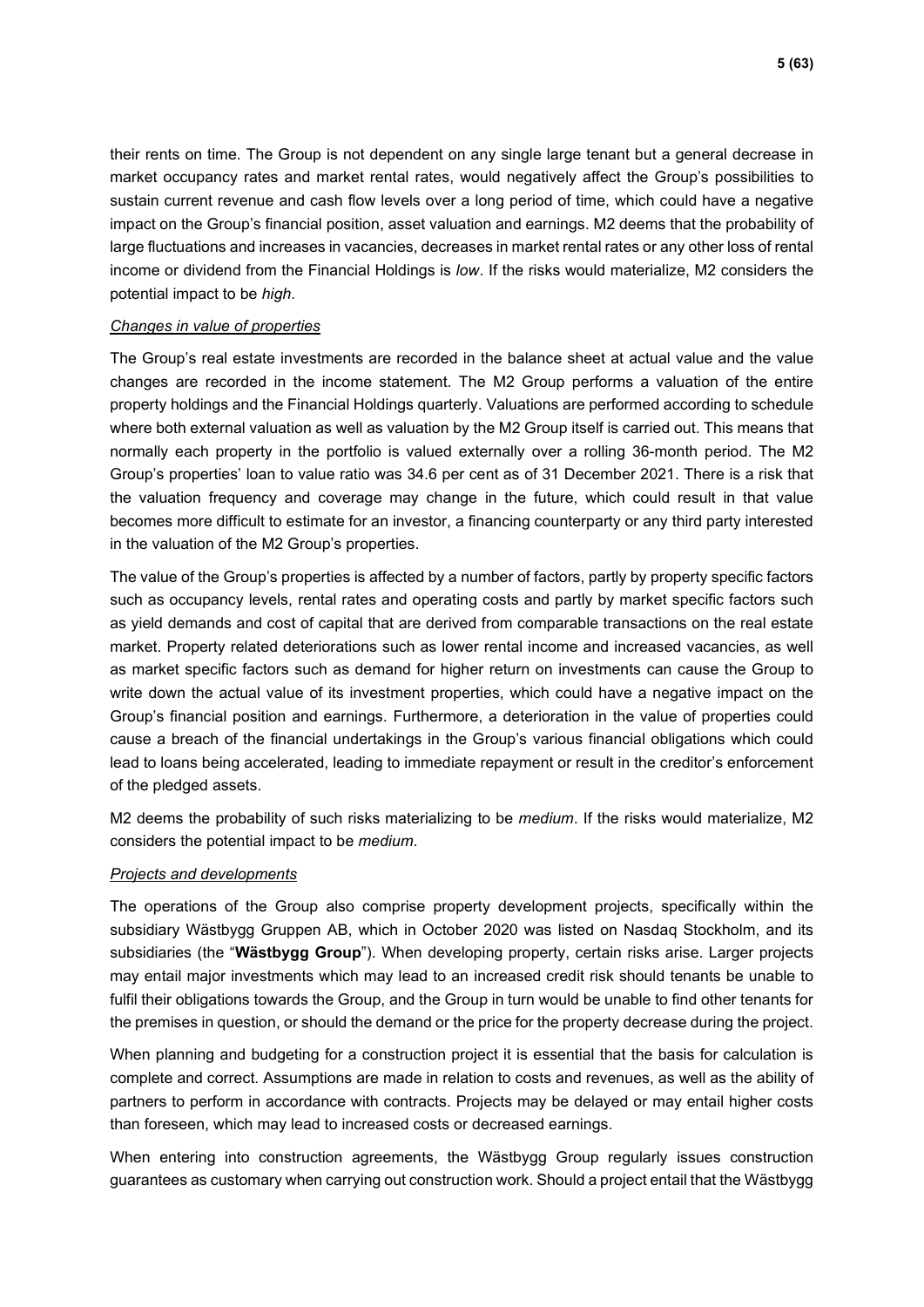Group needs to make use of an issued guarantee, this will lead to increased costs or decreased earnings in relation to the project at hand.

In the event of the abovementioned risks are materialized, it could have a negative impact on the valuation of the Group's assets as well as the Group's earnings and profitability. M2 deems the probability of such risks materializing to be *high*. If the risks would materialize, M2 considers the potential impact to be *low*.

### *Transactions*

To acquire and sell properties is part of the Group's ordinary business and, especially acquisitions, involve certain risks. All investments are associated with uncertainties, such as future loss of tenants, environmental circumstances and technical problems, which may have a negative impact on the property value or result in unexpected and increased costs. Further, there is a risk that a seller, in connection with an acquisition, may not fulfil its obligations due to financial difficulties, which may affect the Group's possibility to bring forward claims on compensation according to contracted indemnities or warranties (which may also be subject to limitations in amount and time).

Selling properties involves uncertainties regarding, inter alia, price and the ability to get provision for the properties including the willingness and ability of potential buyers to pay for the properties. Furthermore, the Group may be subject to claims due to the sale or the condition of the sold properties. If the Group is unable to get provision at favorable terms or if claims are directed at the Group, this may lead to delays in projects as well as increased and unexpected costs for the properties and transactions.

M2 deems the probability of such risks materializing to be *low*. If the risks would materialize, M2 considers the potential impact on the Group's result and the value of the relevant properties to be *medium*.

### *Securities trading*

M2 owns shares and bonds that are listed and traded on regulated markets or multilateral trading facilities, and trading in such securities are carried out within the Group. The trading entails calculated risks in order to receive a high return. Such investments and trading activities are carried out by a limited number of people within the Group and are exposed to price fluctuations in the markets. There is a risk that the individuals responsible for the trading commit errors, or that M2 is affected by unforeseen price fluctuations in the stock market. Errors or unforeseen price fluctuations may have a negative effect on M2's profit as well as the value of M2's assets and thus indirectly affect the value and the creditworthiness of the Group, which in turn may entail higher costs of borrowing capital. M2 deems the probability of such risks materializing to be *medium*. If the risks would materialize, M2 considers the potential impact to be *high*.

### *Employees and subcontractors*

The Group's employees' knowledge, experience and commitment are important for the Group's future development. The Group would be affected negatively if a number of its employees would leave the Group at the same time, or if a number of key employees would leave.

The Wästbygg Group carries out construction work by having their own management on site as project leaders and support, while subcontractors mainly carry out the actual construction work. Efficient project management is essential to the success of the construction projects of the Wästbygg Group.

Should the project management of the Wästbygg Group fail, or should the Wästbygg Group not be able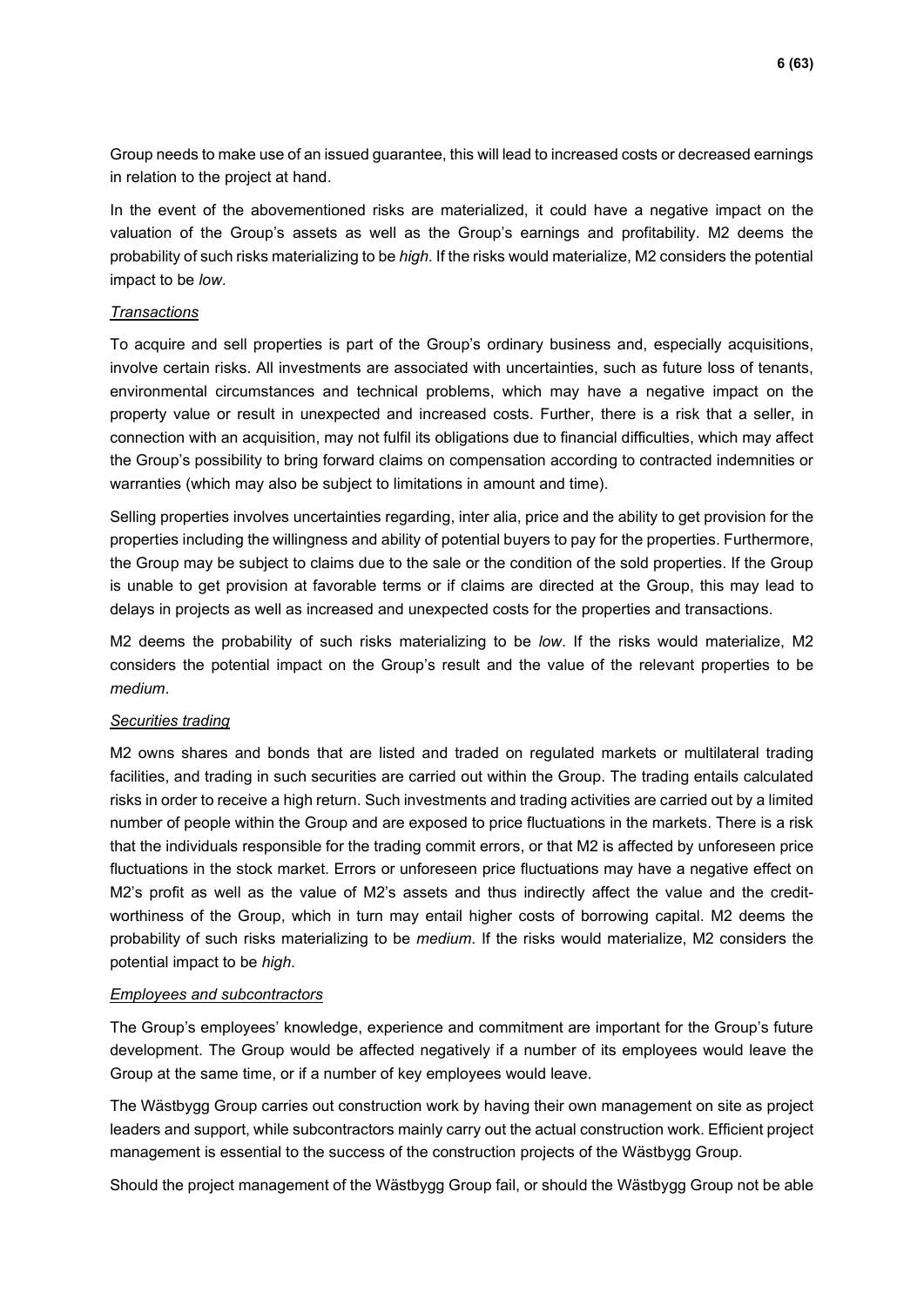to find competent subcontractors, construction projects of the Wästbygg Group could be delayed. There is a risk that extensive project delays may entail customer's enforcing claims of liquidated damages or price reductions on certain projects, which could have a negative impact on the M2 Group's profitability. M2 deems the probability of such risks materializing to be *medium*. If the risks would materialize, M2 considers the potential impact to be *low*.

### *Competition*

The M2 Group acts in an industry that is exposed to competition. The M2 Group's future competitive opportunities are dependent on, *inter alia*, the M2 Group's ability to be at the forefront and respond quickly to existing and future market needs. On the various markets where the Wästbygg Group is present, there is a high demand for buildable land. The Wästbygg Group regularly competes for land allocation for housing purposes as well as commercial or logistics projects. Increased competition could lead to Wästbygg Group not being able to receive land allocations at a reasonable price, which could have a negative impact on the profitability of the M2 Group. M2 deems the probability of such risks materializing to be *medium*. If the risks would materialize, M2 considers the potential impact to be *medium*.

### 1.1.3 **Financial risks**

### *Refinancing risks*

Refinancing risk is the risk that necessary financing may not be obtained, or could only be obtained at significantly increased costs concerning refinancing of existing debts or new borrowing. The Group may eventually be required to refinance certain or all of its outstanding debt, including the Bonds. As of 31 December 2021, approximately SEK 7,708 million of the M2 Group's outstanding debts mature within 12 months. The Group's ability to successfully refinance its outstanding debt obligations, including the Bonds, at maturity depend on the conditions of the capital markets and its financial condition at such time. The Group's ability to refinance the Bonds and other debt is also restricted in the way the Terms and Conditions only permit certain capital market loans and that issuance of market loans are subject to certain financial undertakings of the Group. Such restrictions together with the developments in the credit market, such as deterioration of the overall financial markets or a worsening of general economic conditions, could adversely affect the Group's access to financing sources and financing on favorable terms, or at all. M2 deems the probability of such risks materializing to be *low*. If the risks would materialize, M2 considers the potential impact on the Group's liquidity and financial position to be *high.* 

#### *Financial obligations and guarantees*

The Group has obtained financing through construction loans, bank loans secured by the Group's properties, shares in subsidiaries and, in some cases, security over securities deposits containing, *inter alia*, the Financial Holdings, and from the capital market. The Group has issued guarantees for some loans. Some of the Group's credit agreements contain provisions regarding, for example, ownership of the companies being parties to such credit agreements (change of control provisions), or financial covenants such as loan to value ratio and equity ratio. If such provisions are breached by the Group, it could lead to the loans being accelerated, leading to immediate repayment or result in the creditor's enforcement of the pledged assets. Should loans be accelerated, it could also result in other loan agreements (through cross default provisions) being cancelled for immediate repayment or in the collateral being taken over by the credit institution/s concerned. If such events were to materialize there is a risk that the Group will not be able to obtain necessary financing, or that such financing could only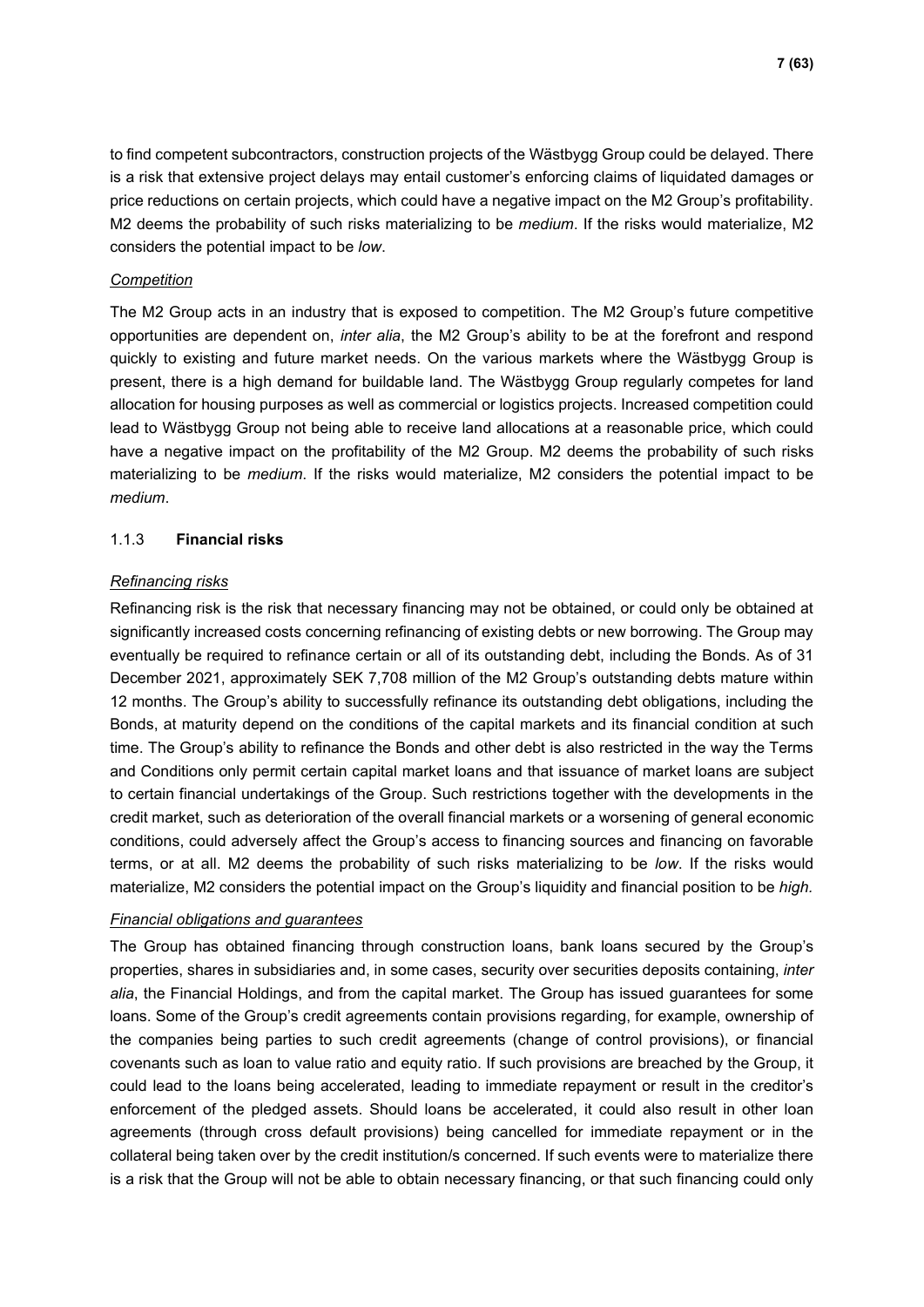be obtained at significantly increased costs. Furthermore, such events could lead to a necessary liquidation of part or whole of the Group's Financial Holdings, or revisions to the Group's current strategy. The realization of any of the above would have a negative impact on the valuation of the Group's assets and the Group's profitability. M2 deems the probability of such risks materializing to be *low*. If the risks would materialize, M2 considers the potential impact to be *high*.

### 1.1.4 **Legal and environmental risks**

### *Holding company risks*

M2 is dependent on its subsidiaries and other investments, especially the Financial Holdings, in order to receive dividend income. M2's ability to make required payments of interest on its debts and funding is affected by the ability of its subsidiaries and other investments to transfer available funds to it, and hence M2 is dependent on its subsidiaries to fulfil its obligations under the Bonds. The transfer of funds to M2 from its subsidiaries or other investments may be restricted or prohibited by legal and contractual requirements applicable to the respective subsidiary or investment. Additionally, the Group companies are separate legal entities and have no obligations to fulfil M2's obligations towards its creditors. If the subsidiaries or other investments, such as the Financial Holdings, do not provide dividend income, or due to other circumstances, conditions, laws or other regulations, are prevented from providing liquidity to M2, there is a risk that M2 will not be able to fulfil its obligations under the Bonds. M2 deems the probability of such risks materializing to be *low*. If the risks would materialize, M2 considers the potential impact to be *medium*.

### *Legal risks*

The Group's business is regulated by and must be conducted in accordance with several laws and regulations, (inter alia the Swedish Companies Act (Sw: aktiebolagslagen (2005:551)), the Swedish Land Code (Sw: Jordabalken 1970:994), the Swedish Environmental Code (Sw: Miljöbalken (1998:808)) and the Swedish Planning and Building Act (Sw: plan- och bygglagen (2010:900)), detailed development plans, building standards, security regulations, etcetera. There is a risk that the Group's interpretation of applicable laws and regulations may be incorrect or may change in the future. The Group may also be required to apply for various permits and registrations with municipalities and authorities in order to pursue property development. There is a risk that the Group will not be granted necessary permits or other decisions for its business activities or that such permits or decisions are appealed. The Group's operations are also affected by the tax rules in force from time to time in Sweden. Since these rules have historically been subject to frequent changes, further changes are expected in the future (potentially with retroactive effect). Such changes could have a significant negative impact on the Group's financial position and earnings. In the event of the abovementioned risks are materialized, it could result in increased costs and delay in planned development of properties or otherwise have negative impact on the conduct and development of its business. M2 deems the probability of such risks materializing to be *low*. If the risks would materialize, M2 considers the potential impact to be *medium*.

### *Lawsuits, investigations and proceedings*

The M2 Group and its sub-group companies may be adversely affected by disputes, litigation, unexpected costs or other effects of legal and administrative proceedings and investigations, by regulatory bodies or other bodies. In the event that the Group is forced to pay fines, damages or other compensation as a result of lawsuits, investigations or proceedings significant costs may be incurred to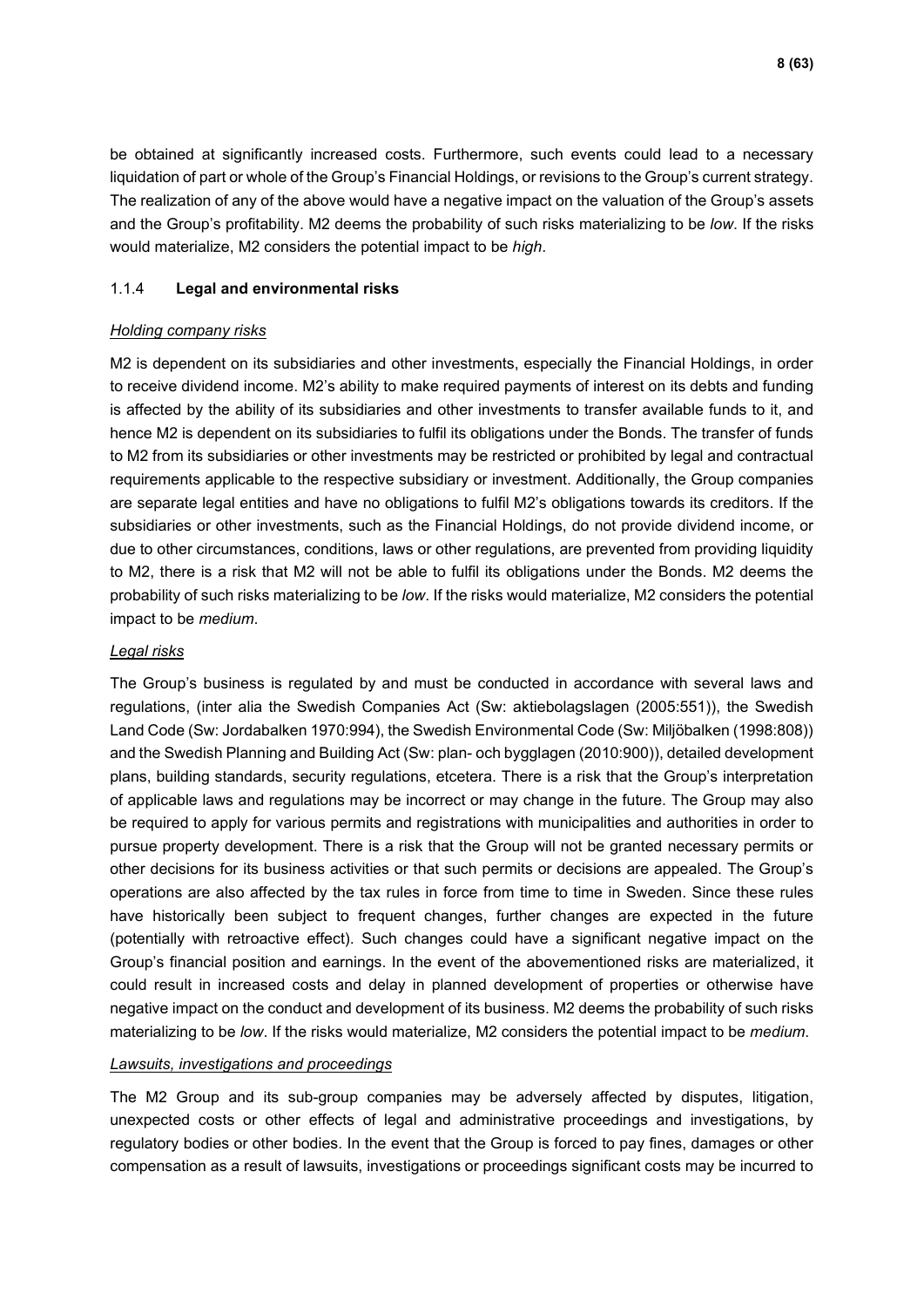the Group. Moreover, disputes or claims can be time consuming and costly in itself.

Within the M2 Group, the sub-group of companies under the Wästbygg Group, is as a result of the general character of carrying out construction work involved in disputes in relation to projects completed and services carried out. The Wästbygg Group was involved in one dispute relating to the performance under a construction agreement. The dispute was settled in December 2020 and did not result in a negative impact on the M2 Group's business, financial position and earnings.

A negative outcome in lawsuits, investigations or proceedings would have a negative impact on the M2 Group's operational costs and profitability. M2 deems the probability of such risks materializing to be *medium*. If the risks would materialize, M2 considers the potential impact to be *low*.

### *Working environment*

Construction work may entail a work environment with a high risk for accidents and personal injuries for individuals working on site. Should the Wästbygg Group fail in following relevant laws and regulations relating to work environment as well as implementing and follow efficient work environment policies, this could lead to accidents that entails increased costs and decreased profitability of the Wästbygg Group and the M2 Group. M2 deems the probability of such risks materializing to be *medium*. If the risks would materialize, M2 considers the potential impact to be *medium*.

### 1.2 **Risks related to the Bonds**

### 1.2.1 **Financial risks**

### *Credit risk*

Investors who invest in the Bonds become exposed to a credit risk in relation to M2, including the risk of losing the value of the entire investment. The investor's right to receive payment under the Terms and Conditions is dependent on the Group's ability to fulfil its payment obligations, which in its turn is dependent on the development of the Group's business activities and its financial position. A general downturn in the Group's financial position could increase the credit risk with subsequent higher risk premium for the Bonds on the market and could negatively affect the Group's ability to refinance the Bonds at maturity, which ultimately could decrease the market price of the Bonds. M2 deems the probability of such risk materializing to be *low*. If the risks would materialize, M2 considers the potential impact on M2's ability to fulfil its payment obligations to be *high.*

#### *Interest rate risk*

The Bonds' value depends on several factors, one of the most significant over time being the level of market interest. The interest rate of the Bonds is calculated as 3 months STIBOR plus an interest margin. As market interest rates in Sweden are relatively low compared historically, there is a risk that market rates increase in the future. Investments in the Bonds involve a risk that the market value of the Bonds may be negatively affected by increases in market interest rates, as bonds or notes issued in a higher interest environment may yield a higher total return than the Bonds, which may make it difficult for the Bondholders to sell the Bonds on a time and at a price acceptable to the Bondholder. M2 deems the probability of such risk materializing to be *medium*. If the risks would materialize, M2 considers the potential impact to be *medium*.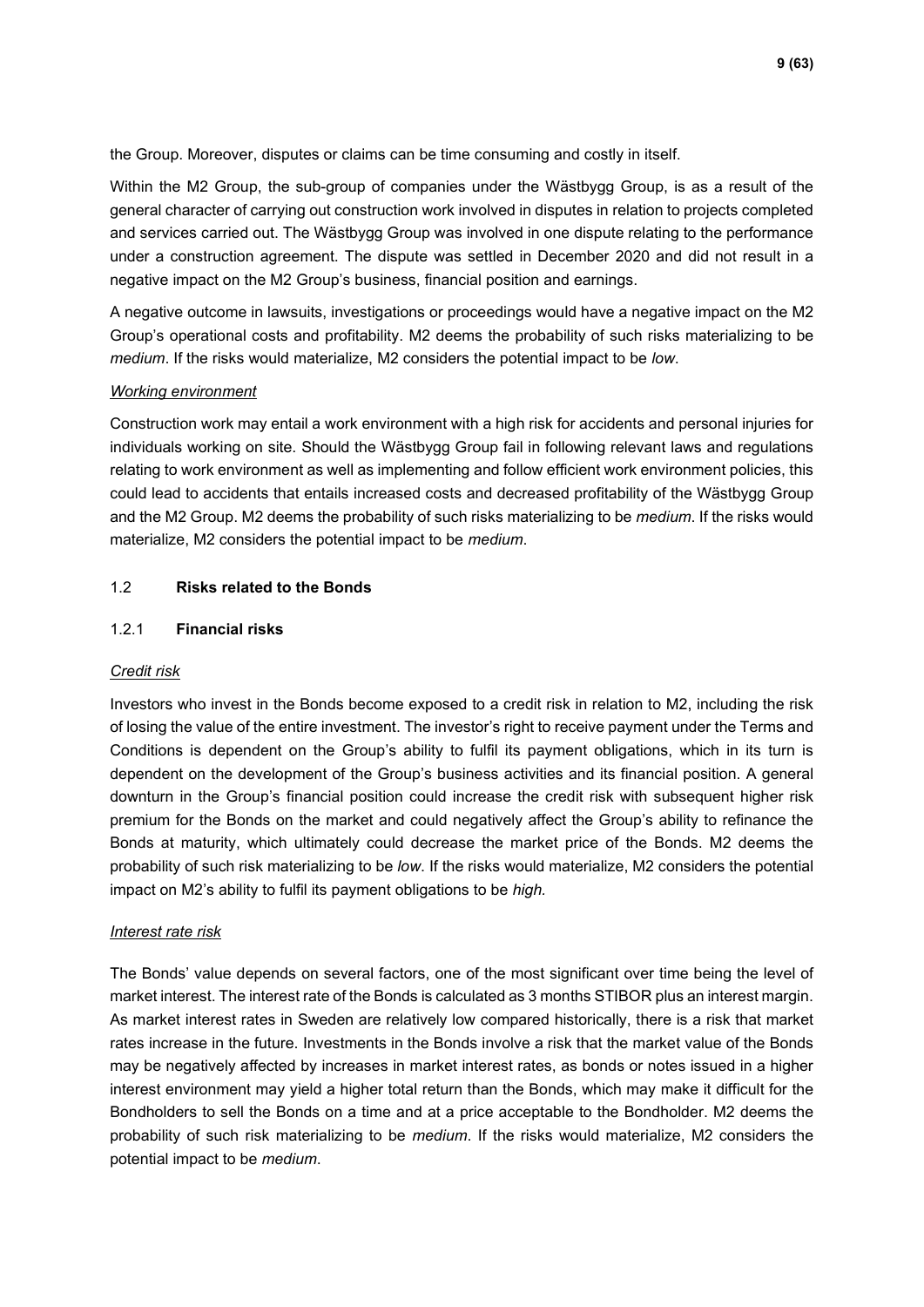In order to ensure the reliability of reference rates (such as STIBOR), legislative action at EU level has been taken. Hence, the so-called Benchmark Regulation (Regulation (EU) 2016/1011 of the European Parliament and of the Council of 8 June 2016 on indexes used as reference values for financial instruments and financial agreements or for measuring investment fund results and amending Directives 2008/48/EC and 2014/17/EU and Regulation (EU) No 596/2014) were added and entered into force on 1 January 2018. The Benchmark Regulation regulates the provision of reference values, reporting of data bases for reference values and use of reference values within the EU. Since the benchmark regulation has only been applied for a short period of time, the effects of it so far are difficult to assess. However, there are future risks that the benchmark regulation affects how certain reference rates are determined and how they are developed. This in conjunction with increased administrative requirements can lead to a reduced number of entities involved in the determination of reference rates, which, in such case, would lead to a certain reference interest ceasing to be published. As the interest rate of the Bonds are calculated as 3 months STIBOR plus an interest margin, an investor in the Bonds may be adversely affected if STIBOR ceases to be calculated or administered, or if revisions are made to the way STIBOR is determined in the future, an investor in the Bonds may be adversely affected. M2 deems the probability of such risk materializing to be *low*. If the risks would materialize, M2 considers the potential impact to be *low*.

### 1.2.2 **Risks related to admission to trading**

M2 has undertaken to ensure that the Bonds are listed on the corporate bond list of Nasdaq Stockholm or, if such admission to trading is not possible to obtain or maintain, admitted to trading on any other Regulated Market within certain stipulated time periods, as defined in the Terms and Conditions. There is a risk that the Bonds will not be admitted to trading on the relevant market place within the intended time frames or at all. Failure to obtain listing in time would provide each Bondholder with a right of prepayment (put option) of its Bonds.

Even if the Bonds are admitted to trading on a Regulated Market, the liquidity and trading price of the Bonds may vary as a result of numerous factors, including general market movements and irrespective of M2's performance. This may entail that a Bondholder cannot sell his or her Bonds at the desired time or at a yield which is comparable to similar investments that have an existing and functioning secondary market. A lack of liquidity in the market may have a negative impact on the market value of the Bonds. There is a risk that a demand for and trading with the Bonds does not occur or is not maintained.

M2 deems the probability of the secondary trading in the Bonds being impacted as described above as *medium*. If the risks would materialize, M2 considers the potential impact to be *low*.

### 1.2.3 **Structural subordination and dependency on subsidiaries**

Since M2 is the parent company to the Group's property owning companies, M2 is dependent upon receiving dividends and group contributions from its subsidiaries and dividends from its Financial Holdings and other investments to be able to fulfil its obligations under the Terms and Conditions. The Bonds are not guaranteed by any of these subsidiaries or any other company or person. This means that the Bonds are structurally subordinated to any indebtedness raised in any of the property owning subsidiaries, and so the creditors of such indebtedness have priority over the Bondholders to the assets and revenue generated in the subsidiaries. The Terms and Conditions do not include any restriction on the ability of the Group to incur additional indebtedness (other than the restriction on the Issuer on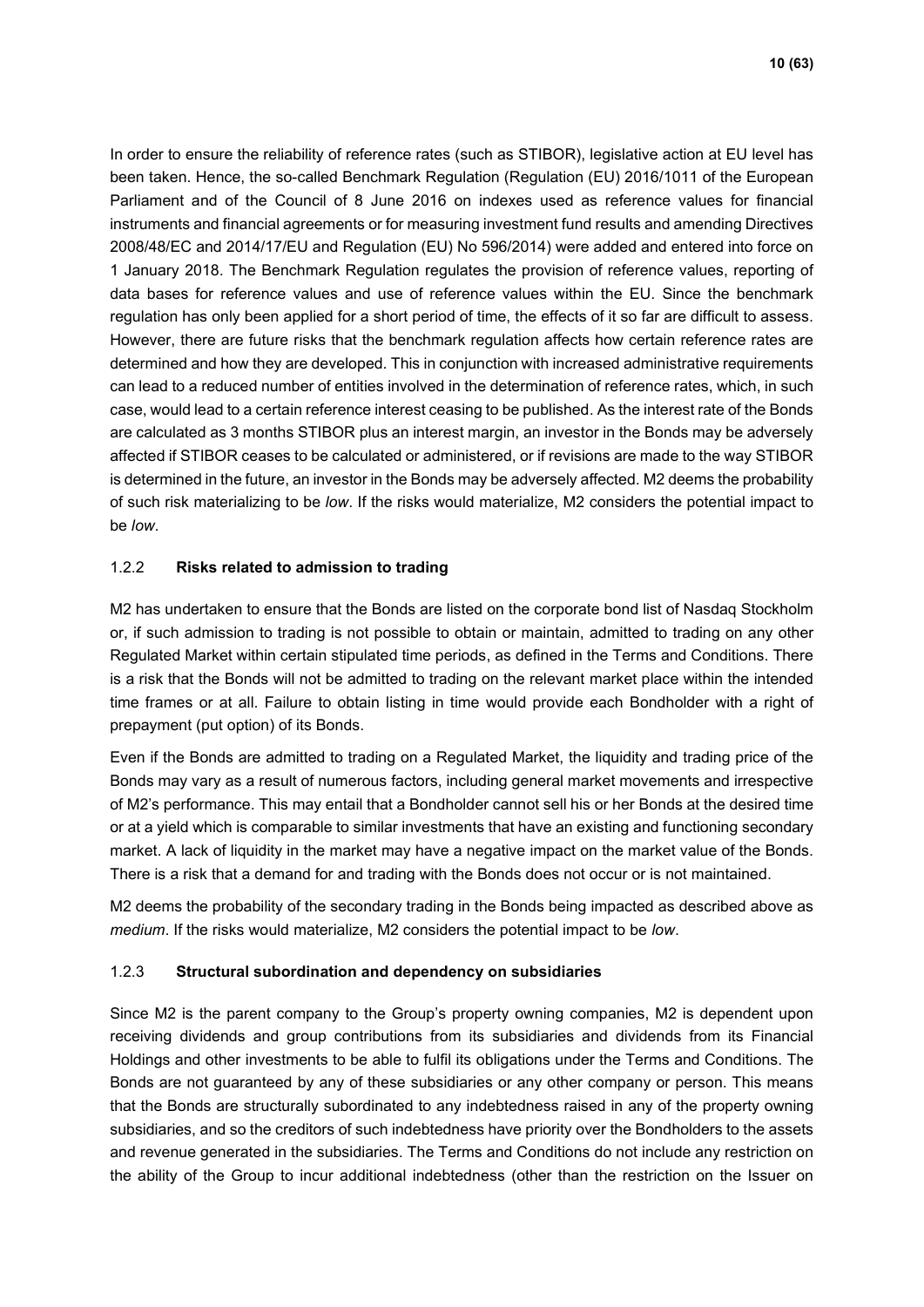incurring market loans with a shorter maturity than the Bonds or on issuing any secured market loan and on the Wästbygg Group on issuing market loans secured by guarantees from M2 or any subsidiaries and, indirectly, by financial undertakings relating to the equity ratio). In the event a subsidiary becomes subject of liquidation, company reconstruction or bankruptcy there is a risk that M2 will not receive dividends or contributions from the subsidiary, which could affect M2's ability to fulfil its payment obligations under the Terms and Conditions. M2 deems the probability of such risk materializing to be *low*. If the risks would materialize, M2 considers the potential impact to be *high*.

### 1.3 **Risks related to the Bondholders' rights and representation**

### *Priority rights*

The Bonds constitute direct, unconditional, unsubordinated and unsecured obligations of M2 and shall rank at least *pari passu* with other direct, unconditional, unsubordinated and unsecured obligations of M2. This means that a Bondholder, in the event of M2's liquidation, company reconstruction or bankruptcy, normally would receive payment after any prioritized creditors (e.g. lenders or investors that have the benefit of security) have received payment. The Terms and Conditions do not include a general so called "negative pledge" undertaking and hence M2 may post security to other lenders which would not secure the Bonds. The Group has within the framework of its financing raised loans from credit institutions and has thereby, *inter alia*, pledged mortgage deeds in certain properties and shares in some of the Group's property owning subsidiaries. M2 also intends to continue seeking appropriate and attractive financing and may in connection thereto grant security for such financing. Each investor should be aware of the risk that a Bondholder may lose the whole, or parts of, his or her investment in the event of M2's liquidation, bankruptcy or company reconstruction. M2 deems the probability of such risk materializing to be *low*. If the risks would materialize, M2 considers the potential impact to be *high*.

### *Risks related to acceleration of the Bonds and put options*

M2 is required to comply with the Terms and Conditions, *inter alia*, to pay interest under the Bonds. Upon the occurrence of an Event of Default (as specified in the Terms and Conditions), the Bonds may be accelerated at the terms and price set out in the Terms and Conditions. Furthermore, upon the occurrence of a Change of Control Event, a Bond De-listing Event or a Listing Failure Event (as defined in the Terms and Conditions), each Bondholder will have a right to request (put option) that all, or only some, of its Bonds be repurchased at the terms and price set out in the Terms and Conditions. Following any of the above mentioned events, there is a risk that M2 will not have sufficient funds at the time of such acceleration or repurchase to make the required redemption of, or payment in respect of, the Bonds. This could in turn adversely affect M2's ability to meet its financial obligations and consequently affect all Bondholders, including those who did not exercise the option. M2 deems the probability of such risk materializing to be *low*. If the risks would materialize, M2 considers the potential impact to be *high*.

### *Voluntary early redemption*

M2 has a right under the Terms and Conditions to redeem all outstanding Bonds in full prior to the Final Maturity Date. The early redemption right exists during the whole time period prior to the Final Maturity Date, although the redemption price changes after a certain period.

Such a right could affect the market value of the Bonds and there is a risk that the market value of the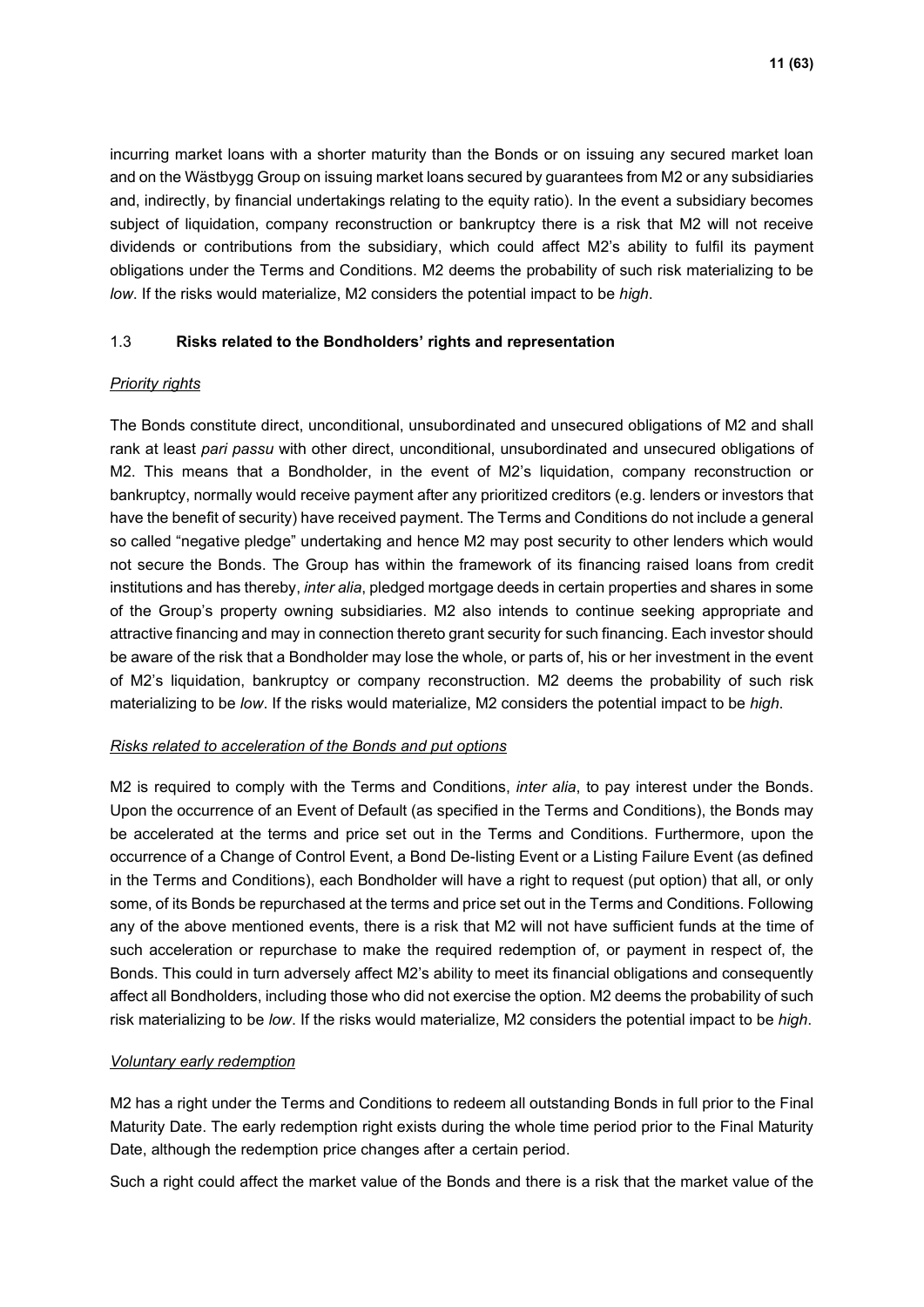Bonds is higher than the price at which M2 may be entitled to redeem the Bonds. If M2 exercises its right to early redemption of the Bonds when the market value of the Bonds is higher than the relevant redemption price, it could affect the investor's possibilities to re-invest the repaid amount on the same terms as the terms of the redeemed Bonds. M2 deems the probability of such risk materializing to be *low*. If the risks would materialize, M2 considers the potential impact to be *low*.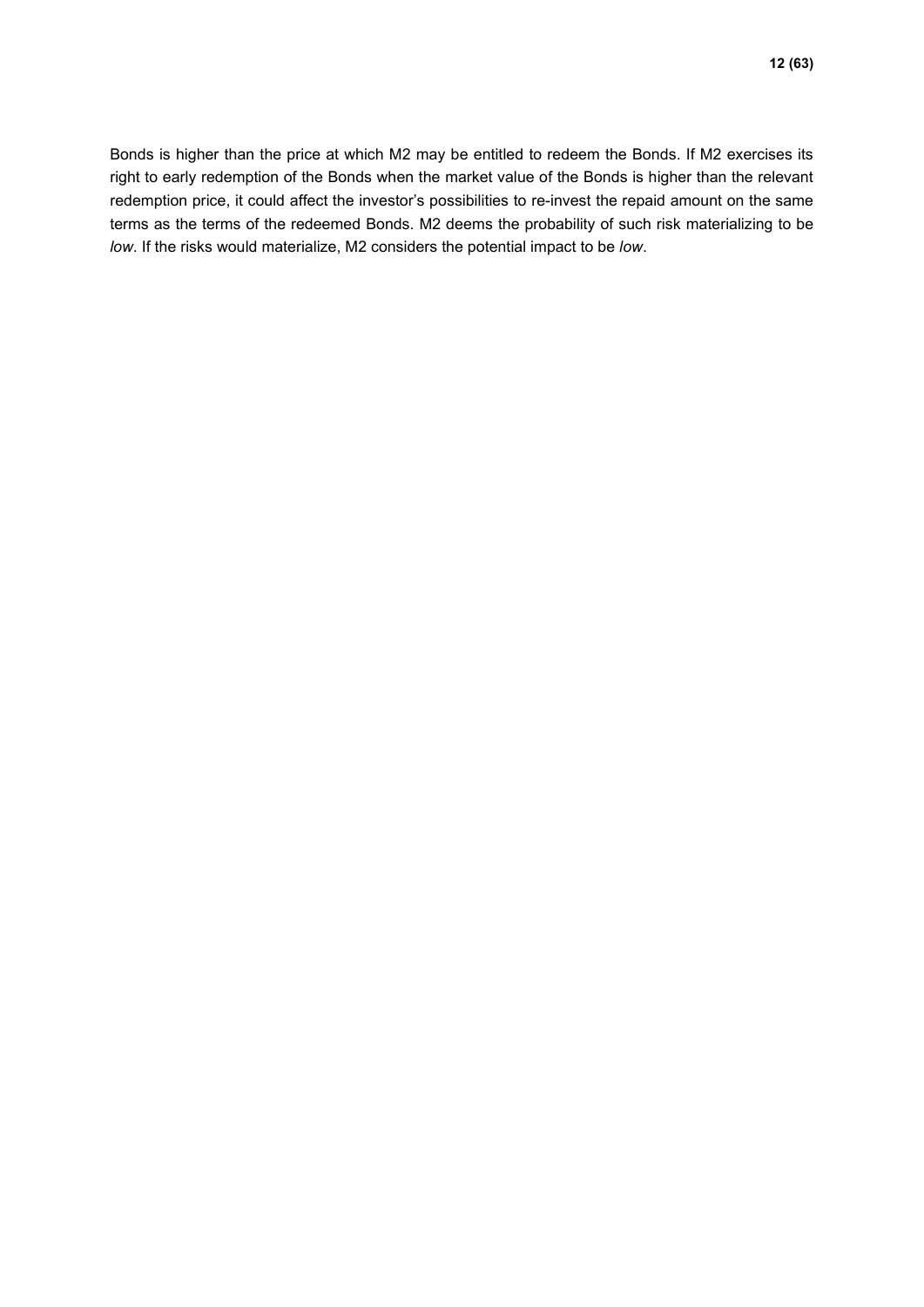### <span id="page-12-0"></span>**2 RESPONSIBILITY FOR THE PROSPECTUS**

M2 has obtained all necessary resolutions, authorisations and approvals required in conjunction with the Bonds Issue and the performance of its obligations relating hereto. The issuance of the Initial Bonds on 15 September 2021, the First Subsequent Bond Issue on 15 September 2021, the Second Subsequent Bond Issue on 17 September 2021, the Third Subsequent Bond Issue on 1 October 2021, the Fourth Subsequent Bond Issue on 28 October 2021, the Fifth Subsequent Bond Issue on 17 January 2022, the Sixth Subsequent Bond Issue on 17 January 2022, the Seventh Subsequent Bond Issue on 17 January 2022, and the Eighth Subsequent Bond Issue on 22 April 2022 was authorised by resolutions taken by the board of directors of M2 on 8 September 2021.

The board of directors is responsible for the information contained in this Prospectus. The board of directors confirms that, to the best of their knowledge, the information contained in the Prospectus is in accordance with the facts and that the Prospectus makes no omission likely to affect its import.

The information in this Prospectus and in the documents incorporated by reference which derive from third parties has been accurately reproduced and, as far as M2 is aware and is able to ascertain from information published by that third party, no facts have been omitted which would render the reproduced information inaccurate or misleading.

Information on websites that are referenced in the Prospectus have not been scrutinised or approved by the Swedish Financial Supervisory Authority ("**SFSA**") and does not form part of the Prospectus unless that information is incorporated by reference.

The Prospectus has been prepared in relation to the Company's admission to trading of the Bonds on the corporate bond list of Nasdaq Stockholm, in accordance with the Regulation (EU) 2017/1129.

This Prospectus has been approved by the SFSA as competent authority under Regulation (EU) 2017/1129. The SFSA only approves this Prospectus as meeting the standards of completeness, comprehensibility and consistency imposed by Regulation (EU) 2017/1129. The SFSA's approval should not be considered as an endorsement of the issuer that is the subject of this Prospectus, nor should it be considered as an endorsement of the quality of the securities that are the subject of this Prospectus. Investors should make their own assessment as to the suitability of investing in the securities.

Stockholm on 18 May 2022

**M2 Asset Management AB (publ)**

*The board of directors*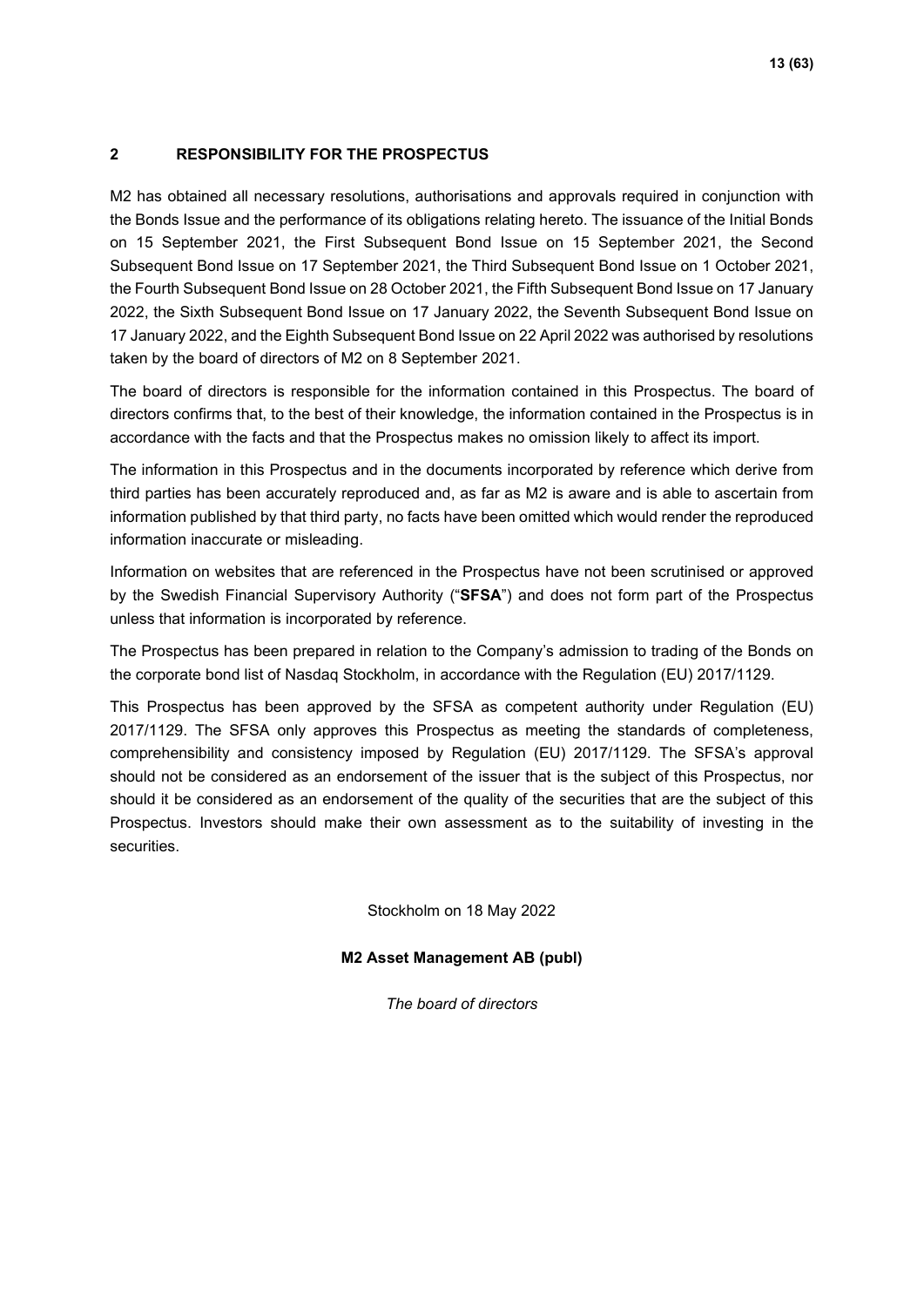### <span id="page-13-0"></span>**3 SUMMARY OF THE BOND LOAN**

*This section provides a general and broad description of the Bonds. It does not claim to be comprehensive or cover all details of the Bonds. Potential investors should therefore carefully consider this Prospectus as a whole, including the documents incorporated by reference (see below section 10) and the full Terms and Conditions for the Bonds, which can be found in the section 11 "Terms and Conditions for the Bonds", before a decision is made to invest in the Bonds.*

### 3.1 **The Bonds**

The aggregate nominal amount of the Bonds is maximum SEK 2,000,000,000 represented by a maximum number of 1,600 Bonds denominated in SEK, each Bond with a Nominal Amount of SEK 1,250,000. As of the date of the Prospectus 1,600 Bonds totalling SEK 2,000,000,000 have been issued. The Company may at one or more occasions issue Subsequent Bonds in accordance with Clause 2.4 of the Terms and Conditions, until the total amount of the Subsequent Bond Issue(s) and the Initial Bond Issue equals SEK 2,000,000,000. For the avoidance of doubt, this Prospectus has been prepared solely for the purpose of the Eighth Subsequent Bond Issue of 600 Bonds totalling SEK 750,000,000 and has not been prepared for the purpose of any other Subsequent Bond Issue(s). As of the Eighth Subsequent Bond Issue, the maximum issue amount of SEK 2,000,000,000 has been utilised. The Bonds' ISIN is SE0016802854, the Bonds' FISN-code is M2ASSET/FRN DEBT 20250115 and the Bonds' CFI-code is DBVNDR.

The Bonds have been issued in accordance with Swedish law and are affiliated to the account-based system of Euroclear AB (P.O. Box 191, SE-101 23 Stockholm, Sweden). Holding of the Bonds is recorded at each Bondholder's Securities Account. No physical notes have been or will be issued. Payment of principal, interest and, if applicable, withholding of preliminary tax will be made through Euroclear's book-entry system. The Bonds constitute direct, unconditional, unsubordinated, and unsecured obligations of the Company and shall at all times rank *pari passu* and without any preference among them, and at least *pari passu* with all other direct, unconditional, unsubordinated and unsecured obligations of the Company except obligations which are preferred by mandatory regulation.

### 3.2 **Use of proceeds**

M2 shall use the Net Proceeds (gross proceeds from the issue of the Bonds, less the costs and expenses incurred by the Issuer in connection with the issue of the Bonds) for general corporate purposes of the Group, including refinancing, investments in Subsidiaries and properties and acquisitions of properties or property-owning companies.

### 3.3 **Admission to trading**

M2 shall ensure that the Bonds issued on the First Issue Date are admitted to trading on the Corporate Bond List of Nasdaq Stockholm or on another Regulated Market within six (6) months after issuance, and that it remains admitted and that, upon any Subsequent Bond Issue, when the Bonds issued on the First Issue Date have been listed, such Subsequent Bonds are listed not later than sixty (60) Business Days after the relevant Issue Date, and the volume of listed Bonds is increased accordingly. The estimated total expenses related to the admission to trading of the Bonds amount to SEK 150,000.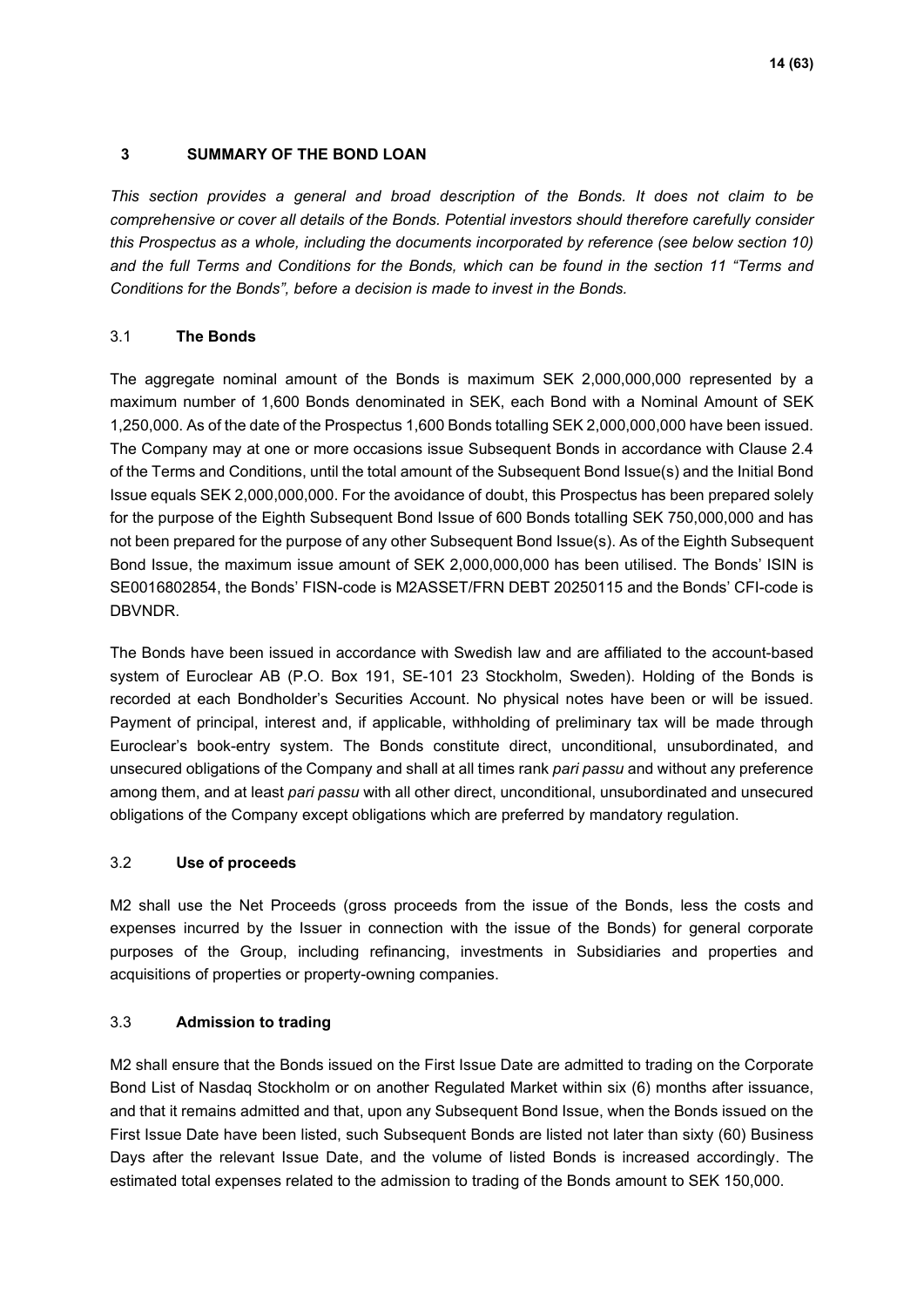The Bonds will be listed on Corporate Bond List of Nasdaq Stockholm, which is a Regulated Market.

### 3.4 **Status of the Bonds**

The Bonds are in the form of debt instruments intended for public sale. A Bond confirms that the Bondholder has a claim against M2. The Bonds constitute direct, unconditional, unsubordinated and unsecured obligations of the Company and shall at all times rank *pari passu* and without any preference among them, and at least *pari passu* with all other direct, unconditional, unsubordinated and unsecured obligations of the Company, except obligations which are preferred by mandatory regulation. The Bonds are freely transferable and trading with the Bonds between investors may occur from the date the Bonds were issued. The Bondholders may be subject to purchase or transfer restrictions with regard to the Bonds under local laws to which a Bondholder may be subject. The Bonds have not been, and will not be, registered under the U.S. Securities Act of 1933 or the securities laws of any other jurisdiction.

### 3.5 **Issuance and maturity**

The Bonds were first issued on 15 September 2021. M2 shall redeem all, but not some only, of the outstanding Bonds in full on the Final Maturity Date with an amount per Bond equal to the Nominal Amount together with accrued but unpaid Interest, unless and to the extent not previously redeemed or repurchased in accordance with the Terms and Conditions. The Final Maturity Date shall take place on the first business day occurring three years and four months after the First Issue Date on 15 September, *i.e.* 15 January 2025. Payment of the Nominal Amount and accrued but unpaid Interest shall be made to the person who is registered on a Securities Account as Bondholder, or to the person who is otherwise entitled to receive payment under a Bond on the Record Date prior to the Redemption Date. The right to receive repayment of the principal of the Bonds shall be prescribed and void ten (10) years from the Redemption Date.

### 3.6 **Purchase of the Bonds by M2**

M2 may, subject to applicable regulations, at any time and at any price purchase Bonds on the market or in any other way. The Bonds held by M2 may at M2's discretion be retained or sold but may not be cancelled by M2 other than in connection with a redemption of the Bonds in full.

### 3.7 **Issuer's Call Option**

M2 has the right to redeem the Bonds in whole, but not in part, (i) at any time prior the First Call Date at a price per Bond equal to 100 per cent of the Nominal Amount together with accrued but unpaid Interest plus the Applicable Premium, (ii) at any time from and including the First Call Date to, but excluding the Final Maturity Date at an amount per Bond equal to 101 per cent of the Nominal Amount, together with accrued but unpaid Interest or (iii) notwithstanding paragraph (ii) above, provided that the redemption is financed in whole or partly by way of an issue of one or several Market Loans any time from and including the First Call Date, to but excluding the Final Maturity Date, at an amount per Bond equal to 100 per cent of the Nominal Amount together with accrued but unpaid Interest.

<span id="page-14-0"></span>Further, M2 may redeem all, but not some only, of the outstanding Bonds at a price per Bond equal to the Nominal Amount together with accrued but unpaid Interest on a date determined by M2 if it is or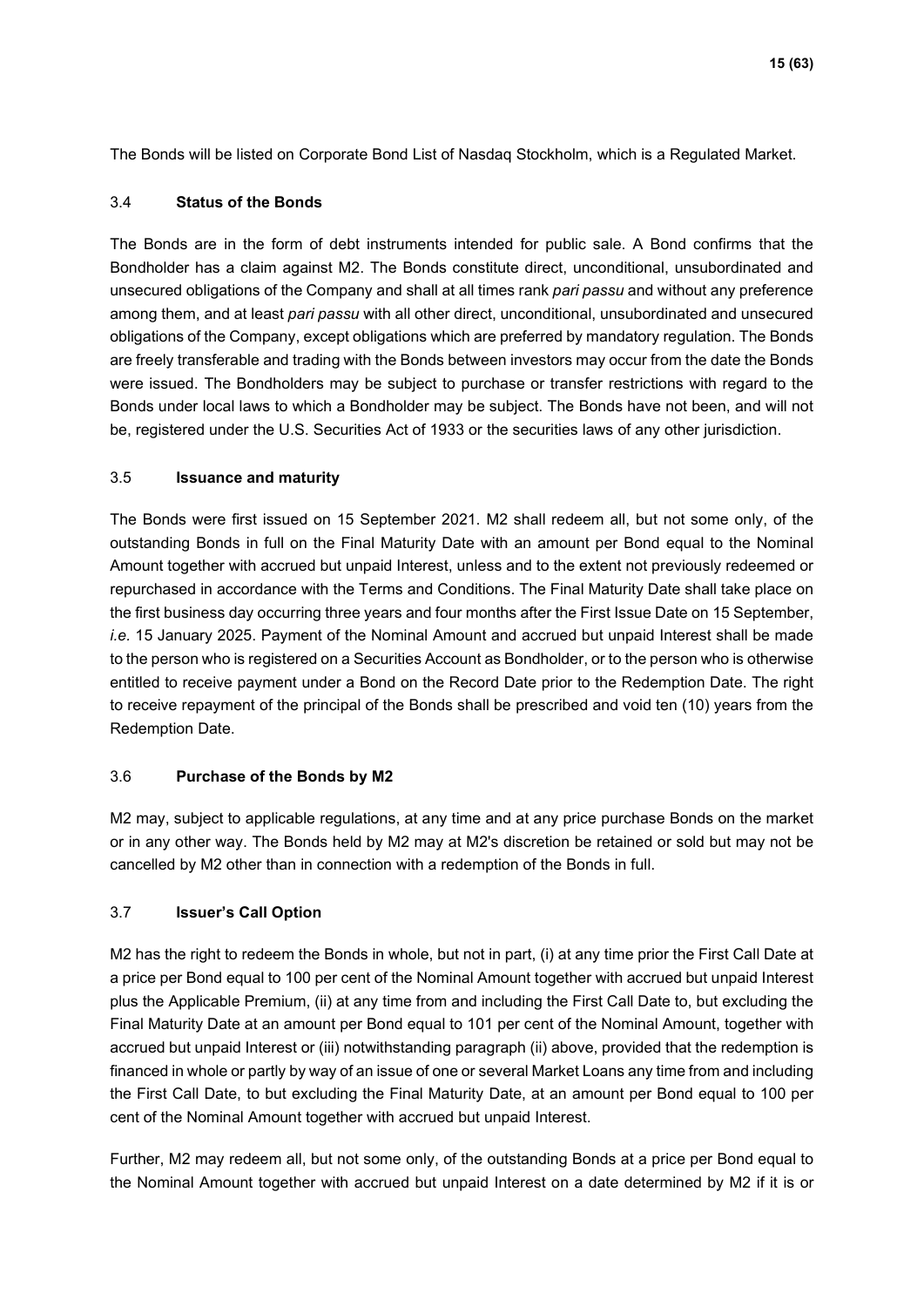becomes unlawful for M2 to perform its obligations under the Finance Documents, in accordance with Section 9.4 (*Early redemption due to illegality (call option)*) of the Terms and Conditions.

### 3.8 **Put Option**

Each holder of the Bonds shall have right to request that all, or only some, of its Bonds be repurchased at a price per Bond equal to 101 per cent of the Nominal Amount together with accrued but unpaid Interest if a Change of Control Event occurs, if the Bonds cease to be listed on Nasdaq Stockholm or another Regulated Market (Bond De-Listing Event) or if the Bonds are not listed on Nasdaq Stockholm or another Regulated Market within 120 days from 15 September 2021 (Listing Failure Event).

### 3.9 **Acceleration of the Bonds**

Under certain conditions specified under Section 13 (*Acceleration of the Bonds*) of the Terms and Conditions, the Bondholders are entitled to request that M2 redeems the Bonds at an amount equal to 101 per cent of the Nominal Amount together with accrued but unpaid Interest.

### 3.10 **Interest**

Each Initial Bond carries an interest at three months STIBOR plus 3.90 percentage units *per annum* from the First Issue Date up to the relevant Redemption Date. Interest is paid quarterly in arrears on each Interest Payment Date and is calculated on the basis of the actual number of days in the Interest Period in respect of which payment is being made divided by 360 days (Day-count fraction is Act/360 days basis). Interest shall under the Terms and Conditions never be calculated as being an amount less than zero (0). Interest Payment Date means 15 September, 15 December, 15 March and 15 June of each year. The right to payment of Interest becomes prescribed and void three (3) years after each Interest Payment Date. Interest calculation is performed by Euroclear.

### 3.11 **Representation of the holders**

Nordic Trustee & Agency AB (publ) is acting as agent for the holders in relation to the Bonds, and if relevant, any other matter within its authority or duty in accordance with the Terms and Conditions. By acquiring Bonds, each holder of the Bonds confirms such appointment and authorisation for the agent to act on its behalf in any legal or arbitration proceedings relating to the Bonds held by such holder of the Bonds. An agency agreement was entered into between the agent and the Company on or about the First Issue Date regarding, among others, the remuneration payable to the agent and indemnification. The agency agreement is available at the agent's office address (Norrlandsgatan 23, SE-111 43 Stockholm, Sweden) during normal business hours and at M2's website www.m2assetmanagement.se. The agent may, at any time, convene a Bondholders' meeting or instigate a Written Procedure among Bondholders, which may lead to a majority decision in order to bind all Bondholders, see Section 15 (*Decisions by Bondholders*) in the Terms and Conditions. The rights and obligations of the agent are further set forth in the Terms and Conditions.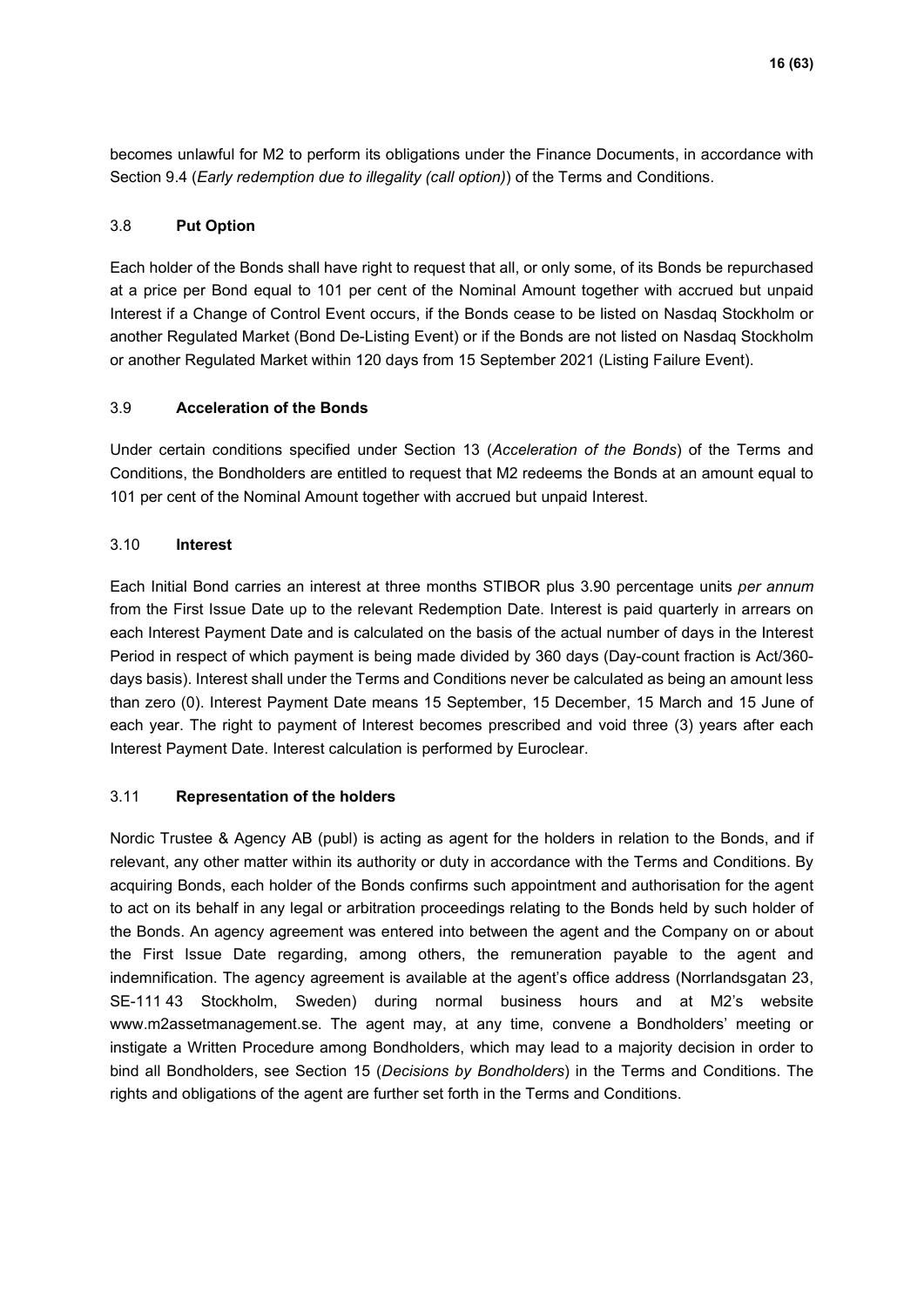### 3.12 **Benchmark Regulation**

The interest payable under the Bonds is calculated by reference to the benchmark STIBOR, as defined in the Terms and Conditions. Since 20 April 2020 STIBOR is administrated by Swedish Financial Benchmark Facility AB ("**SFBF**") (a wholly owned subsidiary of Global Rate Set Systems Ltd). SFBF assumes overall responsibility and is the principal for STIBOR. As of the date of this Prospectus SFBF is not included in the register referred to in article 36 in Regulation (EU) 2016/1011 of the European Parliament and of the Council of 8 June 2016 on indices used as benchmarks in financial instruments and financial contracts or to measure the performance of investment funds and amending Directives 2008/48/EC and 2014/17/EU and Regulation (EU) No 596/2014 ("**BMR**"). As far as M2 is aware, the transitional provisions in Article 51 of the BMR apply, such that SFBF is not currently required to obtain authorisation or registration. On 27 December 2021, SFBF submitted a formal application with the SFSA to operate as an authorized administrator under the BMR.

### 3.13 **Advisers**

Nordea Bank Abp has acted as sole bookrunner and Issuing Agent in connection with the Fifth Subsequent Bond Issue, Sixth Subsequent Bond Issue, and the Seventh Subsequent Bond Issue. Walthon Advokater AB has acted as the legal advisor to M2 in connection with the Bonds Issue.

### <span id="page-16-0"></span>**4 DESCRIPTION OF THE COMPANY AND THE GROUP**

### 4.1 **Overview of the Company**

M2 was founded in 1998 and is a real estate company wholly owned by Rutger Arnhult. M2 is Rutger Arnhult's holding company.

M2's business idea is to create long term growth by managing, acquiring and developing properties in Sweden. The operations of the M2 Group include the four branches; real estate investments, directly owned property portfolio, construction and property development business and operations outside the real estate market as described below. M2 operates mainly in Stockholm, Gävle, Jönköping and Växjö. M2's headquarter is located in Stockholm.

### 4.2 **Information about the issuer**

| Legal form                    | Public limited liability Company.                         |
|-------------------------------|-----------------------------------------------------------|
| Corporate registration number | 556559-3349.                                              |
| Regulative legislation        | Swedish Companies Act (Sw. aktiebolagslagen (2005:551)).  |
| Place of registration         | Swedish Companies Registration Office (Sw. Bolagsverket). |
| LEI-code                      | 549300NCO6VAEYIERL98.                                     |
| Incorporated                  | On 27 August 1998.                                        |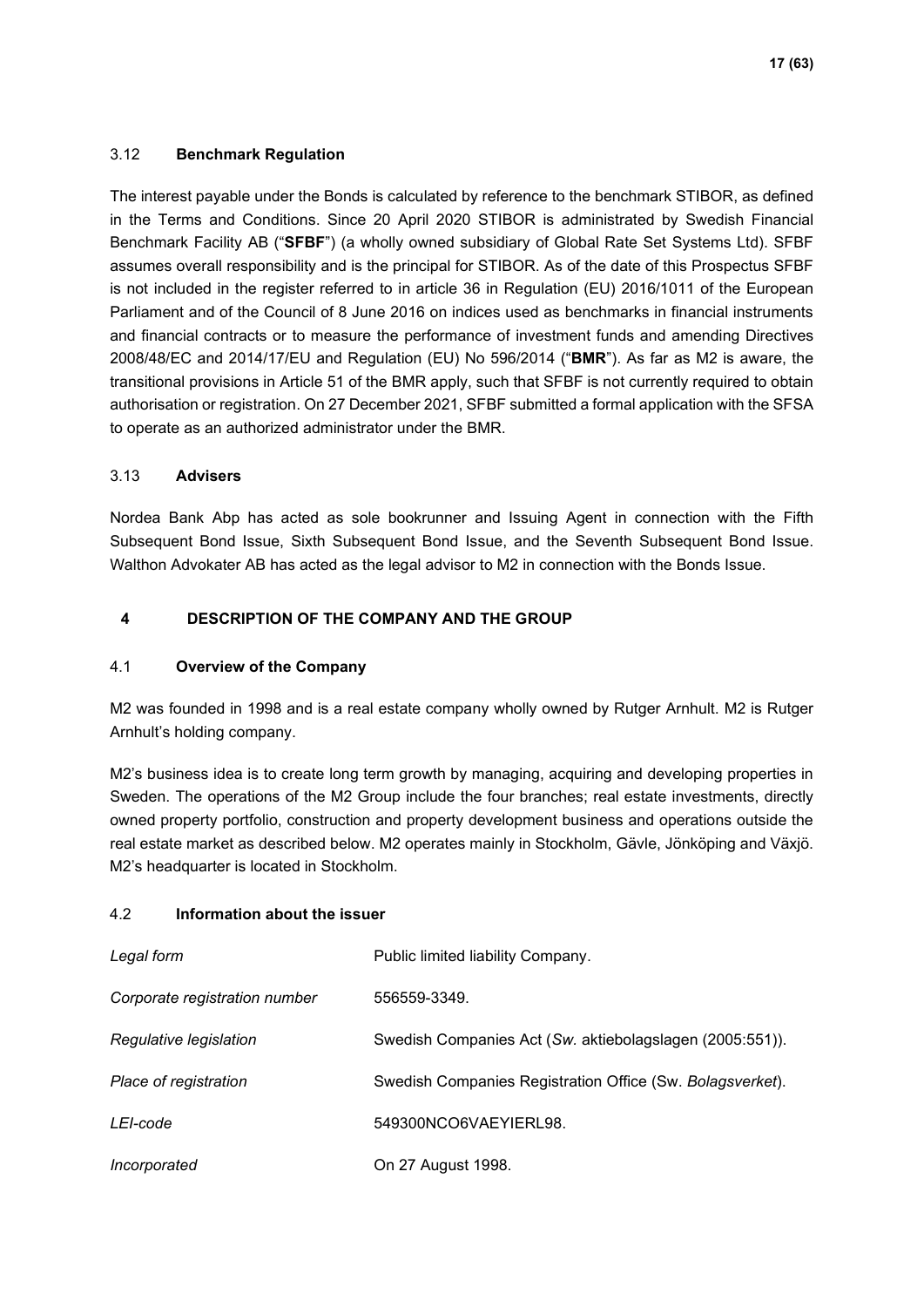| Head office                   | Municipality of Stockholm.                                                                                                                                                         |
|-------------------------------|------------------------------------------------------------------------------------------------------------------------------------------------------------------------------------|
| Address                       | Bredgränd 4, 111 30 Stockholm.                                                                                                                                                     |
| Phone number                  | +46 10 706 00 00.                                                                                                                                                                  |
| Website                       | www.m2assetmanagement.se (the information on the website<br>does not form part of the prospectus unless that information is<br>incorporated by reference into the Prospectus).     |
| Legal/commercial company name | M2 Asset Management AB (publ).                                                                                                                                                     |
| Operational objective         | M2's principal objectives are to own and manage properties and<br>securities, to provide administrative and management services<br>and to conduct other related business thereto.  |
| Organisational structure      | M2 Asset Management AB (publ) is the parent company of the<br>M2 Group. Please refer to "Organisational structure" below for<br>information regarding the main subsidiaries of M2. |

### 4.3 **Real estate investments**

M2's real estate investments (the "**Financial Holdings**") consist of shareholdings in listed real estate companies. M2 is per the date of the Prospectus shareholder of listed real estate companies *Castellum AB (publ)* ("**Castellum**")*, Corem Property Group AB (publ)* ("**Corem**") and *AB Sagax (publ)* ("**Sagax**").

Castellum is one of the largest listed real estate companies in Sweden.[1](#page-17-0) The property portfolio consists primarily of premises for offices and public sector properties in Stockholm, Gothenburg, and other growing regions in Sweden as well as in Denmark and Finland. Castellum has a portfolio of 762 properties as of 31 December 2021, with a total market value of approximately SEK 153,146 million. M2 is the largest shareholder in Castellum, holding 17.2 per cent of the share capital and votes as of 31 December 2021.

Corem owns, manages and develops warehouse, logistic, industrial and retail properties as well as commercial properties, focused on business and science parks and city properties, in the middle/southern parts of Sweden, Denmark and in New York.. As of 31 December 2021, Corem portfolio consists of 519 properties with a market value of SEK 83,084 million. M2 is the largest shareholder in Corem, holding 33.38 per cent of the share capital and 36.03 per cent of the votes as of 31 December 2021.

Sagax is a property company with focus on commercial properties mainly in the warehouse and light industrial segments. As of 31 December 2021, Sagax had a property portfolio of 673 properties with a market value of approximately SEK 46,067 million.[2](#page-17-1) The properties are located throughout Europe. M2

<span id="page-17-0"></span><sup>&</sup>lt;sup>1</sup> [https://www.castellum.se/om-castellum/om-castellum/.](https://www.castellum.se/om-castellum/om-castellum/) The information on the website does not form part of the prospectus.

<span id="page-17-1"></span> $2$  The information is derived from Sagax annual report for the period 1 January – 31 December 2021.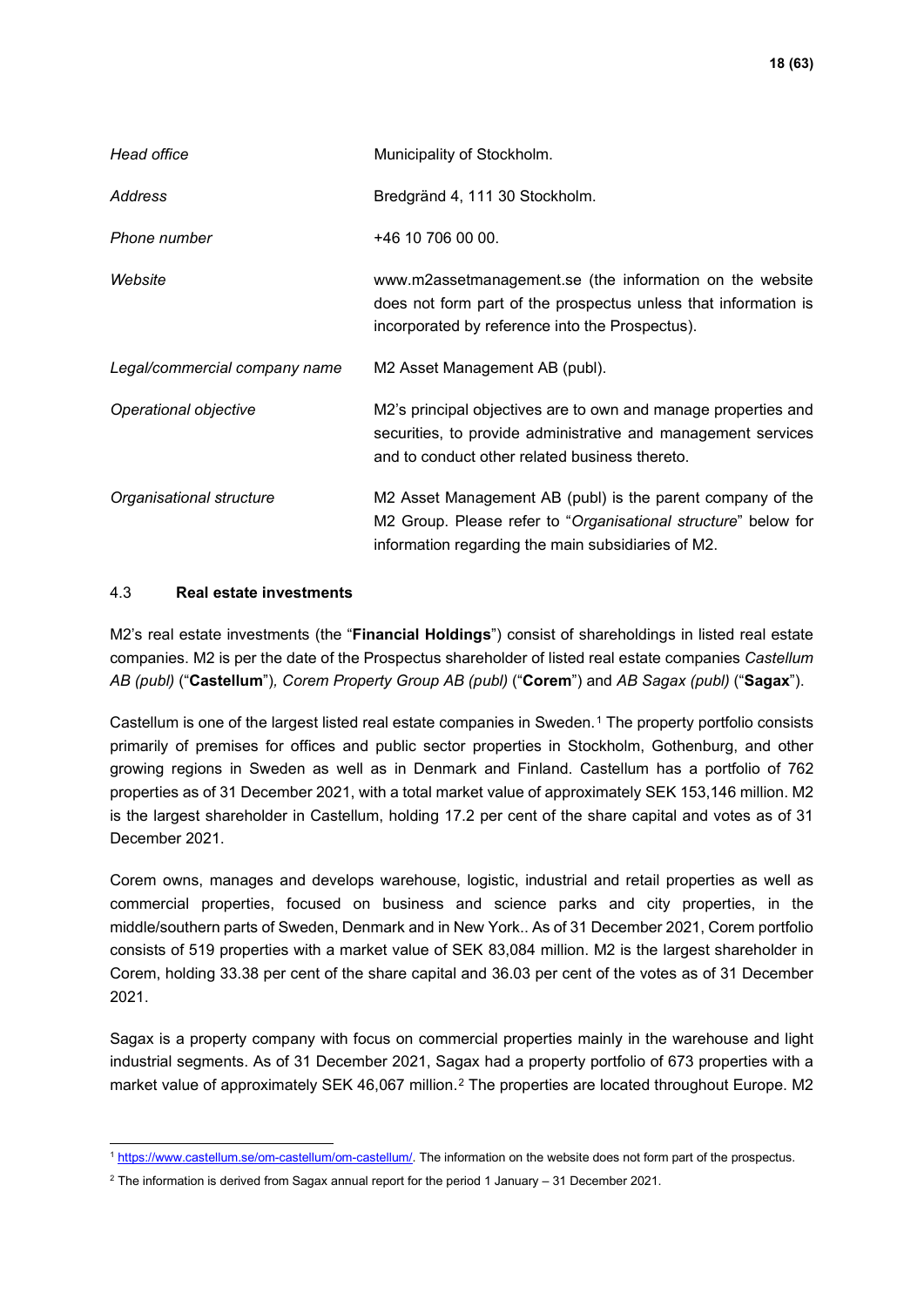is the third largest shareholder in Sagax, holding 6.6 per cent of the share capital and 11.9 per cent of the votes.

### 4.4 **Directly owned property portfolio**

In addition to the Financial Holdings, M2 had direct ownership of 67 properties as of 31 December 2021. The properties are situated in municipalities across Sweden with focus on residential, retail and office properties. As of 31 December 2021, the market value of M2's property portfolio amounted to approximately SEK 7,190 million.

### 4.5 **Construction and property development business**

Through the sub-group of companies under Wästbygg Gruppen AB (publ) ("**Wästbygg Gruppen**"), M2 also operates in the construction and property development business. Wästbygg Gruppen conducts construction and property development of residential, commercial and logistics properties. On 13 October 2020 Wästbygg Gruppen was publicly listed on Nasdaq Stockholm. As of 31 December 2021, M2 is the largest shareholder in Wästbygg Gruppen, holding 60.21 per cent of the share capital and 59.36 per cent of the votes.

### 4.6 **Non-real estate related investments**

The M2 Group has strategic investments outside the real estate and construction market. The largest non-real estate holdings are Footway Group AB (publ), an online shoe retailer focused on the Nordic countries and selected European markets, RhoVac AB (publ), a pharmaceutical company focused on development of vaccines for treatment of metastatic cancer and Devyser AB, a specialist on diagnostic kits for complex DNA testing within hereditary diseases, oncology, and transplantation. In addition to strategic investments, the M2 Group is trading in various listed shares to manage surplus funds.

### 4.7 **Organisational structure**

Per the date of the Prospectus, the M2 Group consist of 26 companies, directly owned by M2 Asset Management AB (publ), which is the parent company of the Group. Out of these, 22 companies are limited liability companies and 4 companies are limited partnerships. The Group consists of real estate owning companies and, in some cases, holding companies of the real estate owning companies. The indirectly owned (to 60.21 per cent of the share capital and 59.36 per cent of the votes as of 31 December 2021) subsidiary Wästbygg Gruppen is the part of the Group where construction and property development business is carried out. However, the main subsidiaries of the M2 Group are:

| Subsidiaries/Org.no/Domicile                               | Share in $%$ <sup>1)</sup> |
|------------------------------------------------------------|----------------------------|
| Arnia Holding AB, 556727-9418                              | 100                        |
| M2 Holding AB, 556878-5520, Stockholm                      | 100                        |
| M2 Residential AB, 556586-2199, Stockholm                  | 100                        |
| M2 Gruppen i Gävle AB, 556710-5610, Stockholm              | 100                        |
| M2 Gruppen i Södertälje Holding AB, 556717-0054, Stockholm | 100                        |
| M2 Gruppen i Stockholm AB, 556367-0057, Stockholm          | 100                        |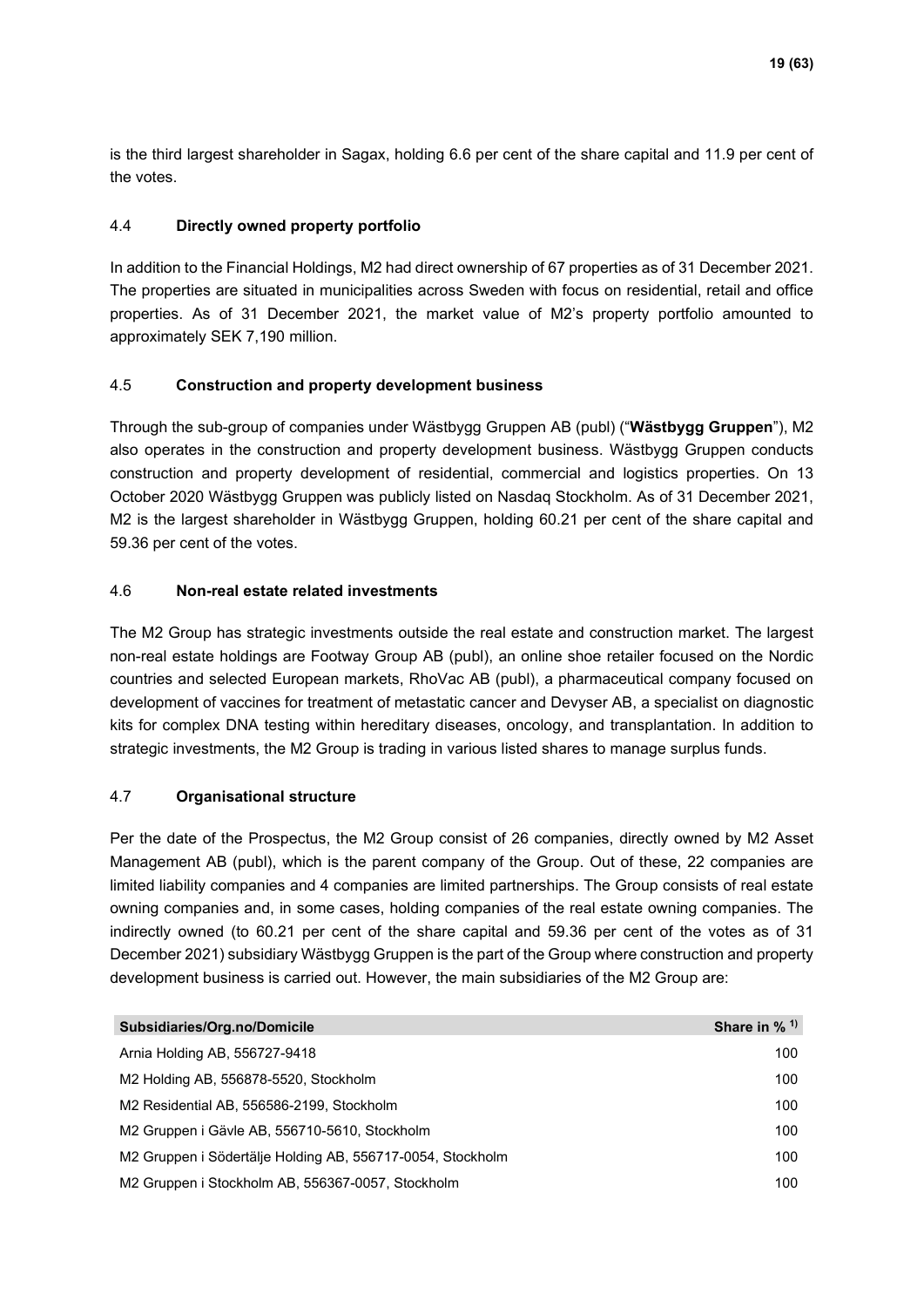| M2 Gävle Centrum AB, 556578-7008, Stockholm                | 100 |
|------------------------------------------------------------|-----|
| Aktiebolaget Stockholm Sjöbotten 1, 556720-6452, Stockholm | 100 |
| M2 Capital Management AB, 556575-4271, Stockholm           | 100 |

**1)** The ownership of capital, which also corresponds to the percentage of votes of the total number of shares.

M2 is dependent on its subsidiaries and other investments, especially the Financial Holdings, in order to receive dividend income. M2's ability to make required payments of interest on its debts and funding is affected by the ability of its subsidiaries and other investments to transfer available funds to it, and hence M2 is dependent on its subsidiaries to fulfil its ongoing operations.

### <span id="page-19-0"></span>**5 GROUP OWNERSHIP AND OWNERSHIP STRUCTURE**

<span id="page-19-1"></span>Rutger Arnhult owns 100 per cent of the shares in M2.

### **6 THE BOARD, SENIOR MANAGEMENT AND AUDITOR**

M2's board of directors consists of four members and no deputy. The board and management can be reached via M2's registered address Bredgränd 4, SE-111 30, Stockholm or by telephone +46 (0)10 706 00 00.

| <b>Rutger Arnhult</b>                                                                                                                                                                                                   | <b>Mia Arnhult</b>                                                                                                                                                                                                                                                                                                        |
|-------------------------------------------------------------------------------------------------------------------------------------------------------------------------------------------------------------------------|---------------------------------------------------------------------------------------------------------------------------------------------------------------------------------------------------------------------------------------------------------------------------------------------------------------------------|
| Chairman of the board since 2017, board<br>member since 1999.                                                                                                                                                           | Board member and CFO since 2017.                                                                                                                                                                                                                                                                                          |
| Rutger Arnhult is chairman of the board in<br>Castellum Aktiebolag and Kloster Invest AB.                                                                                                                               | Mia Arnhult is chairman of the board Devyser<br>Diagnostics AB and CEO of Locellus AB and<br>Arnhult Invest AB.                                                                                                                                                                                                           |
| Dependent in relation to M2 and major<br>shareholders.                                                                                                                                                                  | Dependent in relation to M2 and<br>major<br>shareholders.                                                                                                                                                                                                                                                                 |
|                                                                                                                                                                                                                         |                                                                                                                                                                                                                                                                                                                           |
| Johan Sjö                                                                                                                                                                                                               | <b>Patrik Tillman</b>                                                                                                                                                                                                                                                                                                     |
| Board member since 2017.                                                                                                                                                                                                | Board member since 2017.                                                                                                                                                                                                                                                                                                  |
| Johan Sjö is chairman of the board of<br>AddLife AB (publ), Momentum Group AB<br>and OptiGroup AB and board member of<br>Camfil AB and Arkösund Holding AB.<br>Independent in relation to M2 and major<br>shareholders. | Patrik Tillman is chairman of the board of PFG<br>Group AB and Logistea AB (publ), board<br>member of Kattvik Financial Services<br>Aktiebolag, Kloster Invest AB and Stocksund<br>Financial Management AB. Furthermore, Patrik<br>Tillman is CEO and board member of Lenner &<br>Finance<br>AB.<br>Partners<br>Corporate |
|                                                                                                                                                                                                                         | Independent in relation to M2 and major<br>shareholders.                                                                                                                                                                                                                                                                  |

### 6.1 **The board**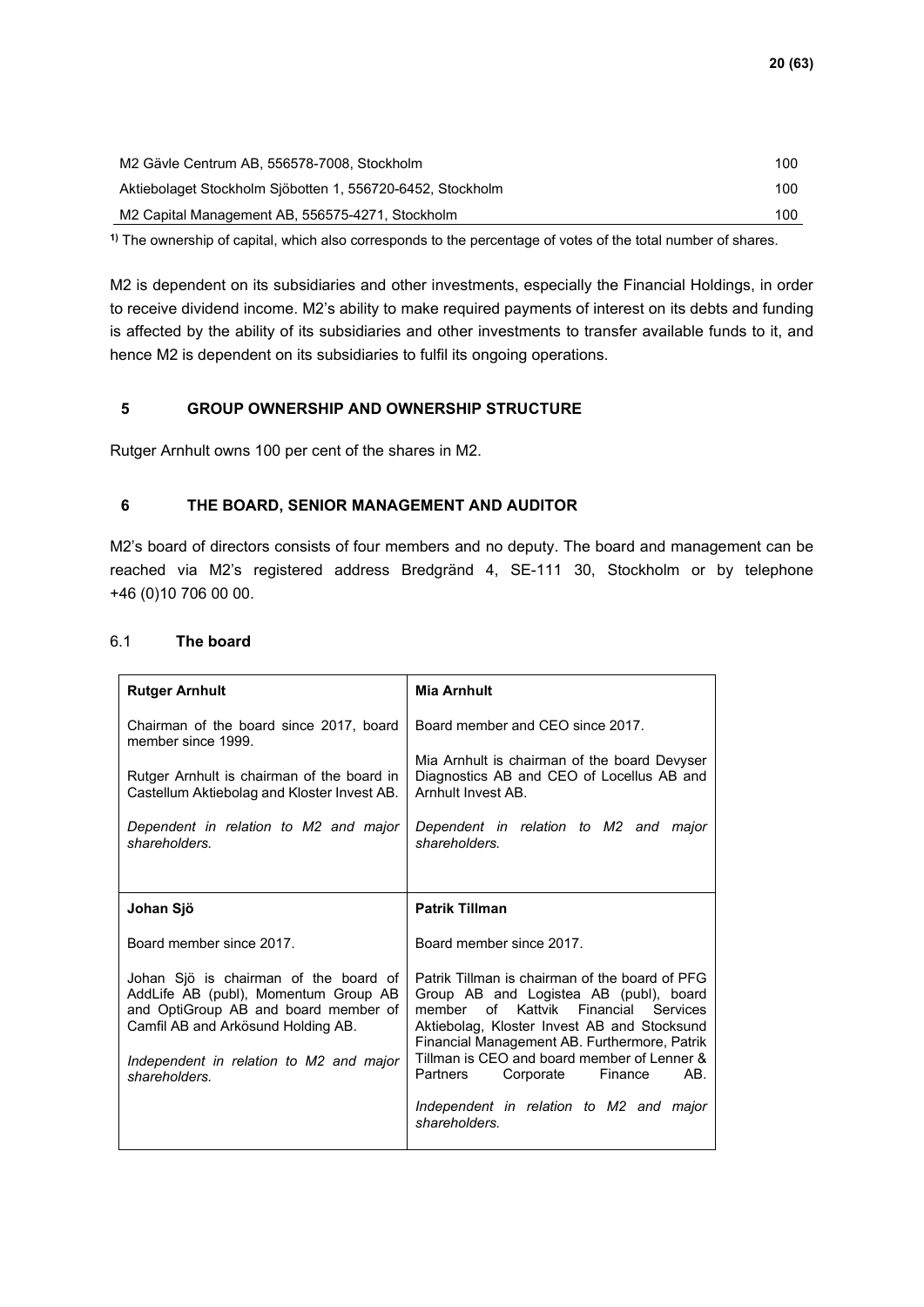### 6.2 **Senior management**

Mia Arnhult, CEO. Please see above.

Martin Lindqvist, interim CFO.

Håkan Jansson, Property Manager.

### 6.3 **Conflicts of interests**

Save for what is mentioned in this clause, there are no conflicts of interest between the private interests of the board members or the senior management and M2's interests. Since Rutger Arnhult is the sole owner of M2 he has private financial interest in M2. Furthermore, Rutger Arnhult and Mia Arnhult are married. M2's board member Patrik Tillman is the ultimate owner of 50 per cent of the shares in Kloster Invest AB while the remaining 50 per cent of the shares in Kloster Invest AB are owned by M2.

### 6.4 **Auditor**

The auditor of M2 is Grant Thornton Sweden AB, with Markus Lilldalen as the auditor in charge. Markus Lilldalen is a Certified Public Accountant at Grant Thornton Sweden AB and is a member of FAR. Markus Lilldalen has been the auditor of M2 since 2020. The auditor can be contacted at Grant Thornton Sweden AB, Kungsgatan 57, 111 22 Stockholm.

### <span id="page-20-0"></span>**7 FINANCIAL INFORMATION**

### 7.1 **Historical financial information**

The Company's annual reports for the financial years ended 31 December 2020 and 2021 have been incorporated in this Prospectus by reference. The information incorporated by reference is to be read as part of the Prospectus.

Information in this Prospectus as of 31 December 2020 and 31 December 2021 is derived from the annual reports of M2 for the financial years 2020 and 2021, which reports have been audited by the Company's auditor.

The annual reports for the financial years ending 2020 and 2021 have been prepared in accordance with the Swedish Annual Accounts Act (Sw. *årsredovisningslagen (1995:1554)*), the Complementary Accounting Standards for Groups issued by the Swedish Council for the Financial Reporting (Sw. *RFR 1 Kompletterande redovisningsregler för koncerner*), the International Financial Reporting Standards ("**IFRS**") as well as the interpretations of the IFRS Interpretations Committee (IFRS IC) as adopted by the European Union. The historical financial information includes the term Operating profit (Sw*. rörelseresultat*) which is not defined in IFRS. In the historical financial information Operating profit is defined as profit after subtracting expenses that are directly associated with operating the business from the gross profit. As regards M2, these expenses include overhead administrative costs (Sw*. central administration*). The board of M2 assesses that Operating profit is an important measure of the profitability of M2's core business since it excludes non-operating earnings and expenses.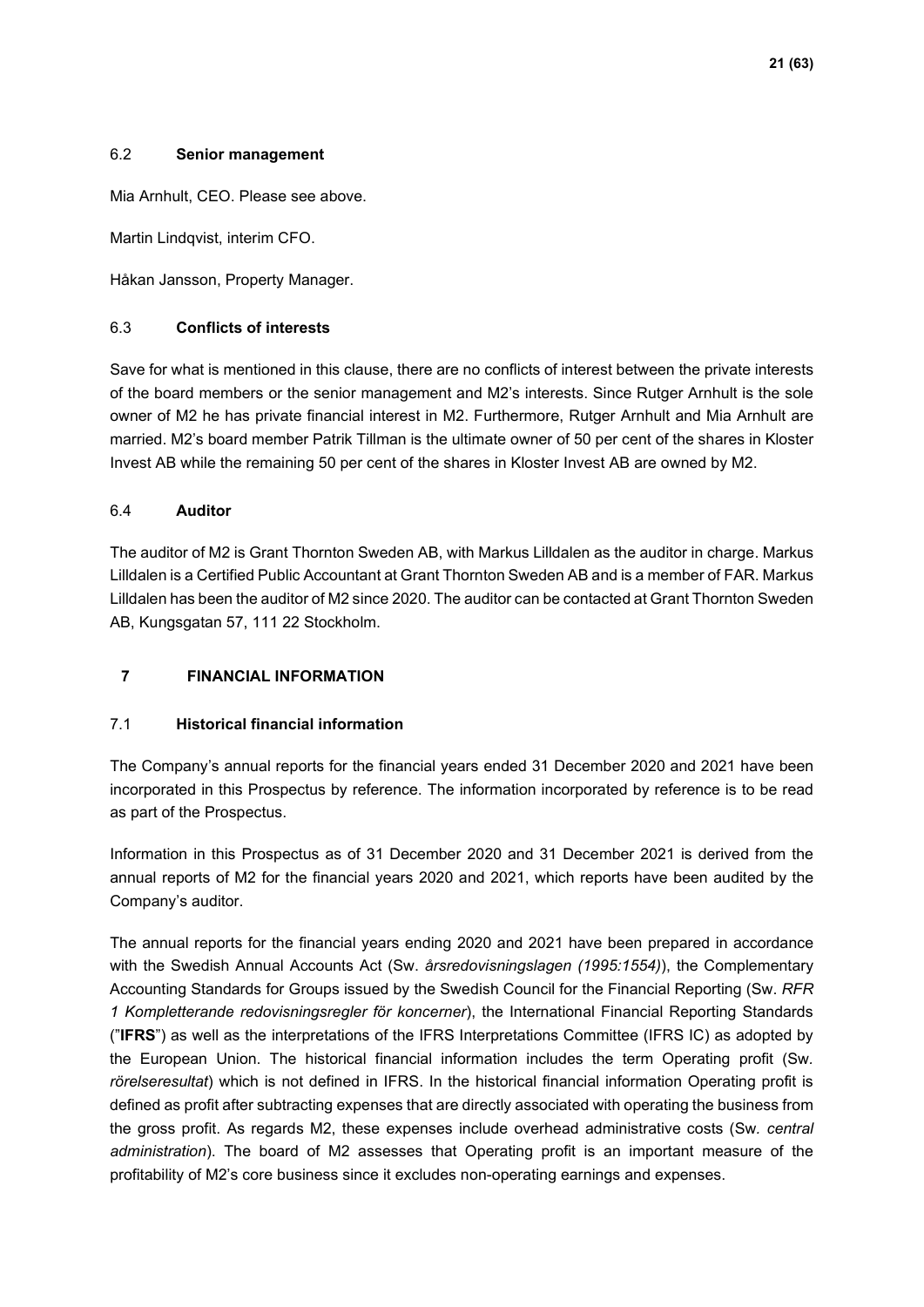Other than the auditing of the Company's annual reports for the financial years ended 2020 and 2021, the Company's auditor has not audited or reviewed any other parts of this Prospectus.

### 7.2 **Auditing of the annual historical financial information**

The Company's annual reports for the financial years ended 31 December 2020 and 31 December 2021 have been audited by Grant Thornton Sweden AB, with Markus Lilldalen as the auditor in charge.

### 7.3 **Age of financial information**

The most recent audited financial information derives from the Company's annual report for the financial year 2021 with balance date 2021-12-31. The report was published on the Company's website on 29 April 2022.

### <span id="page-21-0"></span>**8 LEGAL CONSIDERATIONS AND SUPPLEMENTARY INFORMATION**

### 8.1 **Legal and arbitration proceedings**

Within the M2 Group, the sub-group of companies under the Wästbygg Gruppen is, as a result of the general character of carrying out construction work, involved in disputes in relation to projects completed and services carried out. Furthermore, the M2 Group is from time to time involved in disputes with tenants or suppliers. No ongoing or previous disputes to date are deemed to be significant for the M2 Group.

Other than above, there has been no governmental, legal or arbitration proceedings (including such proceedings which are pending or threatened of which M2 is aware), during the last 12 months which may have, or have had in the recent past, significant effects on M2 or the M2 Group's financial position or profitability.

### 8.2 **Significant adverse changes and recent events**

There have been no significant changes in the prospects of the Group since the end of the financial year 2021 and there have not been any significant changes in the financial performance or the financial position of the Group since the end of the period of the latest published financial report of the Group. There have been no recent events particular to M2 which to a material extent are relevant to the evaluation of M2's solvency.

### 8.3 **Insurances**

M2 is covered by for the industry customary commercial, property and construction insurances. Given the nature and the scope of the business, the board of M2 deems that the parent company and its subsidiaries are covered by satisfactory insurances.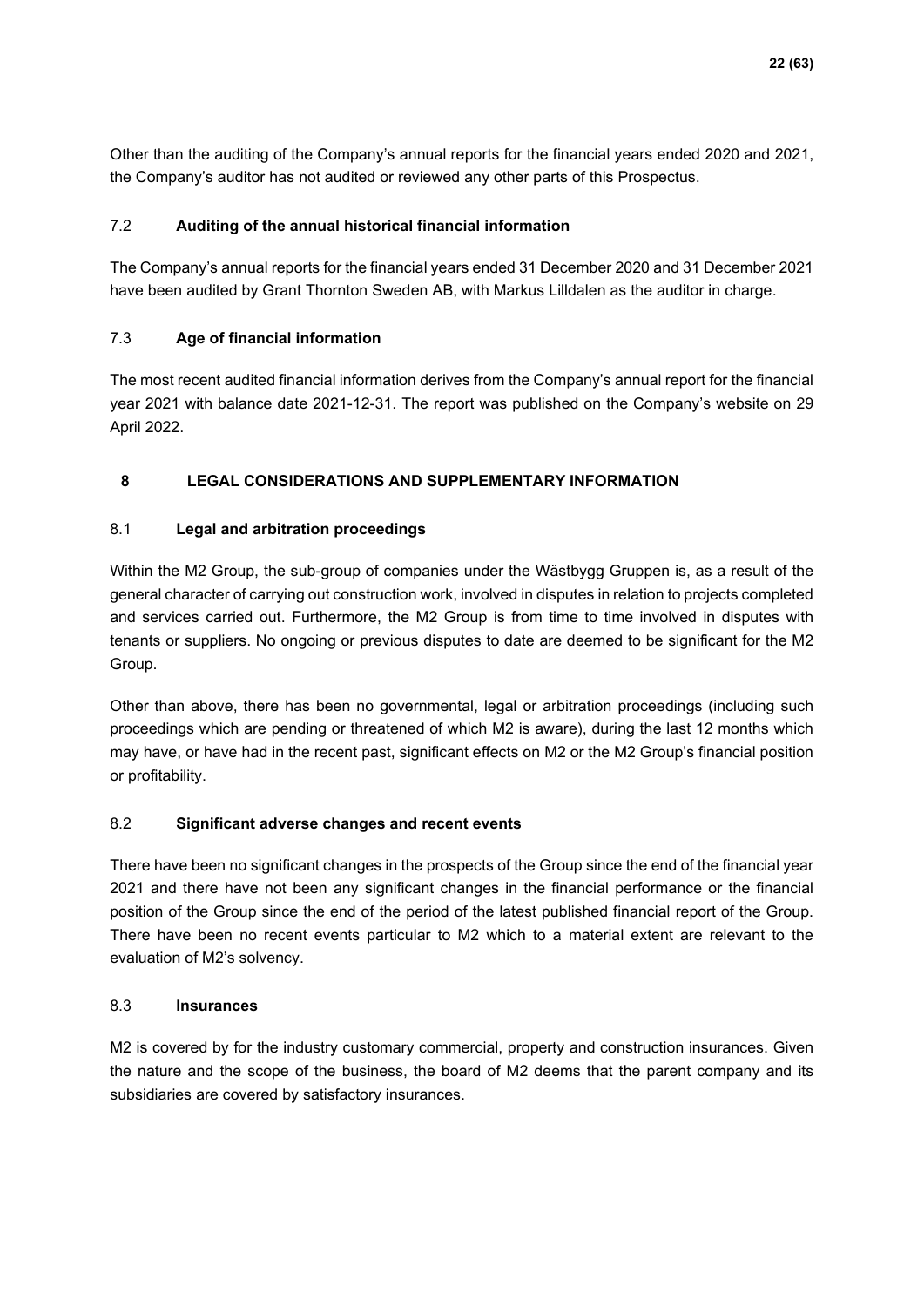### 8.4 **Environmental activities**

Property management, construction and property development have environmental impact. The Swedish Environmental Code (Sw*. miljöbalken*) states that everyone who has conducted a business operation that has contributed to pollution also has a responsibility for after-treatment of the property. If the responsible person cannot carry out or pay for the after-treatment of a polluted property, the person who has acquired the property is liable for after-treatment provided that the buyer at the time of the acquisition knew of or should have discovered the pollution. This means that claims, under certain conditions, may be raised against The M2 Group for soil remediation or for remediation concerning presence or suspicion of pollution in soil, water areas or ground water, in order to put the property in a condition pursuant to the Swedish Environmental Code.

Legislation and environmental standards constitute the basis for M2's environmental work. The M2 Group complies with the laws and regulatory requirements that exist for properties.

### 8.5 **Possible material interests**

Nordea Bank Abp has engaged in, and may in the future engage in, investment banking and/or commercial banking or other services for the M2 Group in the ordinary course of business. In particular, it should be noted that Nordea Bank Abp might be a lender under certain credit facilities with a company within the M2 Group as borrower. Therefore, conflicts of interest may exist or may arise as a result of Nordea Bank Abp having previously engaged, or will in the future engage, in transactions with other parties, having multiple roles or carrying out other transactions for third parties with conflicting interests.

### 8.6 **Description of Material Contracts**

### *Rental agreements*

Rental agreements are of significant importance to the M2 Group's business. As M2's portfolio includes different types of properties, the rental agreements vary as regards terms and conditions. The M2 Group is not dependent on any particular rental agreement.

### *Construction contracts*

Within the scope of the construction and property development operations, Wästbygg Gruppen enters into construction contracts (Sw*. entreprenadavtal*). Generally, the terms and conditions of these contracts do not deviate from the standard-form contracts used within the construction industry. In connection with construction projects, external sub-contractors are frequently engaged. Wästbygg Gruppen is not dependent on any particular sub-contractor or supplier.

### *Financing agreements*

M2 is financed by equity capital and debt. As of 31 December 2021, the M2 Group had an equity ratio of 55.1 per cent. Borrowing is made through credit facilities with banks and through the bond market. M2 has provided mortgage deeds, securities, promissory notes in subsidiaries, and downstream guarantees as security for its loans. The credit agreements contain common terms and conditions regarding change of control (Sw*. kontrollägarskifte*) and cross default (Sw*. uppsägning vid*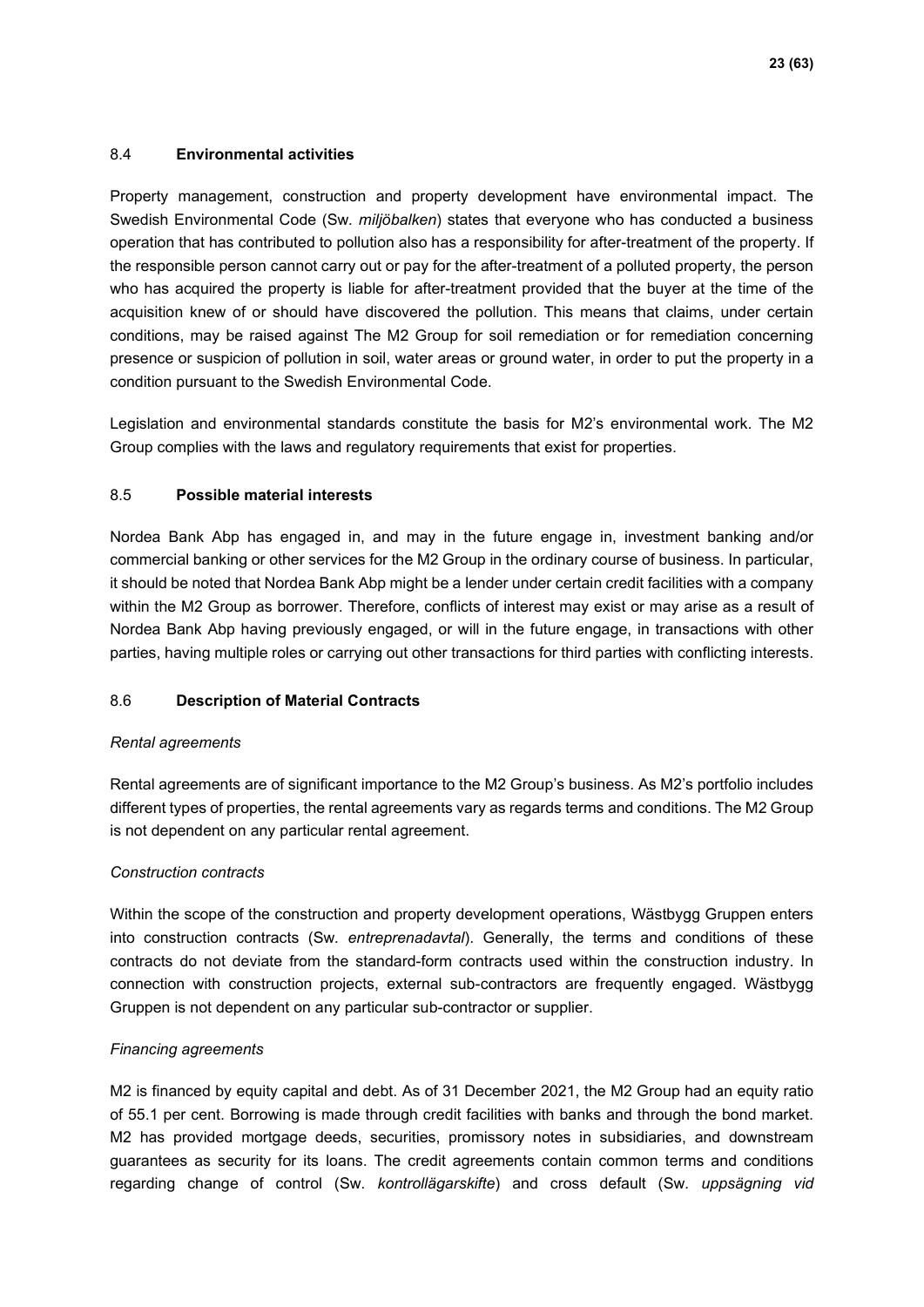*kontraktsbrott*) and covenants regarding equity / assets ratio, interest rate ratio and loan to value ratio. As of 31 December 2021, the M2 Group's outstanding interest-bearing debts amounted to approximately SEK 17,290 million.

### *Other material contracts*

Except as outlined in this Section 8, the M2 Group is not dependent on any particular contract that is of major importance to the group's business or profitability.

### <span id="page-23-0"></span>**9 DOCUMENTS AVAILABLE FOR INSPECTION**

Copies of the following documents are available, during the validity period of this Prospectus, at M2's office, Bredgränd 4, 111 30 Stockholm, during regular office hours:

- M2's Articles of Association;
- M2's Certificate of Registration;
- M2's audited annual reports (including the subsidiaries) for the financial years 2020 and 2021;

Articles of Association, Certificate of Registration and financial reports are also available at M2's website, [www.m2assetmanagement.se.](http://www.m2assetmanagement.se/)

Terms and Conditions are also available at M2's website, [https://m2assetmanagement.se/prospekt/,](https://m2assetmanagement.se/prospekt/) and Nordic Trustee & Agency AB (publ) website, [www.nordictrustee.com/obligationsvillkor.](http://www.nordictrustee.com/obligationsvillkor) The information on the website does not form part of the Prospectus unless that information is incorporated by reference into the prospectus.

### <span id="page-23-1"></span>**10 DOCUMENTS INCORPORATED BY REFERENCE**

The Prospectus consists of, in addition to this document, the following documents which are incorporated by reference. All the below documents will, during the validity period of the Prospectus, be available in electronic form at M2's website, [https://m2assetmanagement.se/finansiella-rapporter/.](https://m2assetmanagement.se/finansiella-rapporter/) The information on the website does not form part of the Prospectus unless that information is incorporated by reference into the Prospectus.

### 10.1 **Extract from M2's and the M2 Group's annual report for the financial year 2020, including** [\(https://m2assetmanagement.se/wp-content/uploads/2021/05/Arsredovisning-](https://m2assetmanagement.se/wp-content/uploads/2021/05/Arsredovisning-2020.pdf)[2020.pdf\)](https://m2assetmanagement.se/wp-content/uploads/2021/05/Arsredovisning-2020.pdf)**:**

- the income statement report, pages 36 and 40.
- the balance sheet, pages 37 and 41-42.
- the change of equity capital, pages 38 and 43.
- the cash flow analysis, page 39 and 44.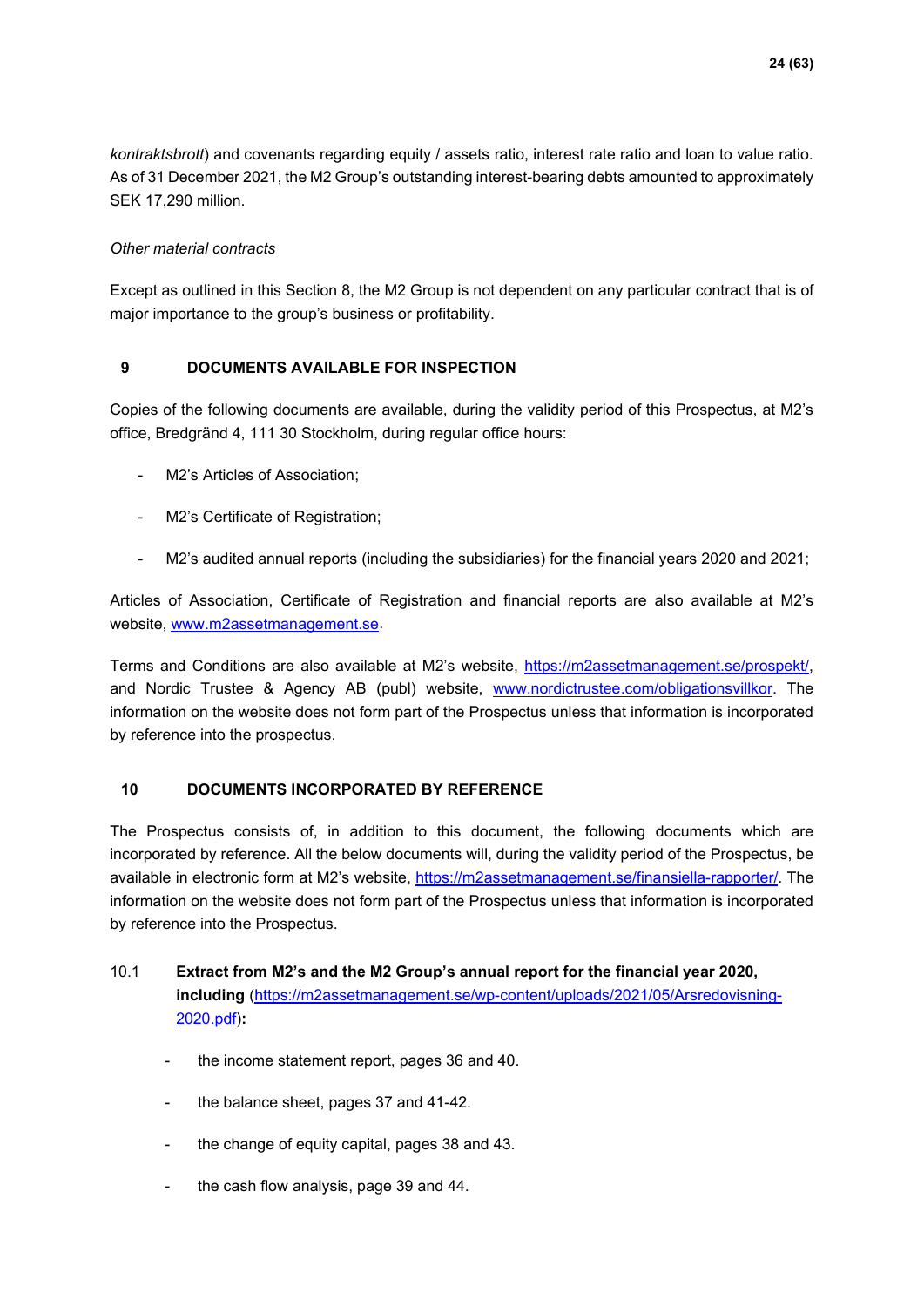- accounting policies and notes, pages 45-73.
- the auditor's report, page 75-77.
- 10.2 **Extract from M2's and the M2 Group's annual report for the financial year 2021, including** [\(https://m2assetmanagement.se/wp-content/uploads/2022/04/Arsredovisning-](https://m2assetmanagement.se/wp-content/uploads/2022/04/Arsredovisning-2021.pdf)[2021.pdf\)](https://m2assetmanagement.se/wp-content/uploads/2022/04/Arsredovisning-2021.pdf)**:** 
	- the income statement report, pages 49 and 54.
	- the balance sheet, pages 50-51 and 55-56.
	- the change of equity capital, pages 52 and 57.
	- the cash flow analysis, page 53 and 58.
	- accounting policies and notes, pages 59-90.
	- the auditor's report, page 92-94.

The historical financial information for 2020 and 2021 has been prepared in accordance with IFRS and has been audited.

Investors should read all information which is incorporated by reference as part of this Prospectus. It should be noted that the non-incorporated parts of the annual reports for 2020 and 2021 are either not relevant for the investor or are covered elsewhere in the Prospectus.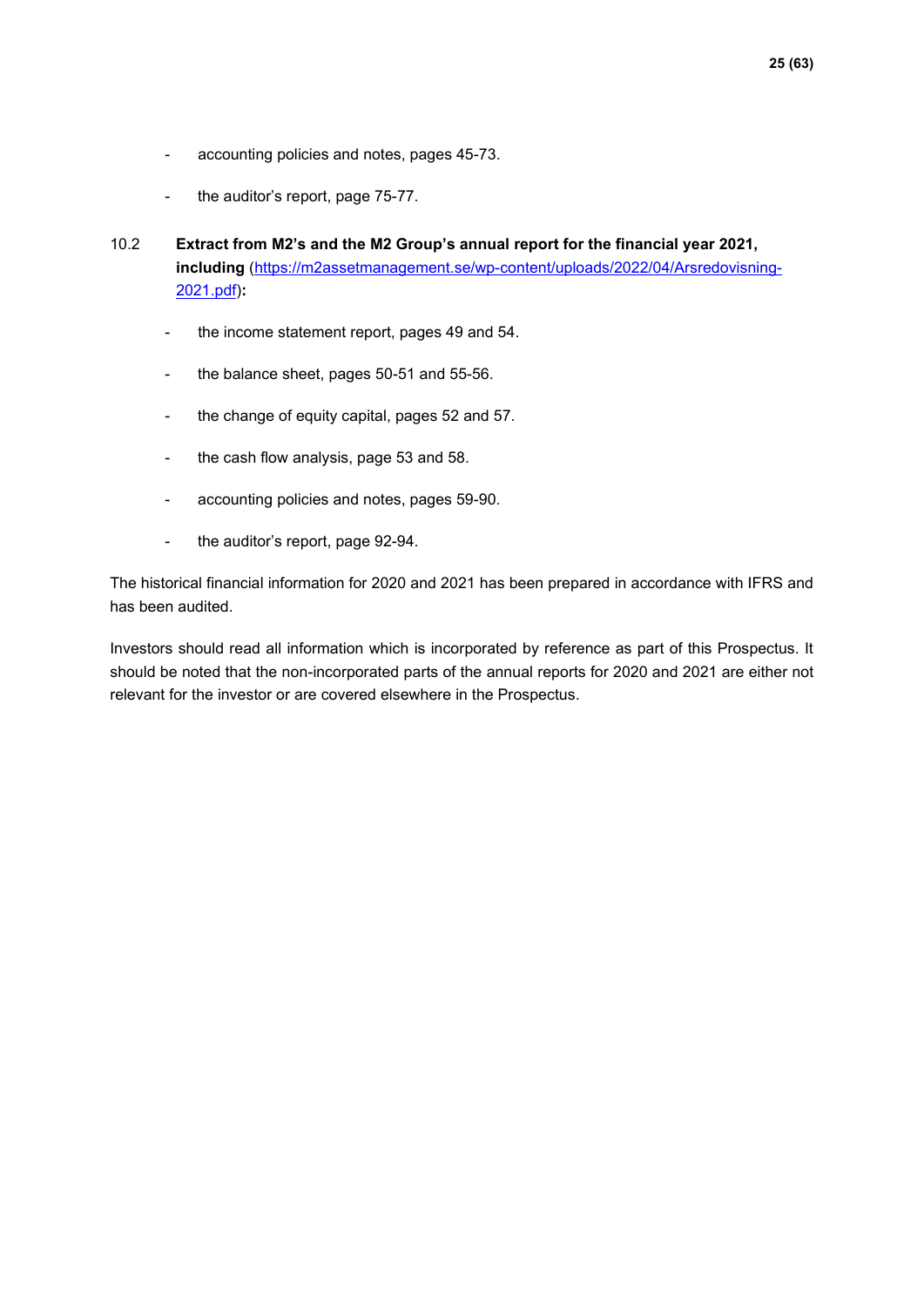### <span id="page-25-0"></span>**11 TERMS AND CONDITIONS FOR THE BONDS**

## **TERMS AND CONDITIONS FOR**

### **M2 ASSET MANAGEMENT AB (PUBL)**

### **UP TO SEK 2,000,000,000**

### **SENIOR UNSECURED FLOATING RATE BONDS**

### **September 2021/January 2025 series no 6**

ISIN: SE0016802854 First Issue Date: 15 September 2021

*No action is being taken that would or is intended to permit a public offering of the Bonds or the possession, circulation or distribution of this document or any other material relating to the Issuer or the Bonds in any jurisdiction other than Sweden, where action for that purpose is required. Persons into whose possession this document comes are required by the Issuer to inform themselves about, and to observe, any applicable restrictions.* 

*The Bonds have not been and will not be registered under the U.S. Securities Act of 1933, as amended, and are subject to U.S. tax law requirements. The Bonds may not be offered, sold or delivered within the United States of America or to, or for the account or benefit of, U.S. persons.*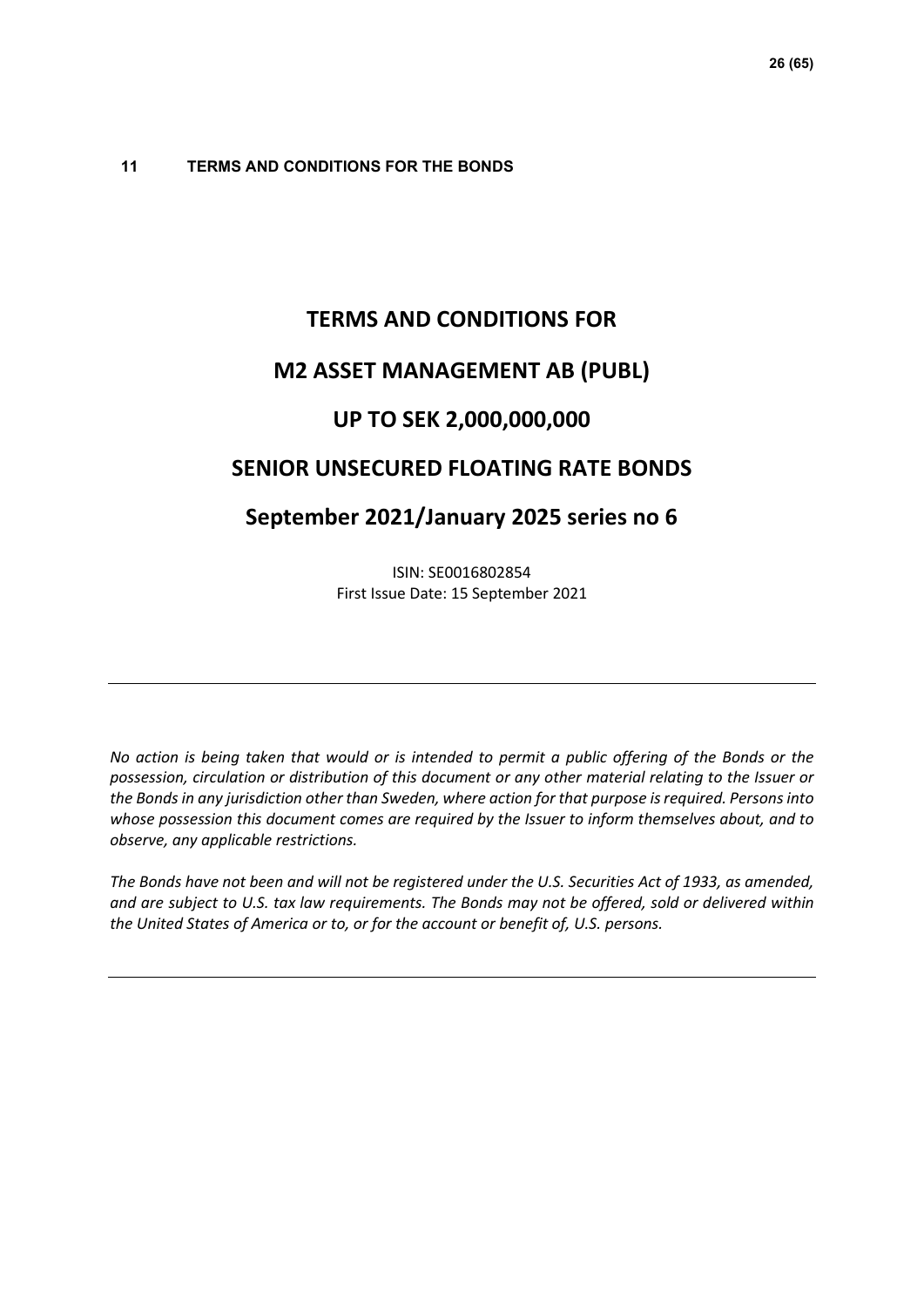### **PRIVACY NOTICE**

Each of the Issuer, the Agent and the Issuing Agent may collect and process personal data relating to the Bondholders, the Bondholders' representatives or agents, and other persons nominated to act on behalf of the Bondholders pursuant to the Finance Documents (name, contact details and, when relevant, holding of Bonds). The personal data relating to the Bondholders is primarily collected from the registry kept by the CSD. The personal data relating to other persons is primarily collected directly from such persons.

The personal data collected will be processed by the Issuer, the Agent and the Issuing Agent for the following purposes:

- <span id="page-26-0"></span>(a) to exercise their respective rights and fulfil their respective obligations under the Finance Documents;
- (b) to manage the administration of the Bonds and payments under the Bonds;
- <span id="page-26-1"></span>(c) to enable the Bondholders' to exercise their rights under the Finance Documents; and
- <span id="page-26-2"></span>(d) to comply with their obligations under applicable laws and regulations.

The processing of personal data by the Issuer, the Agent and the Issuing Agent in relation to item[s \(a\)](#page-26-0) - [\(c\)](#page-26-1) is based on their legitimate interest to exercise their respective rights and to fulfil their respective obligations under the Finance Documents. In relation to item [\(d\),](#page-26-2) the processing is based on the fact that such processing is necessary for compliance with a legal obligation incumbent on the Issuer, the Agent or the Issuing Agent (as applicable). Unless otherwise required or permitted by law, the personal data collected will not be kept longer than necessary given the purpose of the processing.

Personal data collected may be shared with third parties, such as the CSD, when necessary to fulfil the purpose for which such data is processed.

Subject to any legal preconditions, the applicability of which have to be assessed in each individual case, data subjects have the rights as follows. Data subjects have right to get access to their personal data and may request the same in writing at the address of the Issuer, the Agent or the Issuing Agent (as applicable). In addition, data subjects have the right to (i) request that personal data is rectified or erased, (ii) object to specific processing, (iii) request that the processing be restricted and (iv) receive personal data provided by themselves in machine-readable format. Data subjects are also entitled to lodge complaints with the relevant supervisory authority if dissatisfied with the processing carried out.

The Issuer's, the Agent's and the Issuing Agent's addresses, and the contact details for their respective Data Protection Officers (if applicable), are found on their websites www.m2assetmanagement.se, [www.nordictrustee.com](http://www.nordictrustee.com/) and www.nordea.se.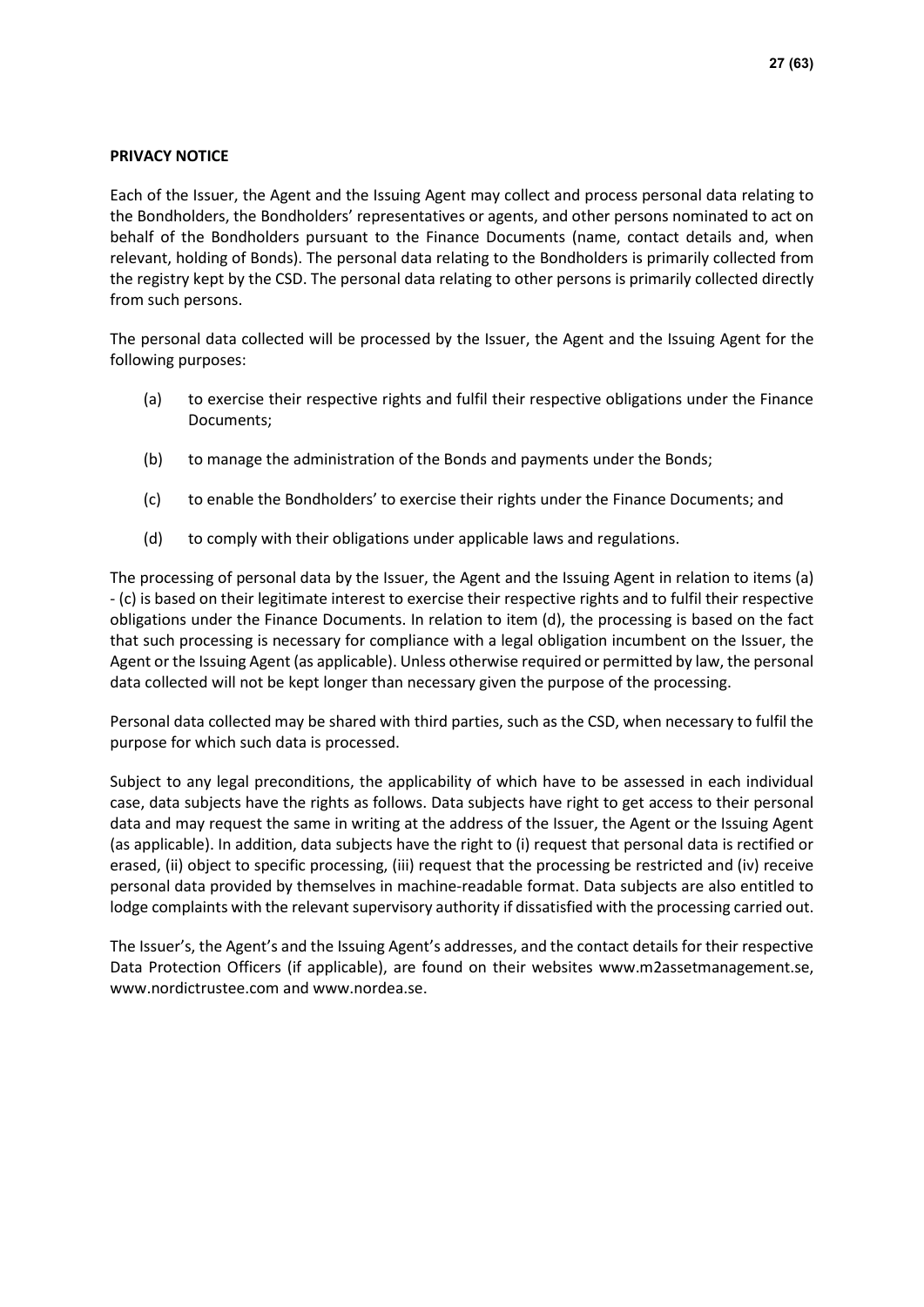### **TABLE OF CONTENTS**

| 1.  |  |
|-----|--|
| 2.  |  |
| 3.  |  |
| 4.  |  |
| 5.  |  |
| 6.  |  |
| 7.  |  |
| 8.  |  |
| 9.  |  |
| 10. |  |
| 11. |  |
| 12. |  |
| 13. |  |
| 14. |  |
| 15. |  |
| 16. |  |
| 17. |  |
| 18. |  |
| 19. |  |
| 20. |  |
| 21. |  |
| 22. |  |
| 23. |  |
| 24. |  |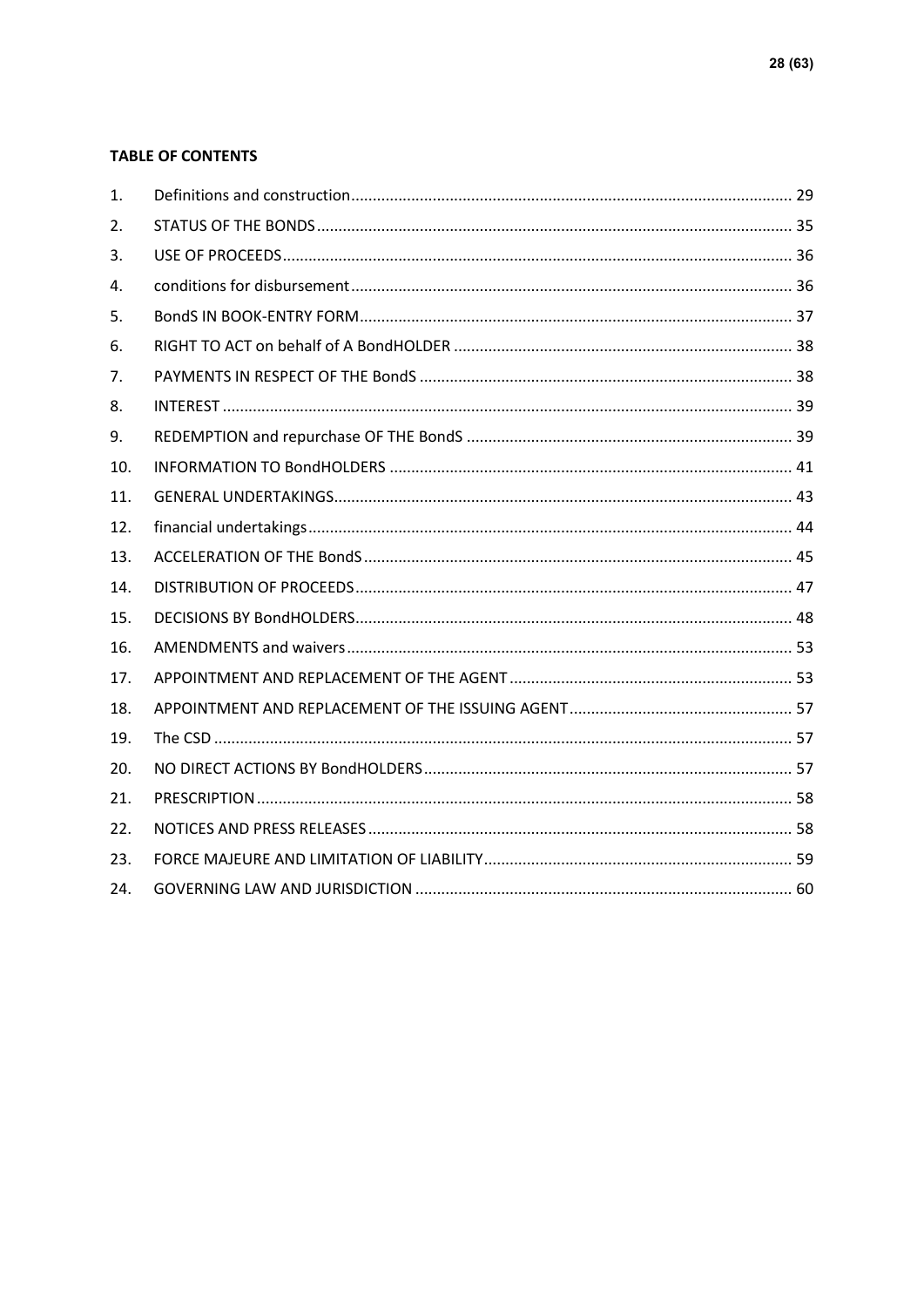### **1. DEFINITIONS AND CONSTRUCTION**

#### 1.1 **Definitions**

In these terms and conditions (the "**Terms and Conditions**"):

"**Account Operator**" means a bank or other party duly authorised to operate as an account operator pursuant to the Financial Instruments Accounts Act and through which a Bondholder has opened a Securities Account in respect of its Bonds.

"**Accounting Principles**" means the international financial reporting standards (IFRS) within the meaning of Regulation 1606/2002/EC (or as otherwise adopted or amended from time to time).

"**Adjusted Nominal Amount**" means the Total Nominal Amount less the Nominal Amount of all Bonds owned by a Group Company or by an owner of more than 50 per cent. of the votes in the Issuer, irrespective of whether such person is directly registered as owner of such Bonds.

"**Agency Agreement**" means the agency agreement entered into on or before the First Issue Date, between the Issuer and the Agent, or any replacement agency agreement entered into after the First Issue Date between the Issuer and an agent.

"**Agent**" means Nordic Trustee & Agency AB (publ), Swedish Reg. No. 556882-1879, or another party replacing it, as Agent, in accordance with these Terms and Conditions.

"**Applicable Premium**" means an amount equal to all remaining scheduled Interest payments on the Bond from the relevant Redemption Date to the Final Maturity Date but excluding accrued but unpaid Interest up to the relevant Redemption Date (assuming that the Interest Rate for the period from the relevant Redemption Date to the Final Maturity Date will be equal to the Interest Rate in effect on the date on which the notice of redemption is given to the Bondholders). The Applicable Premium shall be calculated and determined by the Issuing Agent.

"**Bond**" means a debt instrument (Sw: *skuldförbindelse*) for the Nominal Amount and of the type set forth in Chapter 1 Section 3 of the Financial Instruments Accounts Act and which are governed by and issued under these Terms and Conditions, including the Initial Bonds and any Subsequent Bonds.

"**Bond De-listing Event**" is deemed to occur if at any time from the listing of the Bonds, the Bonds cease to be listed on the corporate bonds list of Nasdaq Stockholm or on another Regulated Market, as applicable.

"**Bondholder**" means the person who is registered on a Securities Account as direct registered owner (Sw: *direktregistrerad ägare*) or nominee (Sw: *förvaltare*) with respect to a Bond.

"**Bondholders' Meeting**" means a meeting among the Bondholders held in accordance with Clause [15.1](#page-47-0) (*Request for a decision*), [15.2](#page-48-0) (*Convening of a Bondholders' Meeting*) and [15.4](#page-49-0) (*Majority, quorum and other provisions*).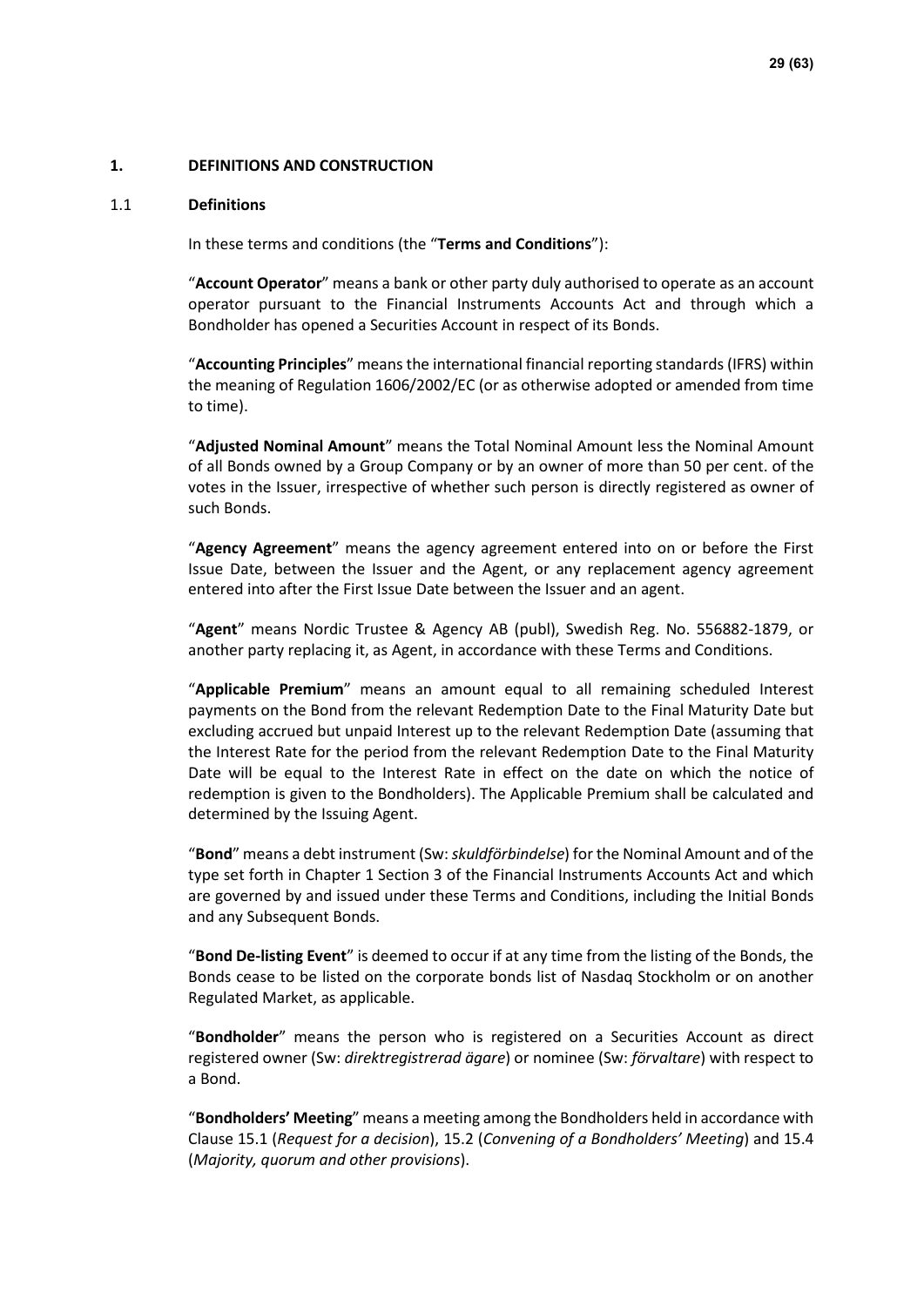"**Business Day**" means a day in Sweden other than a Sunday or other public holiday. Saturdays, Midsummer Eve (Sw: *midsommarafton*), Christmas Eve (Sw: *julafton*) and New Year's Eve (Sw: *nyårsafton*) shall for the purpose of this definition be deemed to be public holidays.

"**Business Day Convention**" means the first following day that is a Business Day unless that day falls in the next calendar month, in which case that date will be the first preceding day that is a Business Day.

"**Change of Control Event**" occurs if any person or persons, not being controlled by Rutger Arnhult, acting collectively takes Control over the Issuer. However the aforementioned shall not apply should Control be acquired or taken by a company, the shares of which are listed on Nasdaq Stockholm Mid Cap or Large Cap list. Should Control have been acquired or taken by a company, the shares of which are listed on Nasdaq Stockholm, this Change of Control Event provision shall apply *mutatis mutandis* to subsequent changes of Control in the new listed owner.

"**Compliance Certificate**" means a certificate, reasonably satisfactory to the Agent and substantially in a form attached to these Terms and Conditions as Appendix 1, signed by the Issuer certifying that (i) the investment restrictions in Clause [11.6](#page-42-0) (*Investment Restrictions*) are met, (ii) no Event of Default has occurred (or if an Event of Default has occurred and is continuing, what steps have been taken to remedy it) and (iii) the financial undertakings set out in Clause [12](#page-43-0) (*Financial Undertakings)* as applicable are met.

"**Control**" means (i) acquire or otherwise obtain control over, directly or indirectly, more than 50 per cent. of the total outstanding voting rights in the Issuer or (ii) the right to, directly or indirectly, appoint or discharge all or a majority of the members of the board of directors in the Issuer.

"**CSD**" means the Issuer's central securities depository and registrar in respect of the Bonds from time to time, initially Euroclear Sweden AB, Swedish Reg. No. 556112-8074, P.O. Box 191, 101 23 Stockholm, Sweden, or another party replacing it, as CSD, in accordance with these Terms and Conditions.

"**CSD Regulations**" means the CSD's rules and regulations applicable to the Issuer, the Agent and the Bonds from time to time.

"**Debt Register**" means the debt register (Sw: *skuldbok*) kept by the CSD in respect of the Bonds in which (i) an owner of Bonds is directly registered or (ii) an owner's holding of Bonds is registered in the name of a nominee.

"**Equity**" means the total consolidated equity of the Group in accordance with the Accounting Principles.

"**Equity Ratio**" means Equity divided by Total Assets according to the Accounting Principles.

"**Event of Default**" means an event or circumstance specified in Clause [13.1.](#page-44-0)

"**Final Maturity Date**" means 15 January 2025.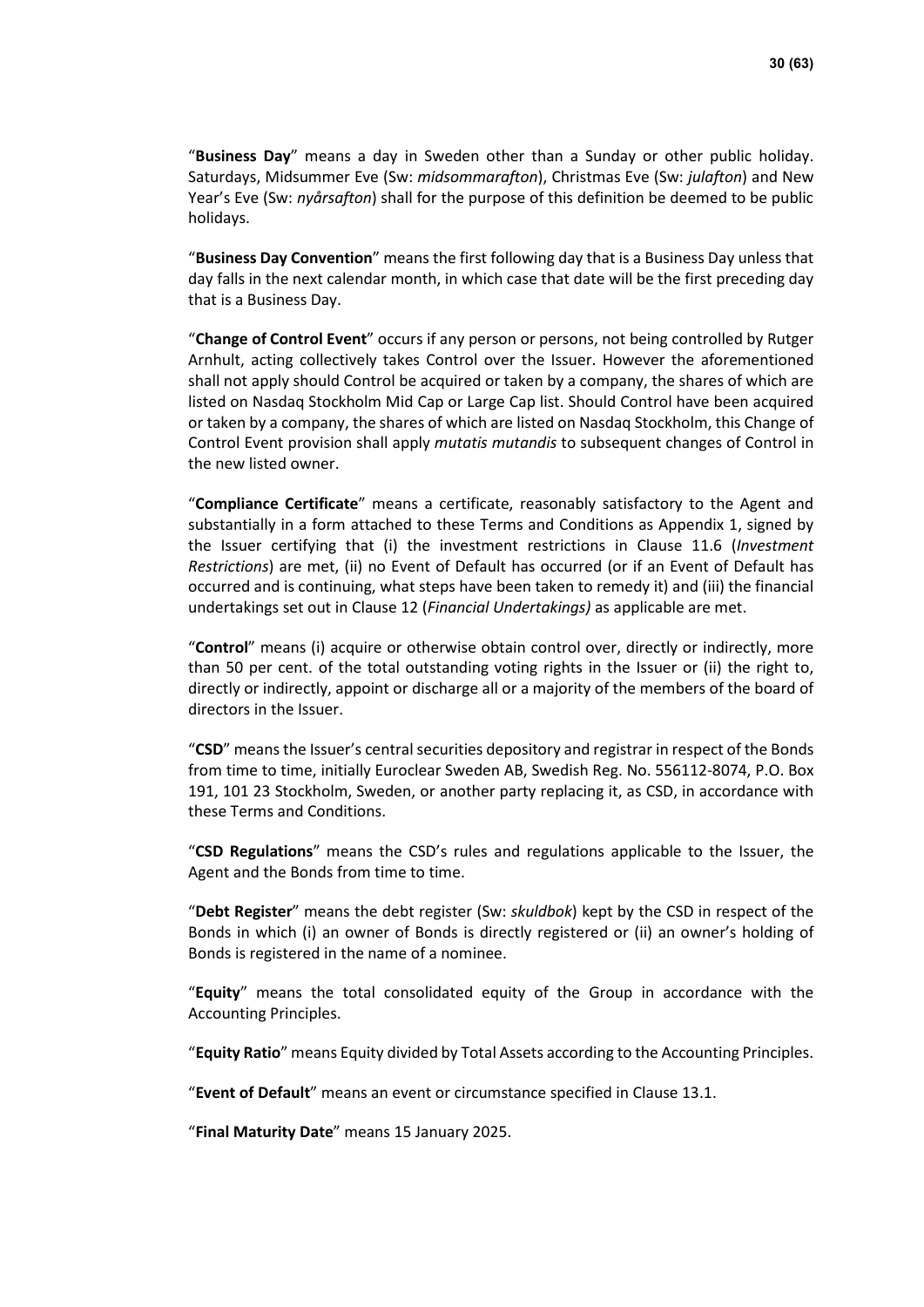"**Finance Documents**" means these Terms and Conditions and any other document designated by the Issuer and the Agent as a Finance Document.

"**Finance Lease**" means a lease which in accordance with the Accounting Principles is treated as an asset and a corresponding liability;

"**Financial Indebtedness**" means indebtedness for or in respect of:

- <span id="page-30-0"></span>(a) monies borrowed or raised (including Market Loans);
- (b) the amount of any liability in respect of any Finance Lease;
- (c) transferred claims, unless such claims have been transferred without a right for the acquirer to raise claims against the transferor;
- (d) derivative transactions, however, when calculating the value of any derivative transaction, only the current market value shall be considered;
- (e) counter-indemnities or other payment obligations relating to guarantees, letters of credit or other similar instruments or documents issued by a bank or other financial institution;
- <span id="page-30-1"></span>(f) other transactions, including futures contracts, that have the commercial effect of a borrowing and being classified as borrowing under the Accounting Principles; and
- (g) liabilities under guarantees or indemnities for any of the obligations referred to in paragraphs [\(a\)](#page-30-0) t[o \(f\)](#page-30-1) above.

"**Financial Instruments Accounts Act**" means the Swedish Central Securities Depositories and Financial Instruments Accounts Act (Sw: *lag (1998:1479) om värdepapperscentraler och kontoföring av finansiella instrument*).

"**First Call Date**" means 15 October 2024.

"**First Issue Date**" means 15 September 2021.

"**Force Majeure Event**" has the meaning set forth in Clause [23.1.](#page-58-0)

"**Group**" means the Issuer and its Subsidiaries from time to time (each a "**Group Company**").

"**Initial Bonds**" means the Bonds issued on the First Issue Date.

"**Insolvent**" means, in respect of a relevant person, that it is deemed to be insolvent, or admits inability to pay its debts as they fall due, in each case within the meaning of Chapter 2, Sections 7-9 of the Swedish Bankruptcy Act (Sw: *konkurslagen (1987:672)*) (or its equivalent in any other relevant jurisdiction).

"**Interest**" means the interest on the Bonds calculated in accordance with Clauses [8.1](#page-38-0) to [8.3.](#page-38-1)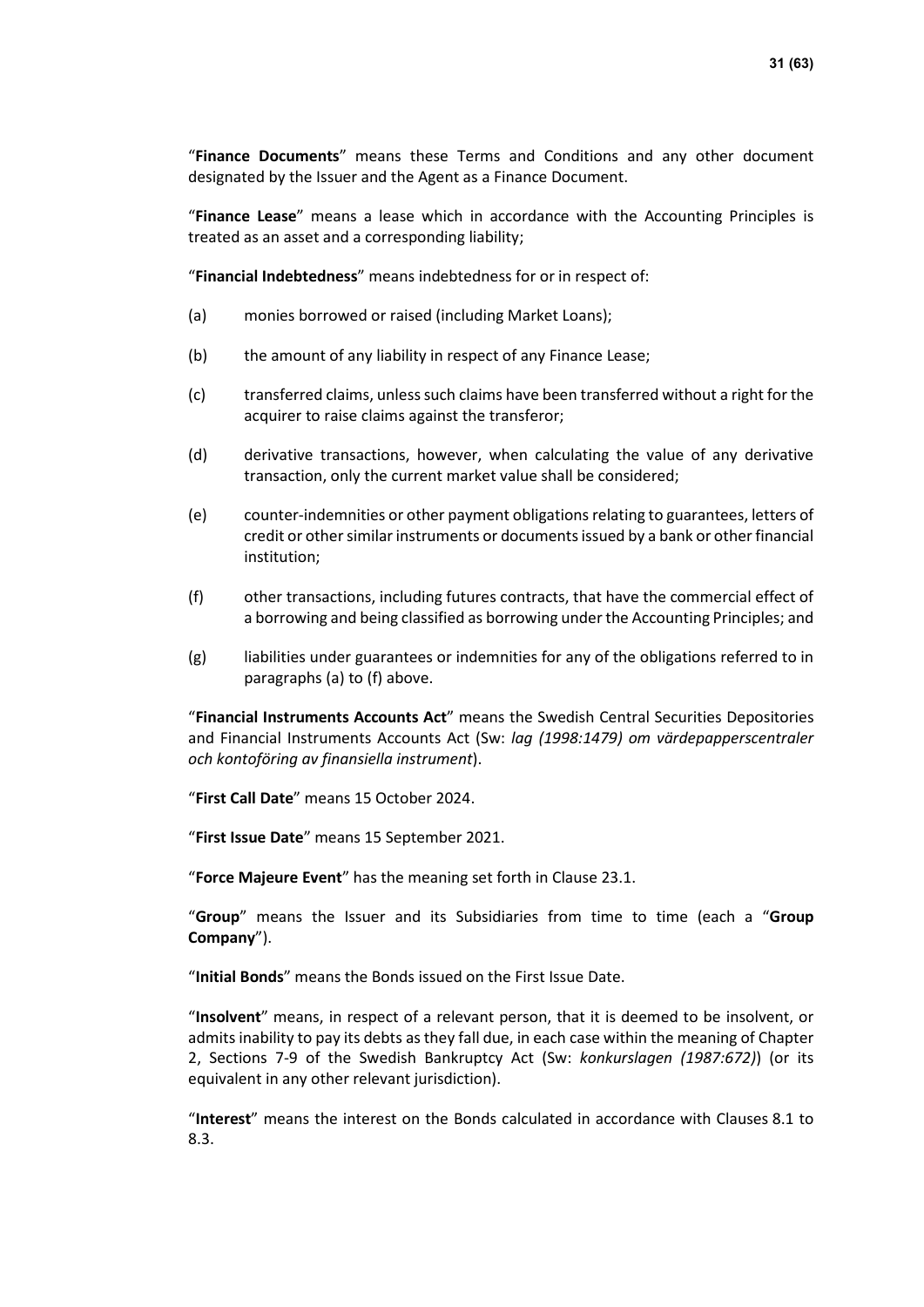"**Interest Payment Date**" means 15 September, 15 December, 15 March and 15 June of each year or, to the extent such day is not a Business Day, the Business Day following from an application of the Business Day Convention. The first Interest Payment Date for the Bonds shall be 15 December 2021 (3 months after the First Issue Date) and the last Interest Payment Date shall be the relevant Redemption Date.

"**Interest Period**" means (i) in respect of the first Interest Period, the period from (but excluding) the First Issue Date to (and including) the first Interest Payment Date, and (ii) in respect of subsequent Interest Periods, the period from (but excluding) an Interest Payment Date to (and including) the next succeeding Interest Payment Date (or a shorter period if relevant).

"**Interest Rate**" means 3 months STIBOR plus 3.90 percentage units *per annum*.

"**Issue Date**" means the First Issue Date and each other date on which Bonds are to be issued pursuant to these Terms and Conditions.

"**Issuer**" means M2 Asset Management AB (publ), a public limited liability company incorporated under the laws of Sweden with Reg. No. 556559-3349.

"**Issuing Agent**" means Nordea Bank Abp, filial i Sverige, with Reg. No. 516411-1683, or another party replacing it, as Issuing Agent, in accordance with these Terms and Conditions.

"**Listing Failure Event**" is deemed to occur if (i) the Bonds issued on the First Issue Date are not listed on the corporate bond list of Nasdaq Stockholm or on another Regulated Market within one hundred and twenty (120) days from the First Issue Date.

"**Market Loans**" means any loan or other indebtedness where an entity issues commercial papers, certificates, convertibles, subordinated debentures, bonds or any other debt securities (including, for the avoidance of doubt, medium term note programs and other market funding programs), provided in each case that such instruments and securities are or can be subject to trade on a Regulated Market or recognised unregulated market place.

"**Material Adverse Effect**" means a material adverse effect in respect of (i) the Issuer's business or financial position, (ii) the Issuer's ability to meet its payment obligations under the Terms and Conditions, or (iii) the validity or enforceability of rights under these Terms and Conditions.

"**Nasdaq Stockholm**" means the Regulated Market of Nasdaq Stockholm AB (Reg. No. 556420-8394, SE-105 78 Stockholm, Sweden).

"**Net Proceeds**" means the gross proceeds from the offering of the relevant Bonds, minus the costs incurred by the Issuer in conjunction with the issuance thereof.

"**Net Profit**" means the Group's profit after tax.

"**Nominal Amount**" has the meaning set forth in Clause [2.3.](#page-34-0)

"**Permitted Market Loans**" means:

(a) Market Loans under the Bonds,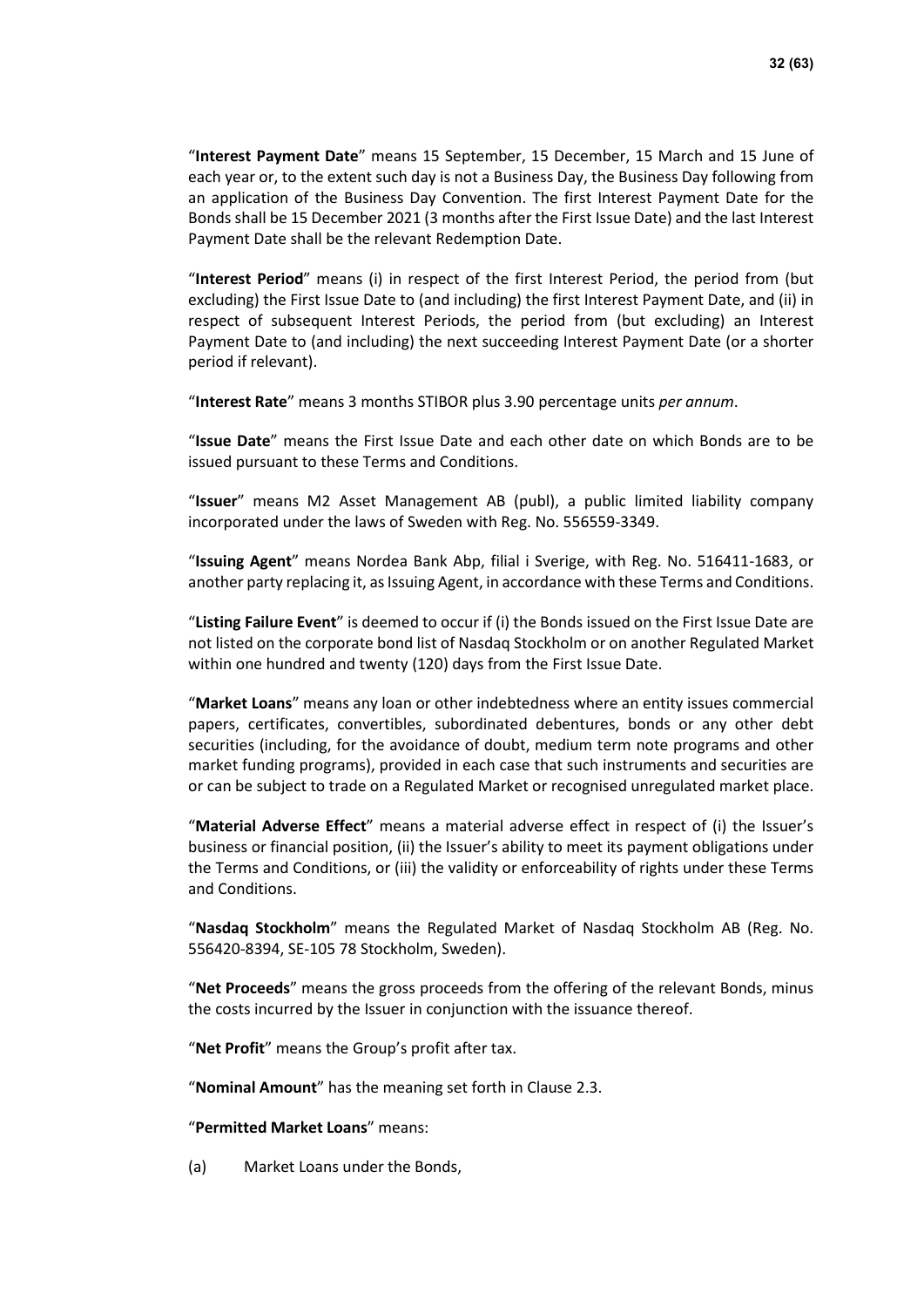- (b) Market Loans under the Issuer's existing bonds,
- (c) any unsecured Market Loans incurred by the Issuer and having longer maturity than the Bonds,
- (d) any Market Loans issued in order to finance a redemption in accordance with Clause [9.3.1](#page-38-2)[\(c\),](#page-39-0) and
- (e) Market Loans incurred by Wästbygg Gruppen AB, subject to the Issuer or any other Subsidiary (other than Subsidiaries of Wästbygg Gruppen AB) not providing any guarantee or other Security for such Market Loan.

"**Quotation Day**" means, in relation to (i) an Interest Period for which an interest rate is to be determined, two (2) Business Days before the immediately preceding Interest Payment Date (or in respect of the first Interest Period, two (2) Business Days before the First Issue Date), or (ii) any other period for which an interest rate is to be determined, two (2) Business Days before the first day of that period.

"**Real Estate Related Assets**" means any assets related to acquisition, development, construction, renovation or management of real properties and site leasehold rights and acquisition of shares in public or private real estate companies by the Issuer or any Subsidiary.

"**Record Date**" means the fifth (5) Business Day prior to (i) an Interest Payment Date, (ii) a Redemption Date, (iii) a date on which a payment to the Bondholders is to be made under Clause [14](#page-46-0) (*Distribution of proceeds*), (iv) the date of a Bondholders' Meeting, or (v) another relevant date, or in each case such other Business Day falling prior to a relevant date if generally applicable on the Swedish bond market.

"**Redemption Date**" means the date on which the relevant Bonds are to be redeemed or repurchased in accordance with Clause [9](#page-38-3) (*Redemption and repurchase of the Bonds*).

"**Regulated Market**" means any regulated market (as defined in Directive 2014/65/EU on markets in financial instruments).

"**Securities Account**" means the account for dematerialised securities (Sw: *avstämningsregister*) maintained by the CSD pursuant to the Financial Instruments Accounts Act in which (i) an owner of such security is directly registered or (ii) an owner's holding of securities is registered in the name of a nominee.

"**Security**" means a mortgage, charge, pledge, lien, security assignment or other security interest securing any obligation of any person, or any other agreement or arrangement having a similar effect.

"**STIBOR**" means:

<span id="page-32-0"></span>(a) the applicable percentage rate *per annum* administered and calculated by the Swedish Financial Benchmark Facility (or any replacement administrator or calculator) displayed on page "STIBOR=Q" of the Thomson Reuters screen (or through such other system or on such other page as replaces the said system or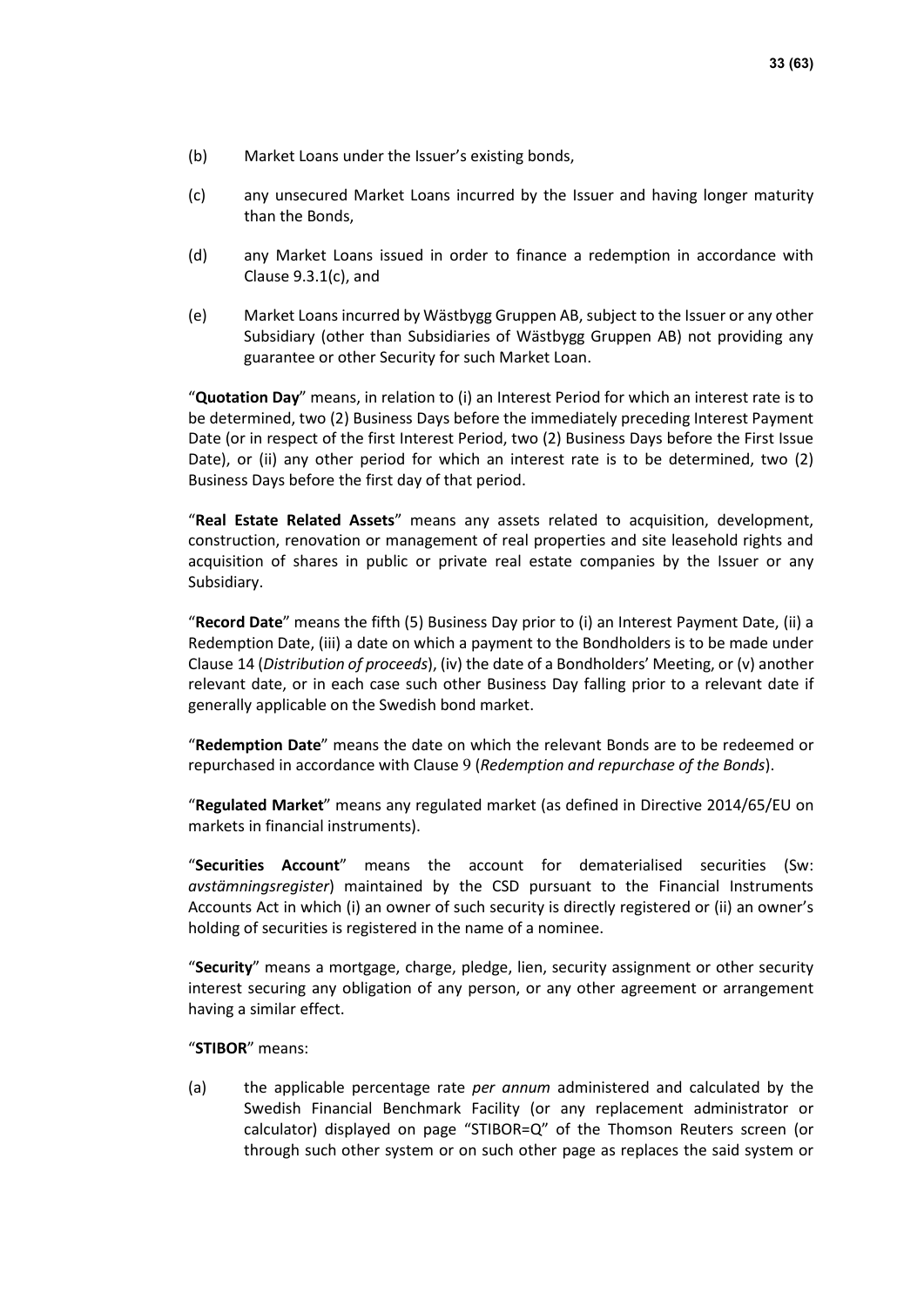page) as of or around 11.00 a.m. on the Quotation Day for the offering of deposits in Swedish Kronor and for a period equal to the relevant Interest Period; or

- <span id="page-33-0"></span>(b) if no rate as described in [\(a\)](#page-32-0) is available for the relevant Interest Period, the rate determined by the Issuing Agent by interpolation between the two closest rates displayed on page "STIBOR=Q" of the Thomson Reuters screen (or through such other system or on such other page as replaces the said system or page) as of or around 11.00 a.m. on the Quotation Day for the offering of deposits in Swedish Kronor; or
- <span id="page-33-1"></span>(c) if no rate as described in [\(b\)](#page-33-0) is available for the relevant Interest Period, the arithmetic mean of the rates (rounded upwards to four decimal places) as supplied to the Issuing Agent at its request quoted by Nordea Bank Abp, filial i Sverige, Skandinaviska Enskilda Banken AB (publ), Svenska Handelsbanken AB (publ) and Swedbank AB (publ), for deposits of SEK 100,000,000 for the relevant period; or
- (d) if no quotation is available pursuant to paragraph [\(c\),](#page-33-1) the interest rate which according to the reasonable assessment of the Issuing Agent best reflects the interest rate for deposits in Swedish Kronor offered in the Stockholm interbank market for the relevant period.

"**Subsequent Bonds**" means any Bonds issued after the First Issue Date on one or more occasions until the total amount under such issue(s) of Subsequent Bonds and the initial issue of the Bonds equals maximum SEK 2,000,000,000.

"**Subsidiary**" means, in relation to any person, any Swedish or foreign legal entity (whether incorporated or not), which at the time is a subsidiary (Sw: *dotterföretag*) to such person, directly or indirectly, as defined in the Swedish Companies Act (Sw: *aktiebolagslagen (2005:551)*).

"**Swedish Kronor**" and "**SEK**" means the lawful currency of Sweden.

"**Total Assets**" means the total assets of the Group in accordance with the Accounting Principles.

"**Total Nominal Amount**" means the total aggregate Nominal Amount of the Bonds outstanding at the relevant time.

"**Written Procedure**" means the written or electronic procedure for decision making among the Bondholders in accordance with Clause [15.1](#page-47-0) (*Request for a decision*), [15.3](#page-48-1) (*Instigation of Written Procedure*) an[d 15.4](#page-49-0) (*Majority, quorum and other provisions*).

### 1.2 **Construction**

- 1.2.1 Unless a contrary indication appears, any reference in these Terms and Conditions to:
	- (a) "**assets**" includes present and future properties, revenues and rights of every description;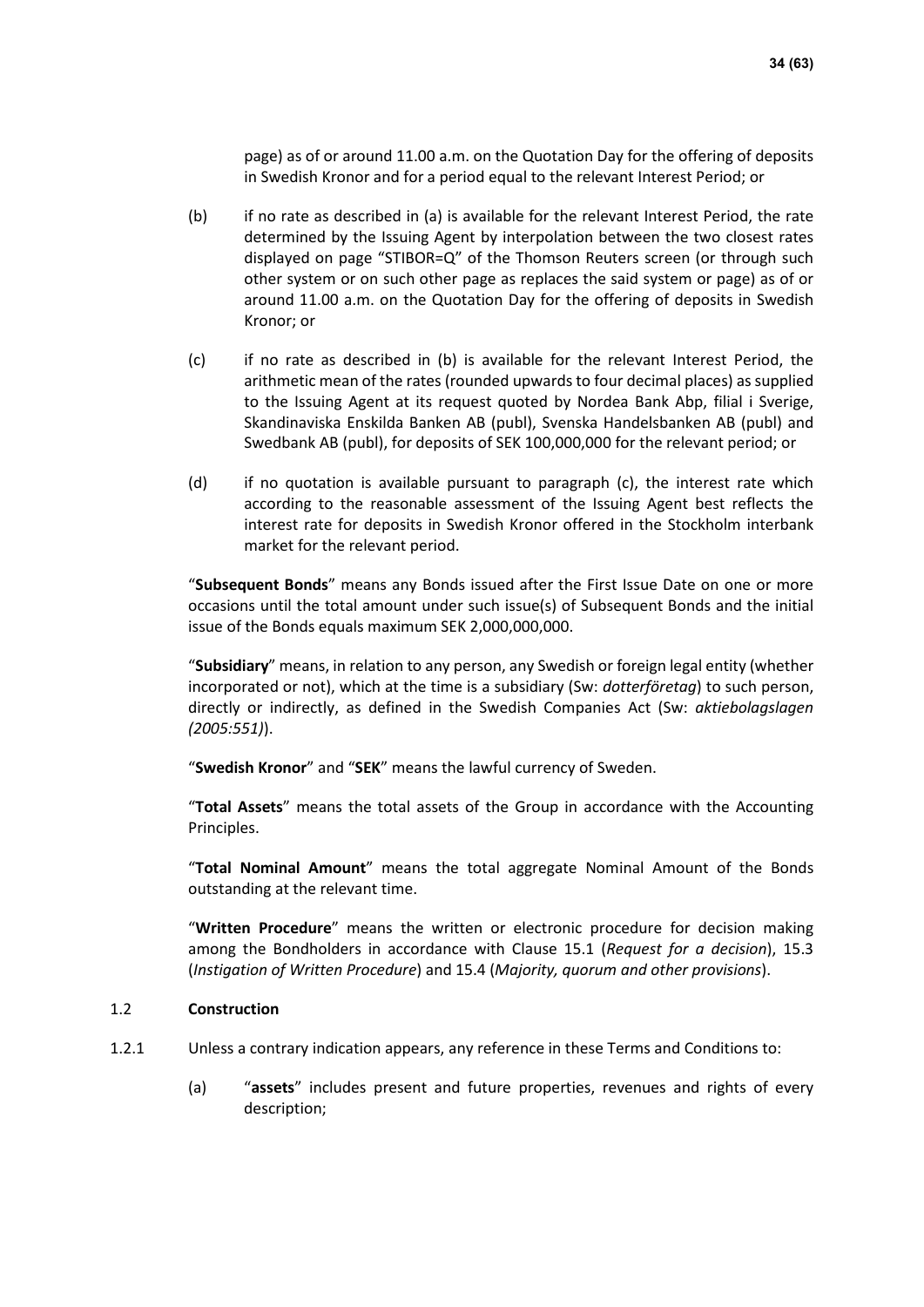- (b) any agreement or instrument is a reference to that agreement or instrument as supplemented, amended, novated, extended, restated or replaced from time to time;
- (c) a "**regulation**" includes any law, regulation, rule or official directive, request or guideline (whether or not having the force of law) of any governmental, intergovernmental or supranational body, agency, department or regulatory, selfregulatory or other authority or organisation;
- (d) a provision of regulation is a reference to that provision as amended or re-enacted; and
- (e) a time of day is a reference to Stockholm time.
- 1.2.2 An Event of Default is continuing if it has not been remedied or waived.
- 1.2.3 When ascertaining whether a limit or threshold specified in Swedish Kronor has been attained or broken, an amount in another currency shall be counted on the basis of the rate of exchange for such currency against Swedish Kronor for the previous Business Day, as published by the Swedish Central Bank (Sw: *Riksbanken*) on its website (www.riksbank.se). If no such rate is available, the most recently published rate shall be used instead.
- 1.2.4 A notice shall be deemed to be sent by way of press release if it is made available to the public within Sweden promptly and in a non-discriminatory manner.
- 1.2.5 No delay or omission of the Agent or of any Bondholder to exercise any right or remedy under the Finance Documents shall impair or operate as a waiver of any such right or remedy.
- 1.2.6 The selling and distribution restrictions, the privacy notice and any other information contained in this document before the table of contents section do not form part of these Terms and Conditions and may be updated without the consent of the Bondholders and the Agent.

### **2. STATUS OF THE BONDS**

- <span id="page-34-1"></span>2.1 The Bonds are denominated in Swedish Kronor and each Bond is constituted by these Terms and Conditions. The Issuer undertakes to make payments in relation to the Bonds and to comply with these Terms and Conditions.
- 2.2 By subscribing for Bonds, each initial Bondholder agrees that the Bonds shall benefit from and be subject to the Finance Documents and by acquiring Bonds, each subsequent Bondholder confirms such agreement.
- <span id="page-34-0"></span>2.3 The nominal amount of each Bond is SEK 1,250,000 (the "**Nominal Amount**"). All Initial Bonds are issued on a fully paid basis at an issue price of 100 per cent. of the Nominal Amount.
- 2.4 The minimum permissible investment in the issuance of Initial Bonds is SEK 1,250,000.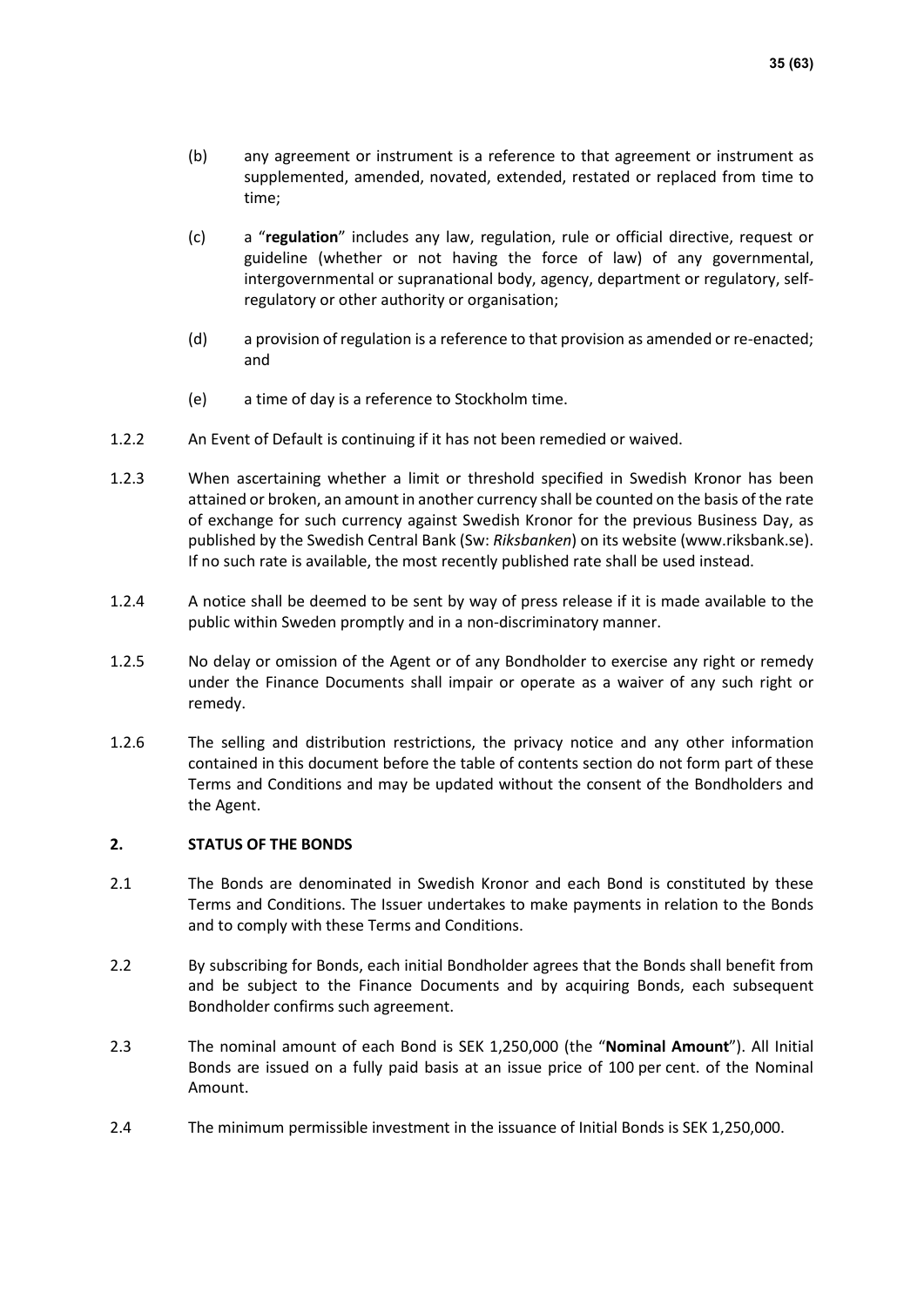- 2.5 Provided that no Event of Default is continuing or would result from such issue, the Issuer may, at one or several occasions, issue Subsequent Bonds. Subsequent Bonds shall benefit from and be subject to the Finance Documents, and, for the avoidance of doubt, the ISIN, the Interest Rate, the Nominal Amount and the Final Maturity Date applicable to the Initial Bonds shall apply to Subsequent Bonds. The price of the Subsequent Bonds may be set at par, at a discount or at a premium compared to the Nominal Amount. The maximum Total Nominal Amount of the Bonds (the Initial Bonds and all Subsequent Bonds) may not exceed SEK 2,000,000,000 unless a consent from the Bondholders is obtained in accordance with Clause [15.](#page-47-1) Each Subsequent Bond shall entitle its holder to Interest in accordance with Clause [8.1,](#page-38-0) and otherwise have the same rights as the Initial Bonds.
- <span id="page-35-1"></span>2.6 The Bonds constitute direct, unconditional, unsubordinated and unsecured obligations of the Issuer and shall at all times rank *pari passu* and without any preference among them, and at least *pari passu* with all other direct, unconditional, unsubordinated and unsecured obligations of the Issuer, except obligations which are preferred by mandatory regulation.
- 2.7 The Bonds are freely transferable but the Bondholders may be subject to purchase or transfer restrictions with regard to the Bonds, as applicable, under local regulation to which a Bondholder may be subject. Each Bondholder must ensure compliance with such restrictions at its own cost and expense.
- <span id="page-35-2"></span>2.8 No action is being taken in any jurisdiction that would or is intended to permit a public offering of the Bonds or the possession, circulation or distribution of any document or other material relating to the Issuer or the Bonds in any jurisdiction other than Sweden, where action for that purpose is required. Each Bondholder must inform itself about, and observe, any applicable restrictions to the transfer of material relating to the Issuer or the Bonds.

### **3. USE OF PROCEEDS**

The Issuer shall use the Net Proceeds from the issue of the Bonds for general corporate purposes of the Group, including refinancing, investments in Subsidiaries and properties and acquisitions of properties or property owning companies.

### **4. CONDITIONS FOR DISBURSEMENT**

- <span id="page-35-0"></span>4.1 The Issuer shall provide to the Agent, no later than 2:00 p.m. three (3) Business Days prior to the First Issue Date (or such later time as agreed by the Agent) the following:
	- (a) the Finance Documents and the Agency Agreement duly executed by the Issuer and the Agent;
	- (b) a copy of a resolution from the board of directors of the Issuer approving the issue of the Initial Bonds, the terms of the Finance Documents, and resolving to authorise the relevant person(s) to enter into such documents and any other documents necessary in connection therewith; and
	- (c) the articles of association and certificate of incorporation of the Issuer.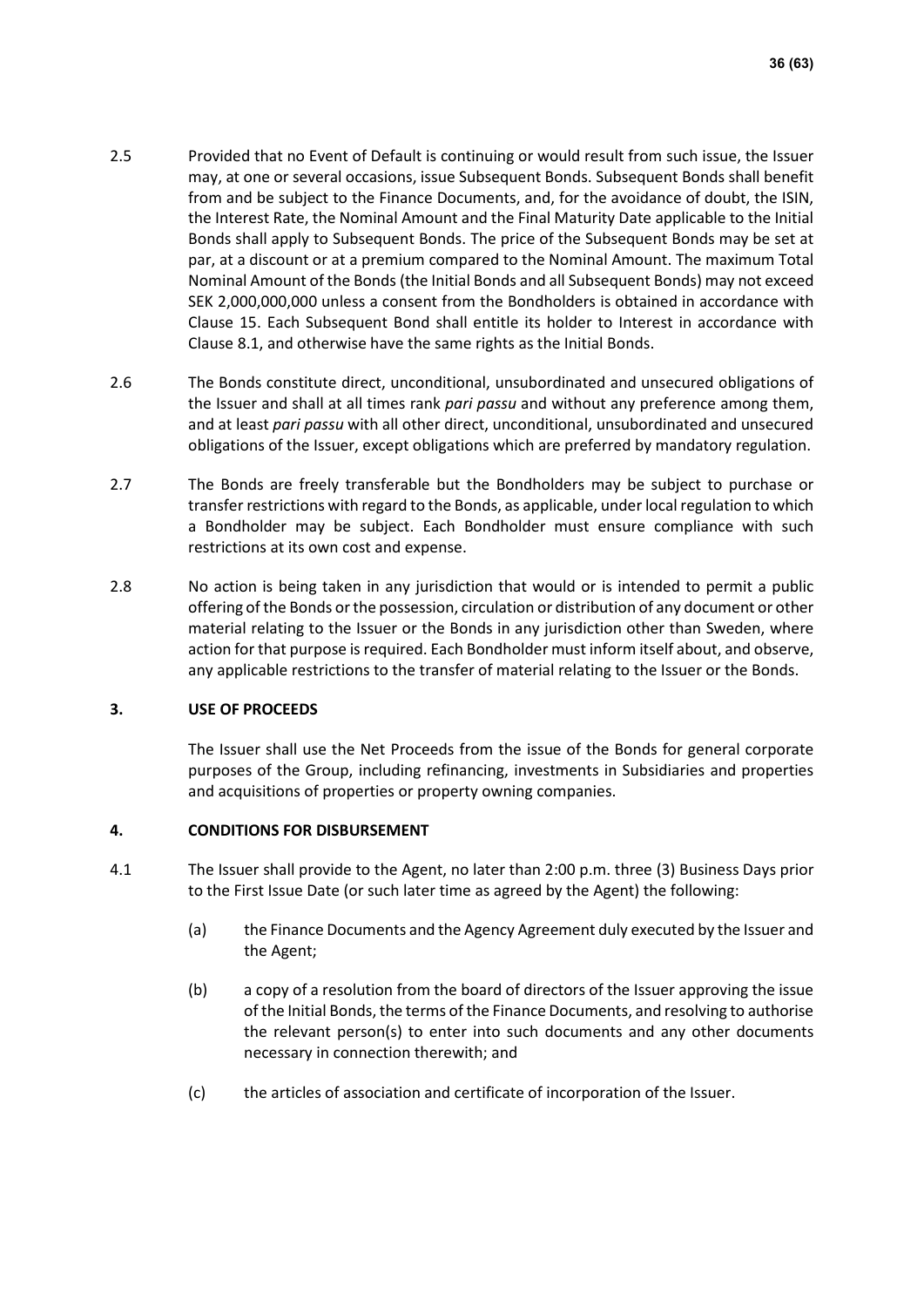- <span id="page-36-0"></span>4.2 The Issuer shall provide to the Agent, no later than 2:00 p.m. there (3) Business Days prior to the Issue Date of any Subsequent Bonds (or such later time as agreed by the Agent) the following:
	- (a) a copy of a resolution from the board of directors of the Issuer approving the issue of the Subsequent Bonds and resolving to enter into documents necessary in connection therewith;
	- (b) the articles of association and certificate of incorporation of the Issuer; and
	- (c) a certificate from the Issuer confirming that no Event of Default is continuing or would result from the issue of the Subsequent Bonds and that no such issuance would cause a breach of any undertaking of the Issuer in accordance with Clause [12](#page-43-0) (*Financial Undertakings*).
- 4.3 The Agent may assume that the documentation and evidence delivered to it pursuant to Clause [4.1](#page-35-0) o[r 4.2](#page-36-0) is accurate, legally valid, enforceable, correct, true and complete unless it has actual knowledge to the contrary, and the Agent does not have to verify or assess the contents of any such documentation. The documentation and evidence delivered to the Agent pursuant to Clause [4.1](#page-35-0) or [4.2](#page-36-0) are not reviewed by the Agent from a legal or commercial perspective of the Bondholders.
- 4.4 The Agent shall promptly confirm to the Issuing Agent when it is satisfied that the conditions precedent in Clause [4.1](#page-35-0) or [4.2,](#page-36-0) as the case may be, have been fulfilled (or amended or waived in accordance with Clause [16](#page-52-0) (Amendments and waivers). The relevant Issue Date shall not occur unless the Agent makes such confirmation to the Issuing Agent prior to the relevant Issue Date.

### **5. BONDS IN BOOK-ENTRY FORM**

- 5.1 The Bonds will be registered for the Bondholders on their respective Securities Accounts and no physical bonds will be issued. Accordingly, the Bonds will be registered in accordance with the Financial Instruments Accounts Act. Registration requests relating to the Bonds shall be directed to an Account Operator.
- 5.2 Those who according to assignment, Security, the provisions of the Swedish Children and Parents Code (Sw: *föräldrabalken (1949:381)*), conditions of will or deed of gift or otherwise have acquired a right to receive payments in respect of a Bond shall register their entitlements to receive payment in accordance with the Financial Instruments Accounts Act.
- <span id="page-36-1"></span>5.3 The Issuer (and the Agent when permitted under the CSD Regulations) shall at all times be entitled to obtain information from the Debt Register. At the request of the Agent, the Issuer shall promptly obtain such information and provide it to the Agent. For the purpose of carrying out any administrative procedure that arises out of the Finance Documents, the Issuing Agent shall be entitled to obtain information from the Debt Register.
- 5.4 The Issuer, the Agent and the Issuing Agent may use the information referred to in Clause [5.3](#page-36-1) only for the purposes of carrying out their duties and exercising their rights in accordance with the Finance Documents and the Agency Agreement and shall not disclose such information to any Bondholder or third party unless necessary for such purposes.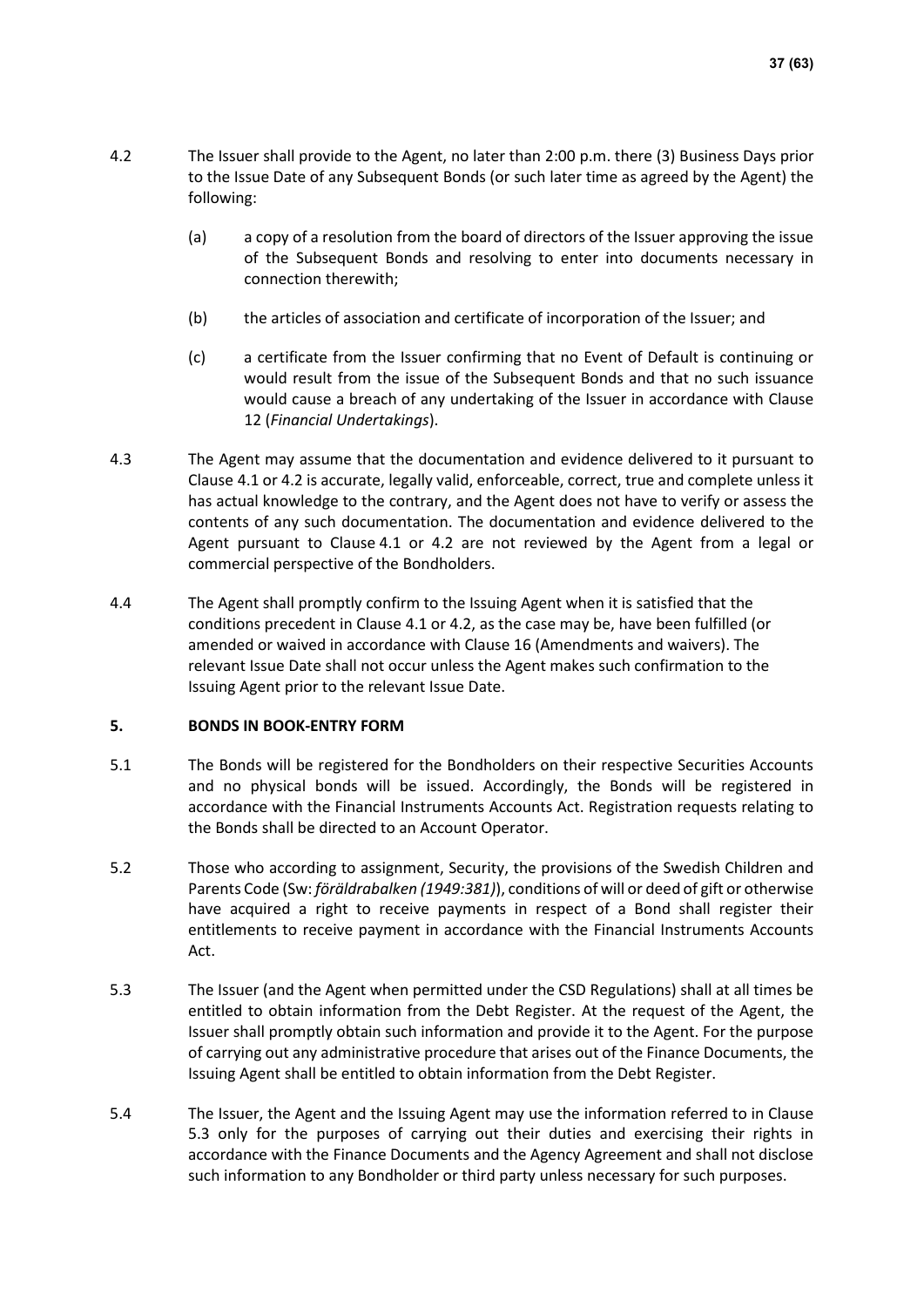5.5 The Issuer shall issue any necessary power of attorney to such persons employed by the Agent, as notified by the Agent, in order for such individuals to independently obtain information directly from the debt register kept by the CSD in respect of the Bonds. The Issuer may not revoke any such power of attorney unless directed by the Agent or unless consent thereto is given by the Bondholders.

### <span id="page-37-3"></span>**6. RIGHT TO ACT ON BEHALF OF A BONDHOLDER**

- 6.1 If any person other than a Bondholder wishes to exercise any rights under the Finance Documents, it must obtain a power of attorney or other proof of authorisation from the Bondholder or a successive, coherent chain of powers of attorney or proofs of authorisation starting with the Bondholder and authorising such person.
- <span id="page-37-0"></span>6.2 A Bondholder may issue one or several powers of attorney or other authorisations to third parties to represent it in relation to some or all of the Bonds held by it. Any such representative may act independently under the Finance Documents in relation to the Bonds for which such representative is entitled to represent the Bondholder.
- 6.3 The Agent shall only have to examine the face of a power of attorney or other proof of authorisation that has been provided to it pursuant to Clause [6.2](#page-37-0) and may assume that it has been duly authorised, is valid, has not been revoked or superseded and that it is in full force and effect, unless otherwise is apparent from its face.
- 6.4 These Terms and Conditions shall not affect the relationship between a Bondholder who is the nominee (Sw: *förvaltare*) with respect to a Bond and the owner of such Bond, and it is the responsibility of such nominee to observe and comply with any restrictions that may apply to it in this capacity.

### <span id="page-37-1"></span>**7. PAYMENTS IN RESPECT OF THE BONDS**

- <span id="page-37-2"></span>7.1 Any payment or repayment under the Finance Documents, or any amount due in respect of a repurchase of any Bonds, shall be made to such person who is registered as a Bondholder on the Record Date prior to an Interest Payment Date or other relevant payment date, or to such other person who is registered with the CSD on such Record Date as being entitled to receive the relevant payment, repayment or repurchase amount.
- 7.2 If a Bondholder has registered, through an Account Operator, that principal, Interest or any other payment shall be deposited in a certain bank account, such deposits will be effected by the CSD on the relevant payment date. Should the CSD, due to a delay on behalf of the Issuer or some other obstacle, not be able to effect payments as aforesaid, the Issuer shall procure that such amounts are paid as soon as possible after such obstacle has been removed.
- 7.3 If, due to any obstacle for the CSD, the Issuer cannot make a payment or repayment, such payment or repayment may be postponed until the obstacle has been removed. Interest shall accrue in accordance with Clause [8.4](#page-38-4) during such postponement.
- [7](#page-37-1).4 If payment or repayment is made in accordance with this Clause 7, the Issuer and the CSD shall be deemed to have fulfilled their obligation to pay, irrespective of whether such payment was made to a person not entitled to receive such amount.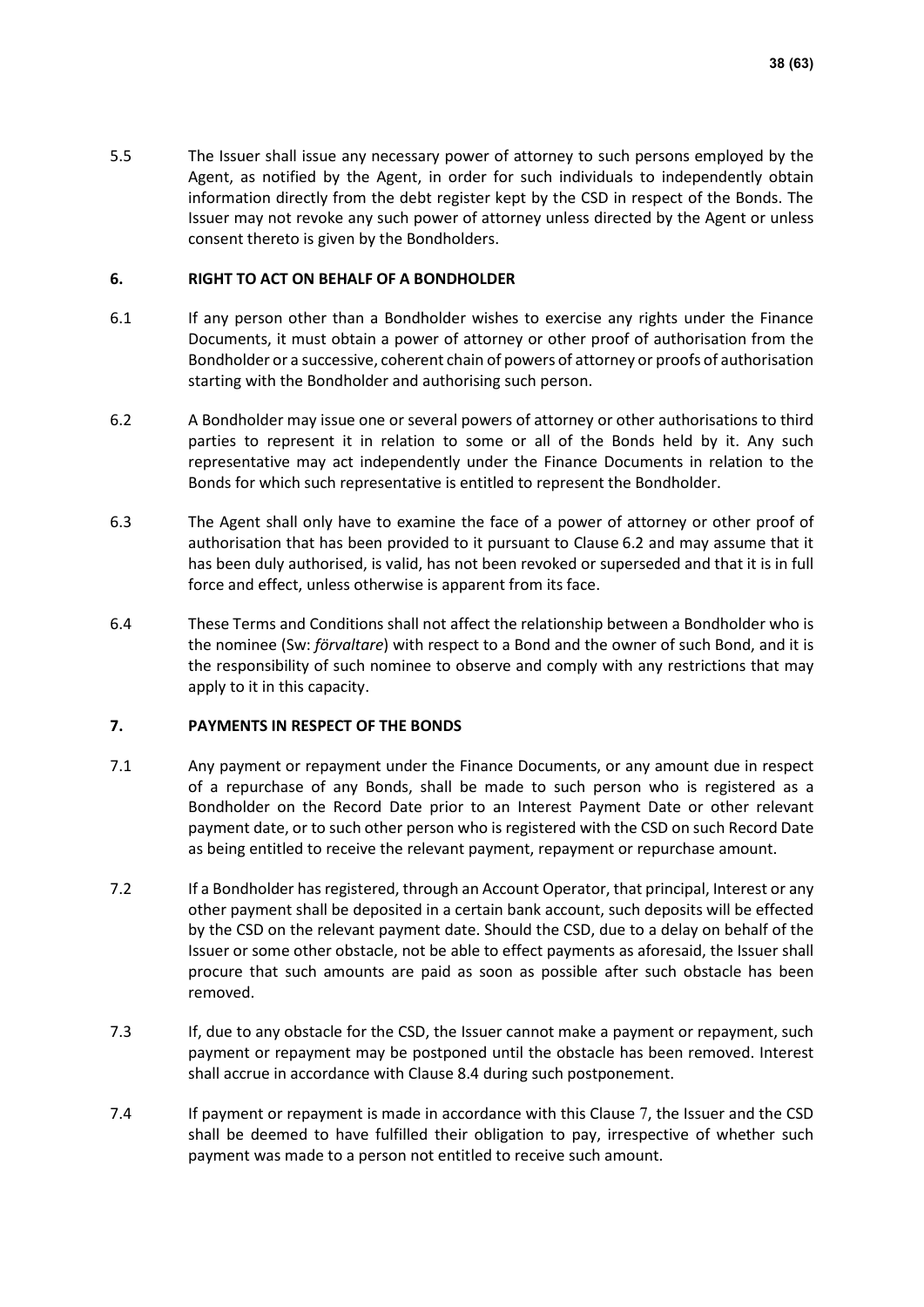7.5 The Issuer is not liable to gross-up any payments under the Finance Documents by virtue of any withholding tax, public levy or the similar.

### **8. INTEREST**

- <span id="page-38-0"></span>8.1 Each Initial Bond carries Interest at the Interest Rate applied to the Nominal Amount from (but excluding) the First Issue Date up to (and including) the relevant Redemption Date. Any Subsequent Bond will carry Interest at the Interest Rate applied to the Nominal Amount from (but excluding) the Interest Payment Date falling immediately prior to its issuance (or the First Issue Date if there is no such Interest Payment Date) up to (and including) the relevant Redemption Date. For the avoidance of doubt, Interest under these Terms and Conditions shall never be calculated as being an amount less than zero (0).
- 8.2 Interest accrues during an Interest Period. Payment of Interest in respect of the Bonds shall be made to the Bondholders on each Interest Payment Date for the preceding Interest Period.
- <span id="page-38-1"></span>8.3 Interest shall be calculated on the basis of the actual number of days in the Interest Period in respect of which payment is being made divided by 360 (actual/360-days basis).
- <span id="page-38-4"></span>8.4 If the Issuer fails to pay any amount payable by it under the Finance Documents on its due date, default interest shall accrue on the overdue amount from (but excluding) the due date up to (and including) the date of actual payment at a rate which is 200 basis points higher than the Interest Rate. The default interest shall not be capitalised. No default interest shall accrue where the failure to pay was solely attributable to the Agent or the CSD, in which case the Interest Rate shall apply instead.

### <span id="page-38-3"></span>**9. REDEMPTION AND REPURCHASE OF THE BONDS**

### 9.1 **Redemption at maturity**

The Issuer shall redeem all, but not some only, of the outstanding Bonds in full on the Final Maturity Date with an amount per Bond equal to the Nominal Amount together with accrued but unpaid Interest. If the Final Maturity Date is not a Business Day, then the redemption shall occur on the first following Business Day.

### 9.2 **Issuer's purchase of Bonds**

The Issuer may, subject to applicable regulations, at any time and at any price purchase Bonds on the market or in any other way. The Bonds held by the Issuer may at the Issuer's discretion be retained or sold but may not be cancelled by the Issuer other than in connection with a redemption of the Bonds in full.

### 9.3 **Voluntary total redemption (call option)**

- <span id="page-38-2"></span>9.3.1 The Issuer may redeem all, but not some only, of the outstanding Bonds in full
	- (a) at any time prior to the First Call Date, at an amount per Bond equal to 100 per cent. of the Nominal Amount together with accrued but unpaid Interest, plus the Applicable Premium;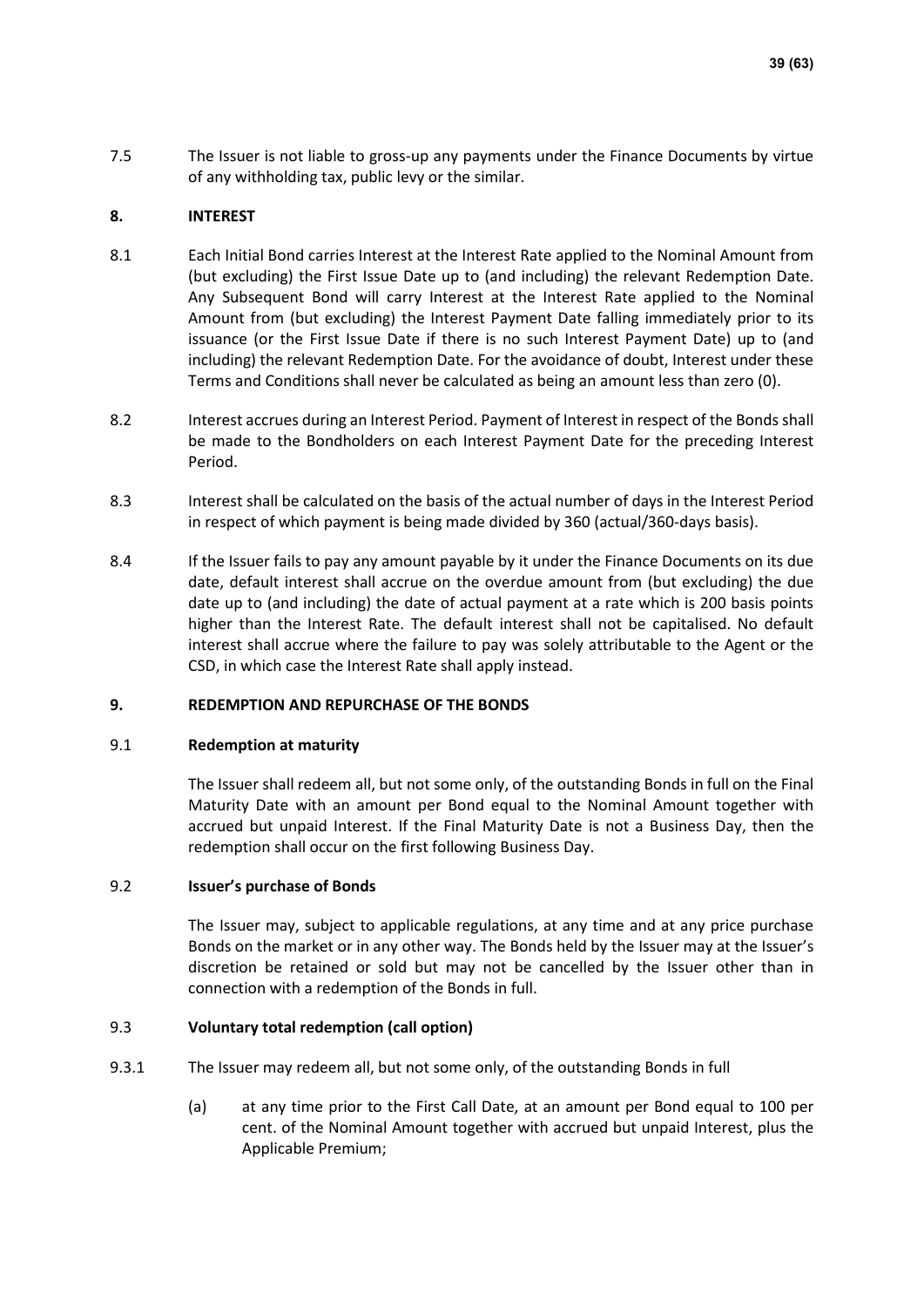- (b) at any time from and including the First Call Date to, but excluding the Final Maturity Date at an amount per Bond equal to 101 per cent. of the Nominal Amount, together with accrued but unpaid Interest; and/or
- <span id="page-39-0"></span>(c) notwithstanding paragraph (b) above, provided that the redemption is financed in whole or partly by way of an issue of one or several Market Loans any time from and including the First Call Date, to but excluding the Final Maturity Date, at an amount per Bond equal to 100 per cent. of the Nominal Amount together with accrued but unpaid Interest.
- <span id="page-39-3"></span>9.3.2 Redemption in accordance with Clause [9.3.1](#page-38-2) shall be made by the Issuer giving not less than ten (10) Business Days' notice to the Bondholders and the Agent, in each case calculated from the effective date of the notice. The notice from the Issuer shall specify the Redemption Date and also the Record Date on which a person shall be registered as a Bondholder to receive the amounts due on such Redemption Date. The notice is irrevocable but may, at the Issuer's discretion, contain one or more conditions precedent, that shall be satisfied prior to the Record Date. Upon expiry of such notice and the fulfilment of the conditions precedent (if any), the Issuer shall redeem the Bonds in full at the applicable amount on the specified Redemption Date.

### 9.4 **Early redemption due to illegality (call option)**

- 9.4.1 The Issuer may redeem all, but not some only, of the outstanding Bonds at an amount per Bond equal to the Nominal Amount together with accrued but unpaid Interest on a Redemption Date determined by the Issuer if it is or becomes unlawful for the Issuer to perform its obligations under the Finance Documents.
- <span id="page-39-4"></span>9.4.2 The Issuer shall give notice of redemption pursuant to Clause [0](#page-14-0) no later than twenty (20) Business Days after having received actual knowledge of any event specified therein (after which time period such right shall lapse).
- 9.4.3 A notice of redemption in accordance with Clause [0](#page-14-0) is irrevocable and shall specify the Redemption Date and the Record Date on which a person shall be registered as a Bondholder to receive the amounts due on such Redemption Date. The Issuer shall redeem the Bonds in full at the applicable amount on the specified Redemption Date.

### <span id="page-39-2"></span>9.5 **Mandatory repurchase due to a Change of Control Event, Bond De-listing Event or a Listing Failure Event (put option)**

- <span id="page-39-1"></span>9.5.1 Upon the occurrence of a Change of Control Event, a Bond De-listing Event or a Listing Failure Event, each Bondholder shall during a period of twenty (20) Business Days following a notice from the Issuer of the Change of Control Event, the Bond De-listing Event or the Listing Failure Event pursuant to Clause [10.1.2](#page-40-0) (after which time period such right shall lapse) have the right to request that all, or some only, of its Bonds are repurchased at a price per Bond equal to 101 per cent. of the Nominal Amount together with accrued but unpaid Interest. However, such period may not start earlier than upon the occurrence of the Change of Control Event, the Bond De-listing Event, or the Listing Failure Event, as the case may be.
- 9.5.2 The notice from the Issuer pursuant to Clause [10.1.2](#page-40-0) shall specify the period during which the right pursuant to Clause [9.5.1](#page-39-1) may be exercised, the Redemption Date and include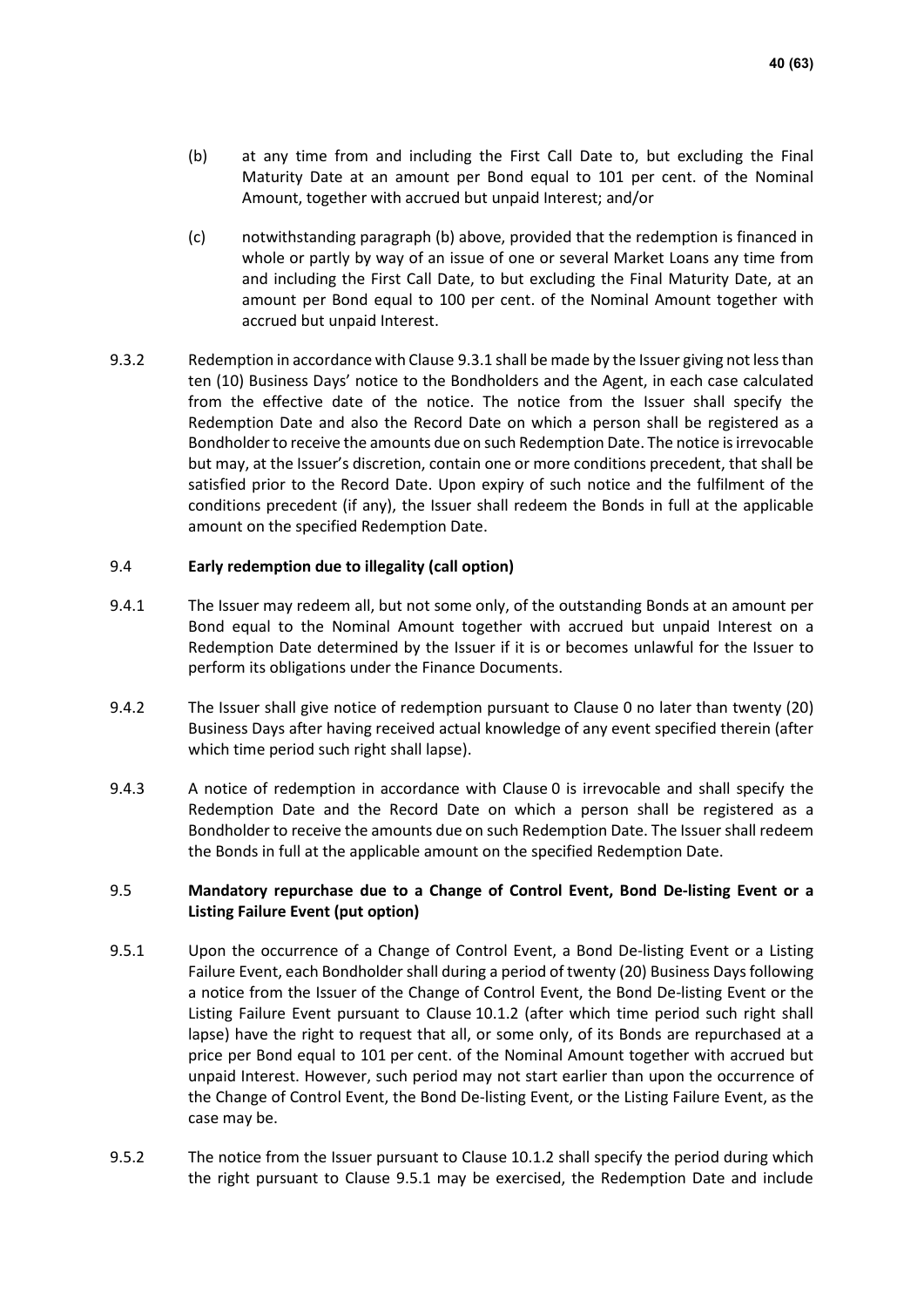instructions about the actions that a Bondholder needs to take if it wants Bonds held by it to be repurchased.

- 9.5.3 If a Bondholder has so requested, and acted in accordance with the instructions in the notice from the Issuer, the Issuer shall repurchase the relevant Bonds and the repurchase amount shall fall due on the Redemption Date specified in the notice given by the Issuer pursuant to Clause [10.1.2.](#page-40-0) The Redemption Date must fall no later than forty (40) Business Days after the end of the period referred to in Clause [9.5.1.](#page-39-1)
- 9.5.4 The Issuer shall comply with the requirements of any applicable securities regulations in connection with the repurchase of Bonds. To the extent that the provisions of such regulations conflict with the provisions in this Clause [9.5,](#page-39-2) the Issuer shall comply with the applicable securities regulations and will not be deemed to have breached its obligations under this Clause [9.5](#page-39-2) by virtue of the conflict.
- 9.5.5 Any Bonds repurchased by the Issuer pursuant to this Clause [9.5](#page-39-2) may at the Issuer's discretion be retained, sold or cancelled.
- 9.5.6 The Issuer shall not be required to repurchase any Bonds pursuant to this Clause [9.5,](#page-39-2) if a third party in connection with the occurrence of a Change of Control Event offers to purchase the Bonds in the manner and on the terms set out in this Clause [9.5](#page-39-2) (or on terms more favourable to the Bondholders) and purchases all Bonds validly tendered in accordance with such offer. If Bonds tendered are not purchased within the time limits stipulated in this Clause [9.5,](#page-39-2) the Issuer shall repurchase any such Bonds within five (5) Business Days after the expiry of the time limit.

### **10. INFORMATION TO BONDHOLDERS**

### 10.1 **Information from the Issuer**

- <span id="page-40-1"></span>10.1.1 The Issuer shall make the following information available to the Bondholders by way of press release and by publication on the website of the Group:
	- (a) as soon as the same become available, but in any event within four (4) months after the end of each financial year, the audited consolidated financial statements of the Group and the unconsolidated financial statements of the Issuer, for that financial year prepared in accordance with the Accounting Principles;
	- (b) as soon as the same become available, but in any event within two (2) months after the end of each quarter of each financial year, the unaudited consolidated financial statements of the Group and the unconsolidated financial statements of the Issuer or the year-end report (Sw: *bokslutskommuniké*) (as applicable) for such period prepared in accordance with the Accounting Principles; and
	- (c) any other information required by the Swedish Securities Markets Act (Sw: *lag (2007:528) om värdepappersmarknaden*) and the rules and regulations of the Regulated Market on which the Bonds are admitted to trading.
- <span id="page-40-0"></span>10.1.2 The Issuer shall immediately notify the Bondholders and the Agent upon becoming aware of the occurrence of a Change of Control Event, a Bond De-listing Event or a Listing Failure Event. Such notice may be given in advance of the occurrence of a Change of Control Event,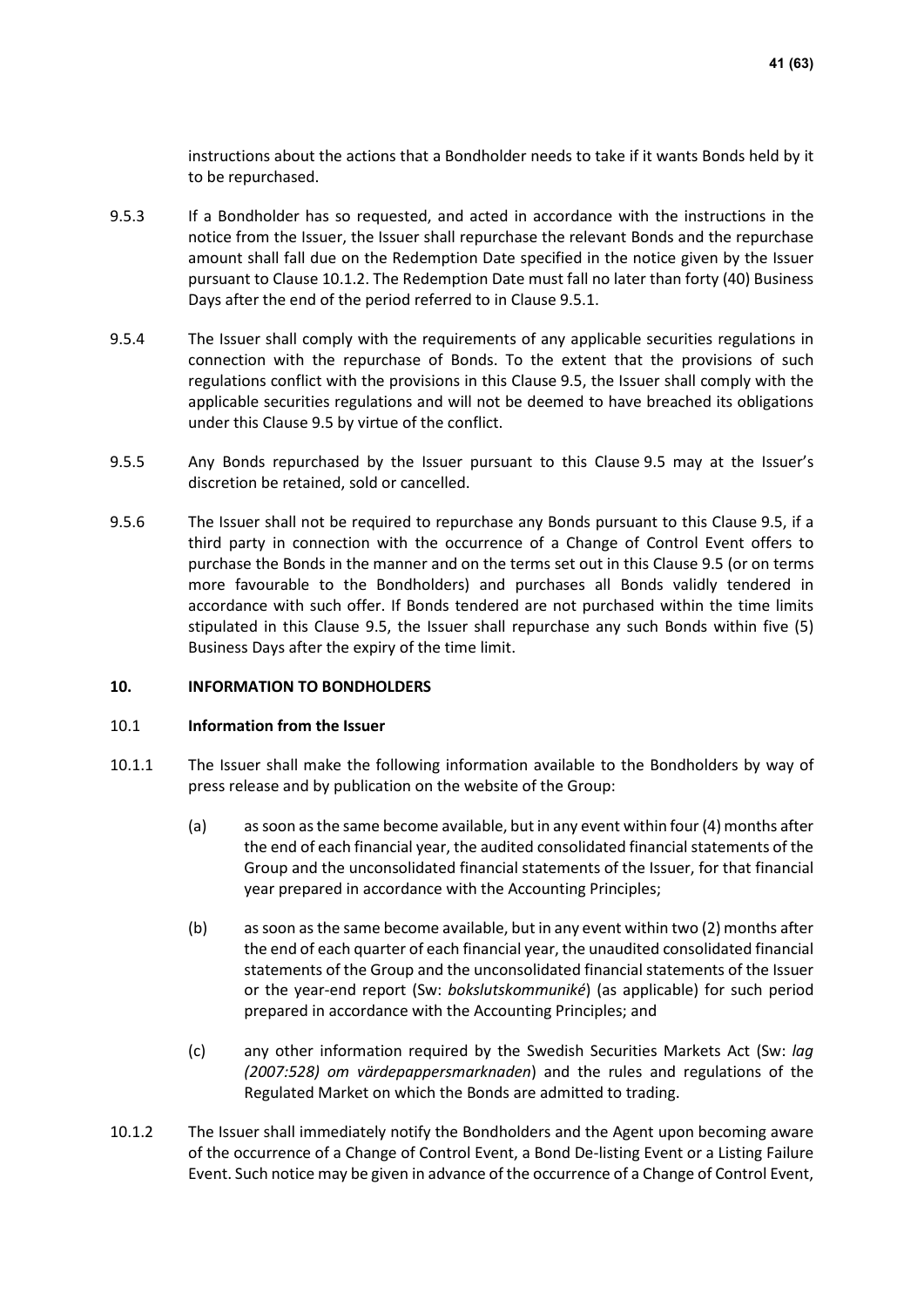and be conditional upon the occurrence of such Change of Control Event, if a definitive agreement is in place providing for such Change of Control Event.

- <span id="page-41-0"></span>10.1.3 When the financial statements are made available to the Bondholders pursuant to Clause [10.1.1,](#page-40-1) the Issuer shall submit to the Agent a Compliance Certificate. The Compliance Certificate shall include figures in respect of the financial undertakings set out in Clause [12](#page-43-0) (*Financial Undertakings*) and the basis on which the Equity Ratio has been calculated.
- 10.1.4 The Issuer shall immediately notify the Agent (with full particulars) upon becoming aware of the occurrence of any event or circumstance which constitutes an Event of Default, or any event or circumstance which would (with the expiry of a grace period, the giving of notice, the making of any determination or any combination of any of the foregoing) constitute an Event of Default, and shall provide the Agent with such further information as it may reasonably request in writing following receipt of such notice. Should the Agent not receive such information, the Agent is entitled to assume that no such event or circumstance exists or can be expected to occur, provided that the Agent does not have actual knowledge of such event or circumstance.

### 10.2 **Information from the Agent**

- 10.2.1 The Agent is entitled to disclose to the Bondholders any event or circumstance directly or indirectly relating to the Issuer or the Bonds. Notwithstanding the foregoing, the Agent may if it considers it to be beneficial to the interests of the Bondholders delay disclosure or refrain from disclosing certain information other than in respect of an Event of Default that has occurred and is continuing, which shall be dealt with in accordance with Clause [13.4.](#page-45-0)
- 10.2.2 If a committee representing the Bondholders' interests under the Finance Documents has been appointed by the Bondholders in accordance with Clause [15](#page-47-1) (*Decisions by Bondholders*), the members of such committee may agree with the Issuer not to disclose information received from the Issuer, provided that it, in the reasonable opinion of such members, is beneficial to the interests of the Bondholders. The Agent shall be a party to such agreement and receive the same information from the Issuer as the members of the committee.

#### 10.3 **Information among the Bondholders**

Subject to applicable regulations, the Agent shall promptly upon request by a Bondholder forward by post any information from such Bondholder to the Bondholders which relates to the Bonds. The Agent may require that the requesting Bondholder reimburses any costs or expenses incurred, or to be incurred, by the Agent in doing so (including a reasonable fee for the work of the Agent) before any such information is distributed.

### <span id="page-41-1"></span>10.4 **Availability of Finance Documents**

The latest version of these Terms and Conditions (including any document amending these Terms and Conditions) shall be available on the websites of the Group and the Agent.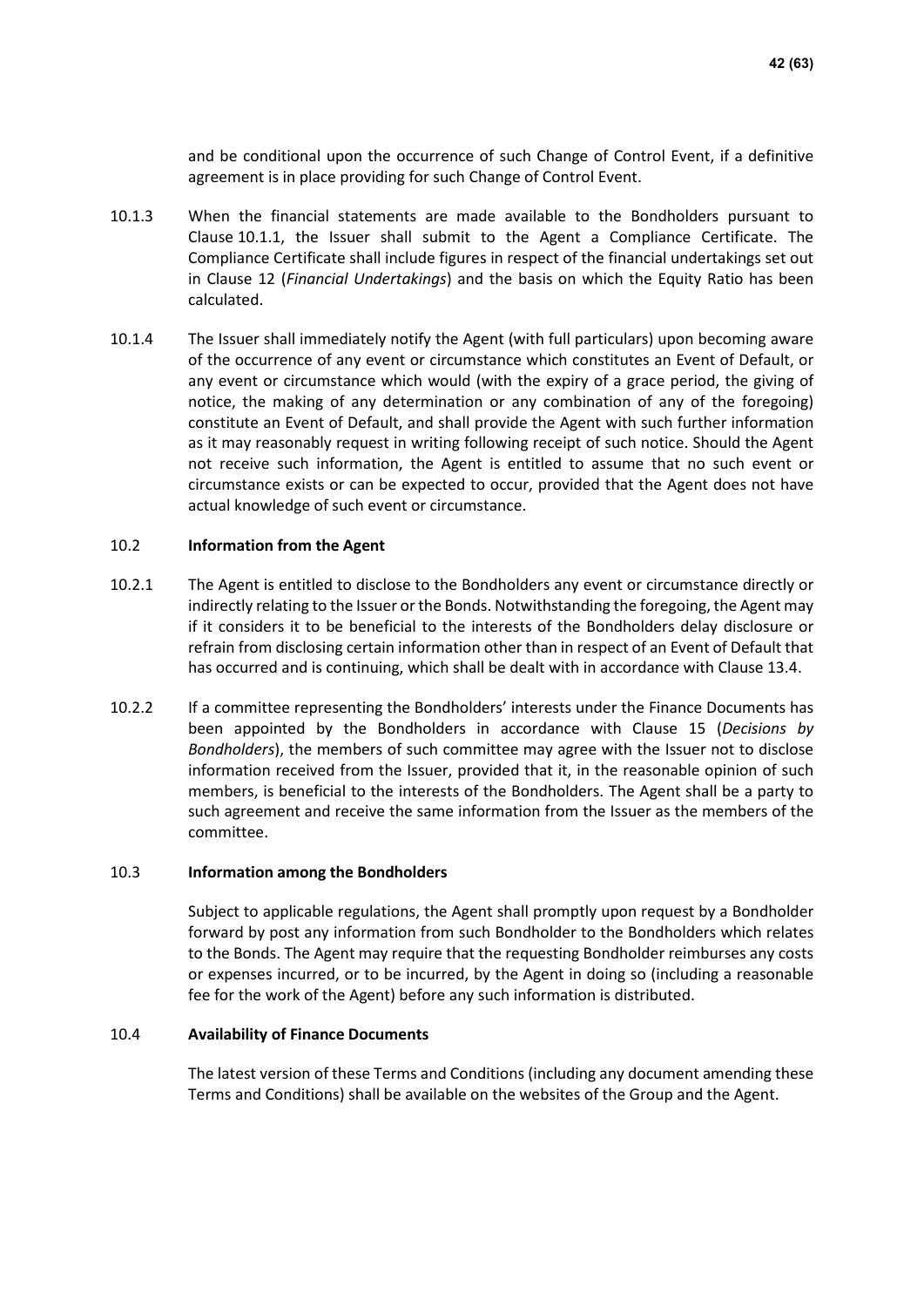### **11. GENERAL UNDERTAKINGS**

#### 11.1 **Compliance with laws**

The Issuer shall, and shall procure that the Group Companies will, comply in all material respects with all regulations to which it may be subject and its articles of association and other constitutional documents.

### 11.2 **Nature of business**

The Issuer shall procure that no substantial change is made to the general nature of the business carried on by the Group as at the First Issue Date.

### 11.3 **Disposal of assets**

The Issuer shall not, and shall ensure that none of the Group Companies, sell or otherwise dispose of shares in any Group Company or of all or substantially all of its or any Group Company's assets or operations to any person not being the Issuer or any of the whollyowned Subsidiaries, unless the transaction is carried out at fair market value and on terms and conditions customary for such transaction and provided that it does not have a Material Adverse Effect.

### 11.4 **Dividend**

The Issuer may not (i) pay any dividends on shares, (ii) repurchase any of its own shares, (iii) redeem its share capital or other restricted equity (Sw: *bundet eget kapital*) with repayment to shareholders or (iv) make other distributions or transfers of value (Sw: *värdeöverföringar*) within the meaning of the Swedish Companies Act to its direct or indirect shareholders (items (i) - (iv) above are together and individually referred to as a "**Restricted Payment**"), provided however that Restricted Payments each year may be made up to the lower of (i) 50 per cent. of the Net Profit for the previous financial year as derived from the latest audited annual consolidated financial report of the Group and (ii) SEK 250,000,000.

#### 11.5 **Market Loans**

The Issuer shall not, and shall procure that no Subsidiary (other than any Subsidiary listed on a Regulated Market) will, incur (or agree to incur) or have outstanding any Market Loans, provided however that the Issuer and any Subsidiary has a right to incur and have outstanding Market Loans that constitute Permitted Market Loans.

### <span id="page-42-0"></span>11.6 **Investment Restrictions**

The Issuer shall procure that in relation to any investment, not less than 75 per cent. of the Total Assets less cash and cash equivalents, but including the said investment are Real Estate Related Assets. The Compliance Certificate delivered pursuant to Clause [10.1.3](#page-41-0) shall include a confirmation of compliance with the undertaking under this Clause.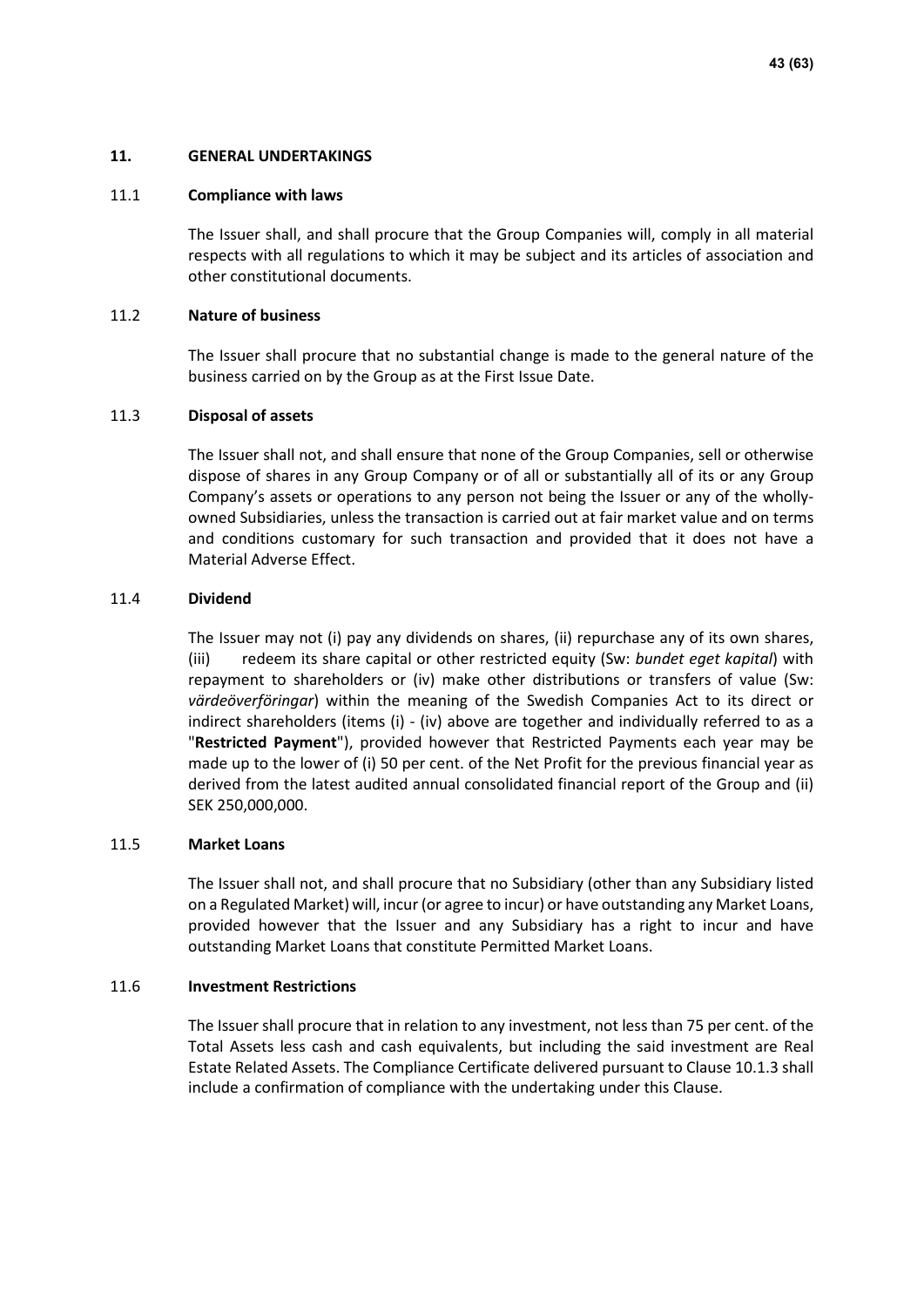### 11.7 **Dealings with related parties**

The Issuer shall, and shall ensure that the Subsidiaries, conduct all dealings with the direct and indirect shareholders of the Group Companies (excluding when such shareholder is another Group Company) and/or any affiliates of such direct and indirect shareholders, at arm's length terms.

### 11.8 **Admission to trading**

- 11.8.1 The Issuer shall ensure that the Initial Bonds are admitted to trading on the corporate bond list of Nasdaq Stockholm or on another Regulated Market within six (6) months after issuance, and that it remains admitted and that, upon any issuance of Subsequent Bonds, when the Initial Bonds have been listed, such Subsequent Bonds are listed not later than sixty (60) Business Days after the relevant Issue Date, and the volume of listed Bonds is increased accordingly.
- 11.8.2 Following an admission to trading, the Issuer shall take all actions on its part to maintain the admission as long as any Bonds are outstanding, but not longer than up to and including the last day on which the admission to trading reasonably can, pursuant to the then applicable regulations of the Regulated Market and the CSD, subsist.

### 11.9 **Undertakings relating to the Agency Agreement**

- 11.9.1 The Issuer shall, in accordance with the Agency Agreement:
	- (a) pay fees to the Agent;
	- (b) indemnify the Agent for costs, losses and liabilities;
	- (c) furnish to the Agent all information requested by or otherwise required to be delivered to the Agent; and
	- (d) not act in a way which would give the Agent a legal or contractual right to terminate the Agency Agreement.
- 11.9.2 The Issuer and the Agent shall not agree to amend any provisions of the Agency Agreement without the prior consent of the Bondholders if the amendment would be detrimental to the interests of the Bondholders.

### 11.10 **CSD related undertakings**

The Issuer shall keep the Bonds affiliated with a CSD and comply with all applicable CSD Regulations.

### <span id="page-43-0"></span>**12. FINANCIAL UNDERTAKINGS**

The Issuer undertakes for so long as any amount is outstanding under the Bonds to comply or, as relevant, procure the compliance with the financial covenants set out in this Clause [12.](#page-43-0)

### 12.1 **Equity Ratio**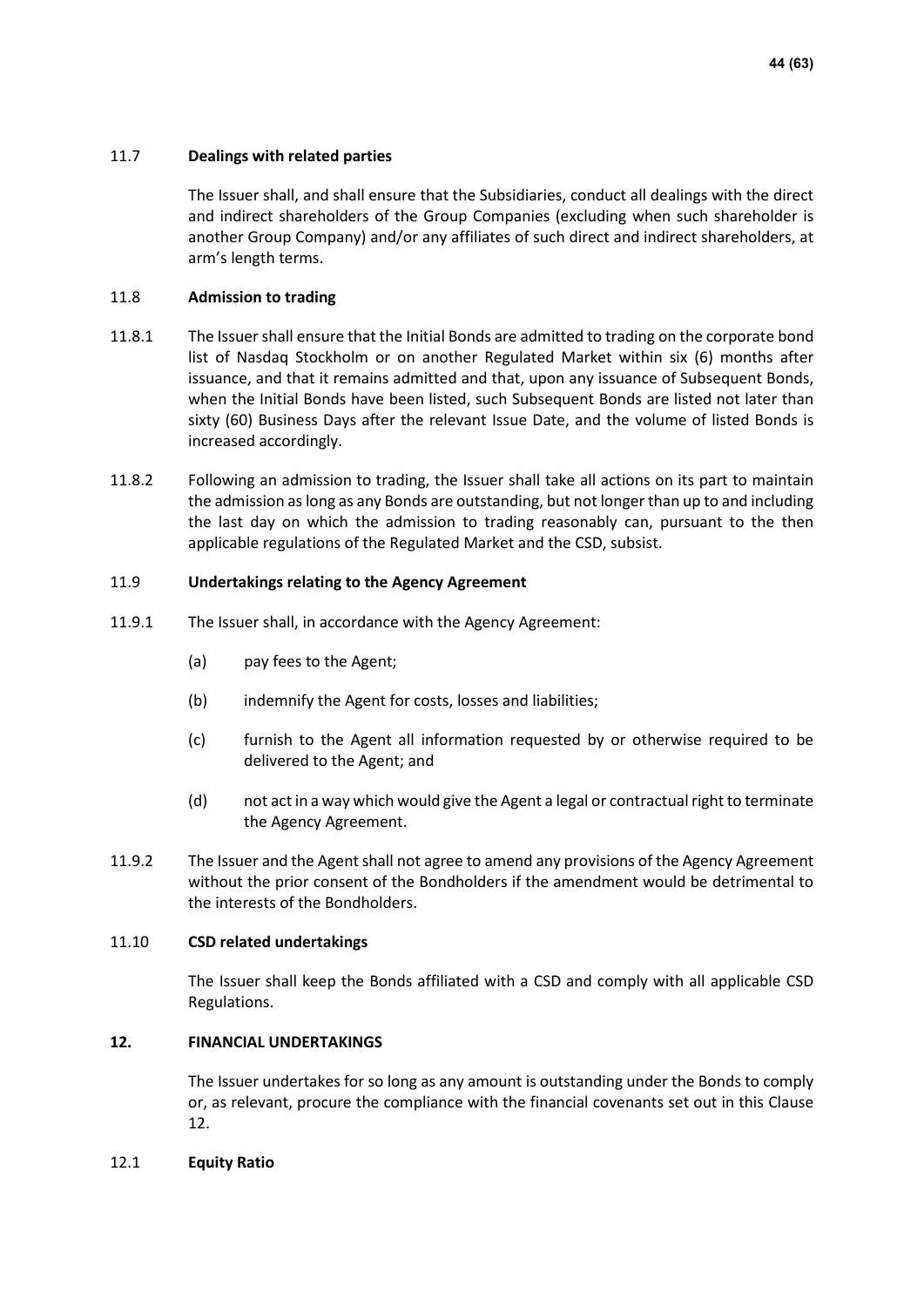The Equity Ratio of the Group shall

- a) at any time not be less than thirty five (35) per cent., and
- b) at the time of any issue of Market Loans by the Issuer after the First Issue Date, including Subsequent Bonds, or resolution to distribute dividend (or similar value transfer to the shareholders) not be less than 40 per cent., taking the issue of such Market Loan or dividend into consideration on a pro forma basis.

### <span id="page-44-1"></span>**13. ACCELERATION OF THE BONDS**

- <span id="page-44-0"></span>13.1 The Agent is entitled to, and shall following a demand in writing from a Bondholder (or Bondholders) representing at least fifty (50) per cent. of the Adjusted Nominal Amount (such demand shall, if made by several Bondholders, be made by them jointly) or following an instruction given pursuant to Clause [13.5,](#page-46-1) on behalf of the Bondholders (i) by notice to the Issuer, declare all, but not some only, of the outstanding Bonds due and payable together with any other amounts payable under the Finance Documents, immediately or at such later date as the Agent determines, and (ii) exercise any or all of its rights, remedies, powers and discretions under the Finance Documents, if:
	- (a) the Issuer does not pay on the due date any amount payable by it under the Finance Documents, unless the non-payment:
		- (i) is caused by technical or administrative error; and
		- (ii) is remedied within five (5) Business Days from the due date;
	- (b) the Issuer does not comply with any of the financial undertakings set out in Clause [12](#page-43-0) (Financial undertakings);
	- (c) the Issuer does not comply with any terms or conditions of the Finance Documents to which it is a party (other than those terms referred to in paragraph (a) or (b) above), unless the non-compliance:
		- (i) is capable of remedy; and
		- (ii) is remedied within twenty (20) Business Days of the earlier of the Agent giving notice and the Issuer becoming aware of the non-compliance;
	- (d) any Finance Document becomes invalid, ineffective or varied (other than in accordance with the provisions of the Finance Documents), and such invalidity, ineffectiveness or variation has a detrimental effect on the interests of the Bondholders;
	- (e) the Issuer is, or is deemed for the purpose of any applicable law to be, Insolvent or by reason of actual or anticipated material financial difficulties, commences negotiations with its creditors (other than under the Finance Documents) with a view to rescheduling its Financial Indebtedness;
	- (f) it is resolved that (i) the Issuer shall enter into liquidation or (ii) a Group Company shall enter into liquidation which results in a Material Adverse Effect: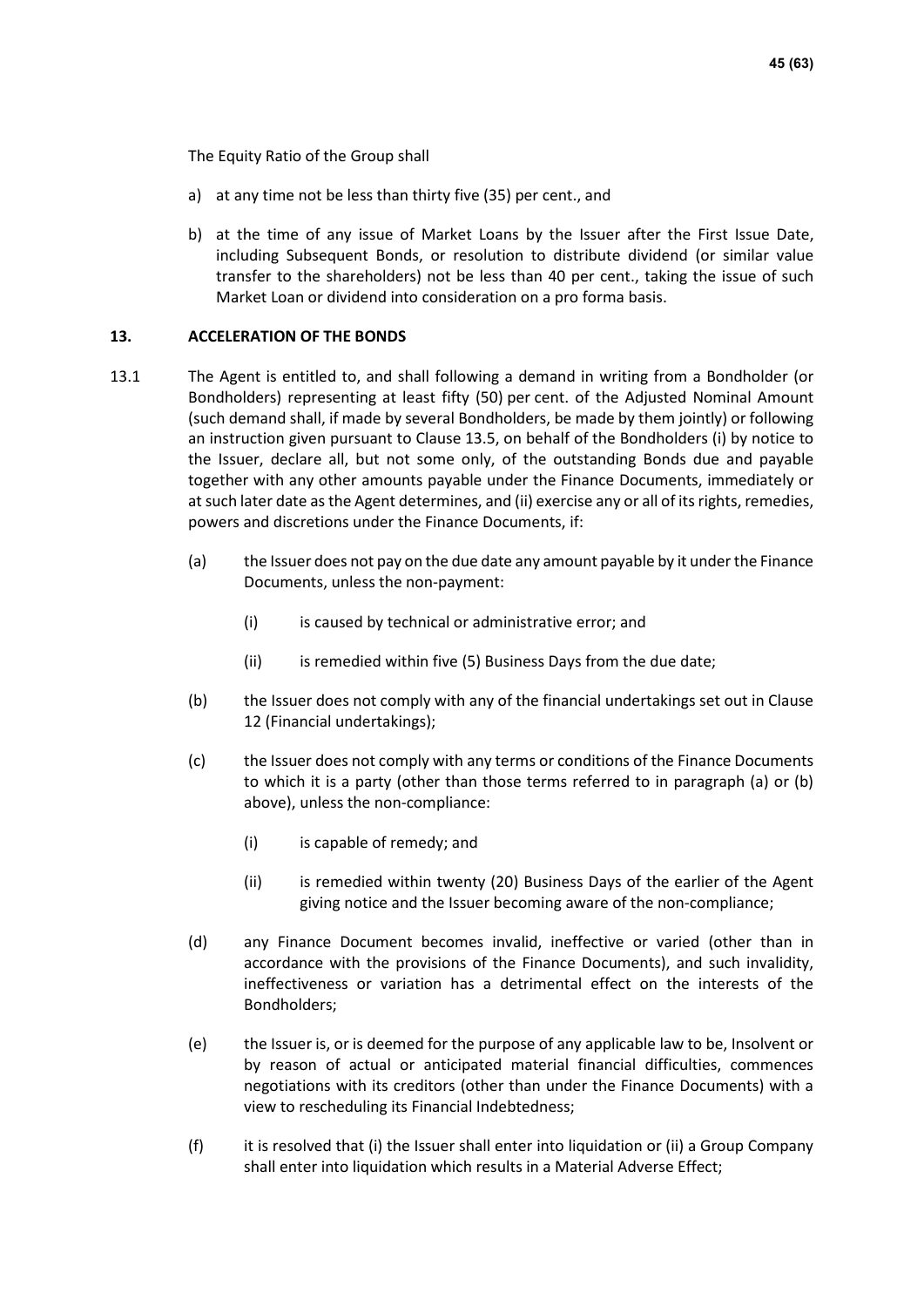- (g) any attachment, sequestration, distress or execution, or any analogous process in any jurisdiction, affects any fixed asset of a Group Company provided that the market value of such assets exceeds SEK twenty million (20,000,000) and is not discharged within thirty (30) Business Days (unless and for as long as contested in good faith);
- <span id="page-45-1"></span>(h) (i) any Financial Indebtedness of a Group Company is not paid when due nor within any originally applicable grace period, or is declared to be or otherwise becomes due and payable prior to its specified maturity as a result of an event of default (however described) or (ii) any commitment for any Financial Indebtedness of a Group Company is cancelled by a creditor as a result of an event of default (however described), provided that no Event of Default will occur under this paragraph [\(h\)](#page-45-1) if the aggregate amount of Financial Indebtedness or commitment for Financial Indebtedness referred to herein is less than SEK fifty million (50,000,000);
- (i) the Issuer suspends its payments;
- (j) the Issuer or a Group Company applies for or admits an application for financial reorganization according to the Company Reorganization Act (Sw: Lag om företagsrekonstruktion (1996:764));
- (k) the board of directors of the Issuer approves a merger plan under which the Issuer shall merge into a new or existing company, with the effect that the Issuer is not the surviving entity, provided that a consent from the Bondholders' Meeting has not been obtained before such approval; and
- (l) the board of directors of the Issuer approves a merger plan under which the Issuer shall be merged with a company, with the effect that the Issuer is the surviving entity, and such merger would constitute a Material Adverse Effect, provided that a consent from the Bondholders' Meeting has not been obtained before such approval.
- 13.2 In the event that IFRS changes, and no longer recognizes or requires fair value adjustments in the calculation of the book value of properties, the equity and total assets shall (for the calculation of Equity Ratio above) nevertheless be adjusted with reference to such market values as if IFRS, as applied on the First Issue Date, would remain applicable.
- 13.3 The Agent may not accelerate the Bonds in accordance with Clause [13.1](#page-44-0) by reference to a specific Event of Default if it is no longer continuing or if it has been decided on a Bondholders' Meeting or by way of a Written Procedure, to waive such Event of Default (temporarily or permanently).
- <span id="page-45-0"></span>13.4 The Agent shall notify the Bondholders of an Event of Default within five (5) Business Days of the date on which the Agent received actual knowledge of that an Event of Default has occurred and is continuing. The Agent shall, within twenty (20) Business Days of the date on which the Agent received actual knowledge of that an Event of Default has occurred and is continuing, decide if the Bonds shall be so accelerated. If the Agent decides not to accelerate the Bonds, the Agent shall promptly seek instructions from the Bondholders in accordance with Clause [15](#page-47-1) (*Decisions by Bondholders*). The Agent shall always be entitled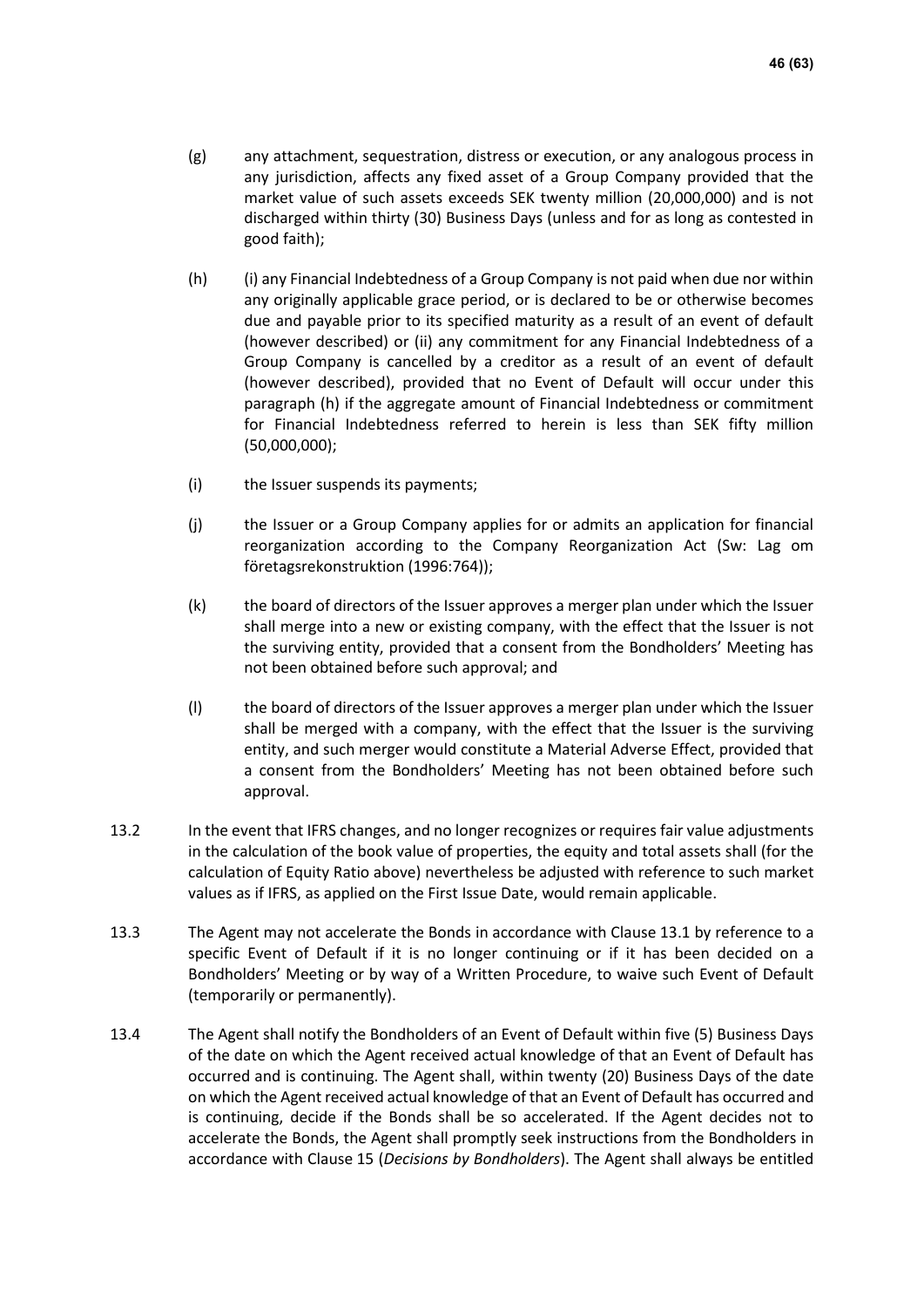to take the time necessary to consider whether an occurred event constitutes an Event of Default.

- <span id="page-46-1"></span>13.5 If the Bondholders instruct the Agent to accelerate the Bonds, the Agent shall promptly declare the Bonds due and payable and take such actions as may, in the opinion of the Agent, be necessary or desirable to enforce the rights of the Bondholders under the Finance Documents, unless the relevant Event of Default is no longer continuing.
- 13.6 If the right to accelerate the Bonds is based upon a decision of a court of law, an arbitrational tribunal or a government authority, it is not necessary that the decision has become enforceable under any applicable regulation or that the period of appeal has expired in order for cause of acceleration to be deemed to exist.
- 13.7 In the event of an acceleration of the Bonds in accordance with this Clause [13,](#page-44-1) the Issuer shall redeem all Bonds at an amount per Bond equal to 101 per cent. of the Nominal Amount together with accrued but unpaid Interest.

### <span id="page-46-0"></span>**14. DISTRIBUTION OF PROCEEDS**

- <span id="page-46-4"></span><span id="page-46-3"></span>14.1 All payments by the Issuer relating to the Bonds and the Finance Documents following an acceleration of the Bonds in accordance with Clause [13](#page-44-1) (*Acceleration of the Bonds*) shall be distributed in the following order of priority, in accordance with the instructions of the Agent:
	- (a) *first*, in or towards payment *pro rata* of (i) all unpaid fees, costs, expenses and indemnities payable by the Issuer to the Agent in accordance with the Agency Agreement (other than any indemnity given for liability against the Bondholders), (ii) other costs, expenses and indemnities relating to the acceleration of the Bonds, or the protection of the Bondholders' rights as may have been incurred by the Agent, (iii) any costs incurred by the Agent for external experts that have not been reimbursed by the Issuer in accordance with Clause [17.2.5,](#page-53-0) and (iv) any costs and expenses incurred by the Agent in relation to a Bondholders' Meeting or a Written Procedure that have not been reimbursed by the Issuer in accordance with Clause [15.4.11,](#page-51-0) together with default interest in accordance with Claus[e 8.4](#page-38-4) on any such amount calculated from the date it was due to be paid or reimbursed by the Issuer;
	- (b) *secondly*, in or towards payment *pro rata* of accrued but unpaid Interest under the Bonds (Interest due on an earlier Interest Payment Date to be paid before any Interest due on a later Interest Payment Date);
	- (c) *thirdly*, in or towards payment *pro rata* of any unpaid principal under the Bonds; and
	- (d) *fourthly*, in or towards payment *pro rata* of any other costs or outstanding amounts unpaid under the Finance Documents, including default interest in accordance with Clause [8.4](#page-38-4) on delayed payments of Interest and repayments of principal under the Bonds.

<span id="page-46-2"></span>Any excess funds after the application of proceeds in accordance with paragraphs (a) to [\(d\)](#page-46-2) above shall be paid to the Issuer.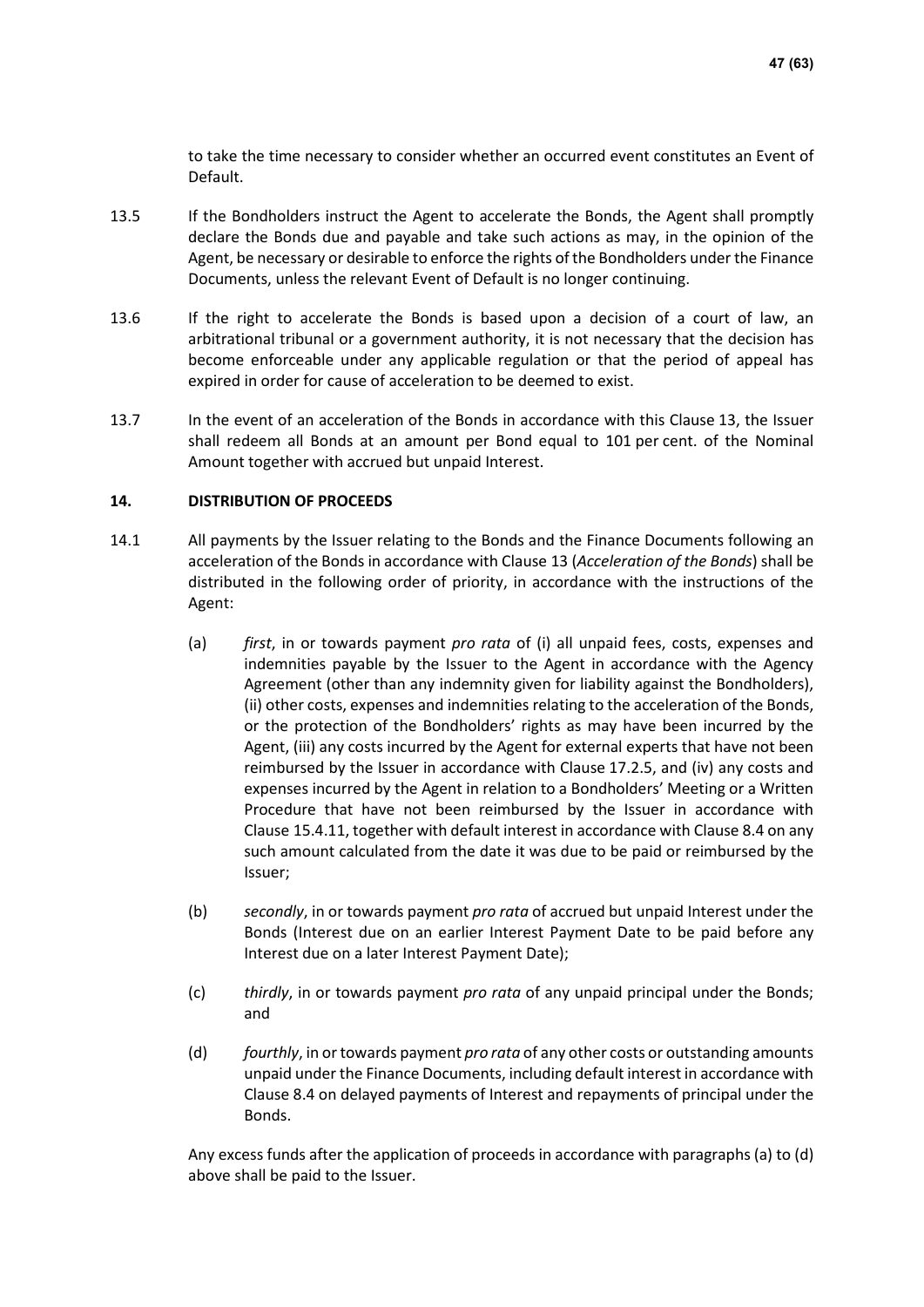- 14.2 If a Bondholder or another party has paid any fees, costs, expenses or indemnities referred to in Clause [14.1](#page-46-3)[\(a\),](#page-46-4) such Bondholder or other party shall be entitled to reimbursement by way of a corresponding distribution in accordance with Clause [14.1](#page-46-3)[\(a\).](#page-46-4)
- 14.3 Funds that the Agent receives (directly or indirectly) in connection with the acceleration of the Bonds constitute escrow funds (Sw: *redovisningsmedel*) and must be held on a separate bank account on behalf of the Bondholders and the other interested parties. The Agent shall arrange for payments of such funds in accordance with this Clause [14](#page-46-0) as soon as reasonably practicable.
- 14.4 If the Issuer or the Agent shall make any payment under this Clause [14,](#page-46-0) the Issuer or the Agent, as applicable, shall notify the Bondholders of any such payment at least ten (10) Business Days before the payment is made. Such notice shall specify the Redemption Date and also the Record Date on which a person shall be registered as a Bondholder to receive the amounts due on such Redemption Date. Notwithstanding the foregoing, for any Interest due but unpaid the Record Date specified in Clause [7.1](#page-37-2) shall apply.

### <span id="page-47-1"></span>**15. DECISIONS BY BONDHOLDERS**

### <span id="page-47-0"></span>15.1 **Request for a decision**

- 15.1.1 A request by the Agent for a decision by the Bondholders on a matter relating to the Finance Documents shall (at the option of the Agent) be dealt with at a Bondholders' Meeting or by way of a Written Procedure.
- 15.1.2 Any request from the Issuer or a Bondholder (or Bondholders) representing at least ten (10) per cent. of the Adjusted Nominal Amount (such request shall, if made by several Bondholders, be made by them jointly) for a decision by the Bondholders on a matter relating to the Finance Documents shall be directed to the Agent and dealt with at a Bondholders' Meeting or by way of a Written Procedure, as determined by the Agent. The person requesting the decision may suggest the form for decision making, but if it is in the Agent's opinion more appropriate that a matter is dealt with at a Bondholders' Meeting than by way of a Written Procedure, it shall be dealt with at a Bondholders' Meeting.
- <span id="page-47-2"></span>15.1.3 The Agent may refrain from convening a Bondholders' Meeting or instigating a Written Procedure if (i) the suggested decision must be approved by any person in addition to the Bondholders and such person has informed the Agent that an approval will not be given, or (ii) the suggested decision is not in accordance with applicable regulation.
- 15.1.4 The Agent shall not be responsible for the content of a notice for a Bondholders' Meeting or a communication regarding a Written Procedure unless and to the extent it contains information provided by the Agent.
- <span id="page-47-3"></span>15.1.5 Should the Agent not convene a Bondholders' Meeting or instigate a Written Procedure in accordance with these Terms and Conditions, without Clause [15.1.3](#page-47-2) being applicable, the Issuer or the Bondholder(s) requesting a decision by the Bondholders may convene such Bondholders' Meeting or instigate such Written Procedure, as the case may be, instead. The Issuer shall upon request provide the convening Bondholder(s) with the information available in the Debt Register in order to convene and hold the Bondholders' Meeting or instigate and carry out the Written Procedure, as the case may be. The Issuer or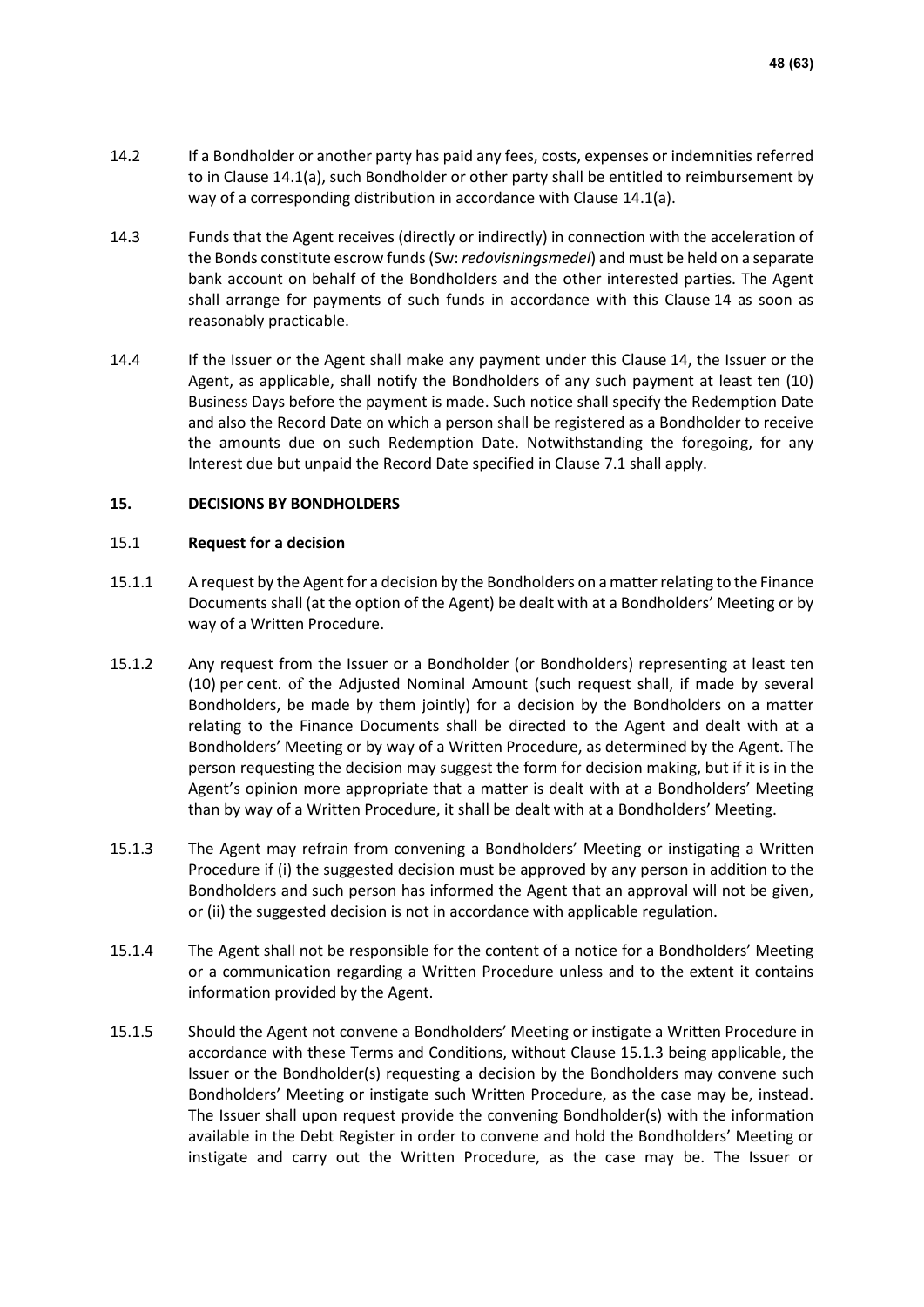Bondholder(s), as applicable, shall supply to the Agent a copy of the dispatched notice or communication.

- <span id="page-48-2"></span>15.1.6 Should the Issuer want to replace the Agent, it may (i) convene a Bondholders' Meeting in accordance with Clause [15.2](#page-48-0) (*Convening of Bondholders' Meeting*) or (ii) instigate a Written Procedure by sending communication in accordance with Clause [15.3](#page-48-1) (*Instigation of Written Procedure*). After a request from the Bondholders pursuant to Clause [17.4.3,](#page-55-0) the Issuer shall no later than ten (10) Business Days after receipt of such request (or such later date as may be necessary for technical or administrative reasons) convene a Bondholders' Meeting in accordance with Clause [15.2.](#page-48-0) The Issuer shall inform the Agent before a notice for a Bondholders' Meeting or communication relating to a Written Procedure where the Agent is proposed to be replaced is sent and supply to the Agent a copy of the dispatched notice or communication.
- 15.1.7 Should the Issuer or any Bondholder(s) convene a Bondholders' Meeting or instigate a Written Procedure pursuant to Clause [15.1.5](#page-47-3) or [15.1.6,](#page-48-2) then the Agent shall no later than five (5) Business Days' prior to dispatch of such notice or communication be provided with a draft thereof. The Agent may further append information from it together with the notice or communication, provided that the Agent supplies such information to the Issuer or the Bondholder(s), as the case may be, no later than one (1) Business Day prior to the dispatch of such notice or communication.

### <span id="page-48-0"></span>15.2 **Convening a Bondholders' Meeting**

- <span id="page-48-3"></span>15.2.1 The Agent shall convene a Bondholders' Meeting by way of notice to the Bondholders as soon as practicable and in any event no later than five (5) Business Days after receipt of a complete notice from the Issuer or the Bondholder(s) (or such later date as may be necessary for technical or administrative reasons).
- <span id="page-48-5"></span>15.2.2 The notice pursuant to Claus[e 15.2.1](#page-48-3) shall include (i) time for the meeting, (ii) place for the meeting, (iii) a specification of the Record Date on which a person must be registered as a Bondholder in order to be entitled to exercise voting rights, (iv) a form of power of attorney, and (v) the agenda for the meeting. The reasons for, and contents of, each proposal as well as any applicable conditions and conditions precedent shall be specified in the notice. If a proposal concerns an amendment to any Finance Document, such proposed amendment must always be set out in detail. Should prior notification by the Bondholders be required in order to attend the Bondholders' Meeting, such requirement shall be included in the notice.
- 15.2.3 The Bondholders' Meeting shall be held no earlier than ten (10) Business Days and no later than thirty (30) Business Days after the effective date of the notice.
- <span id="page-48-6"></span>15.2.4 Without amending or varying these Terms and Conditions, the Agent may prescribe such further regulations regarding the convening and holding of a Bondholders' Meeting as the Agent may deem appropriate. Such regulations may include a possibility for Bondholders to vote without attending the meeting in person.

### <span id="page-48-1"></span>15.3 **Instigation of Written Procedure**

<span id="page-48-4"></span>15.3.1 The Agent shall instigate a Written Procedure by way of sending a communication to the Bondholders as soon as practicable and in any event no later than five (5) Business Days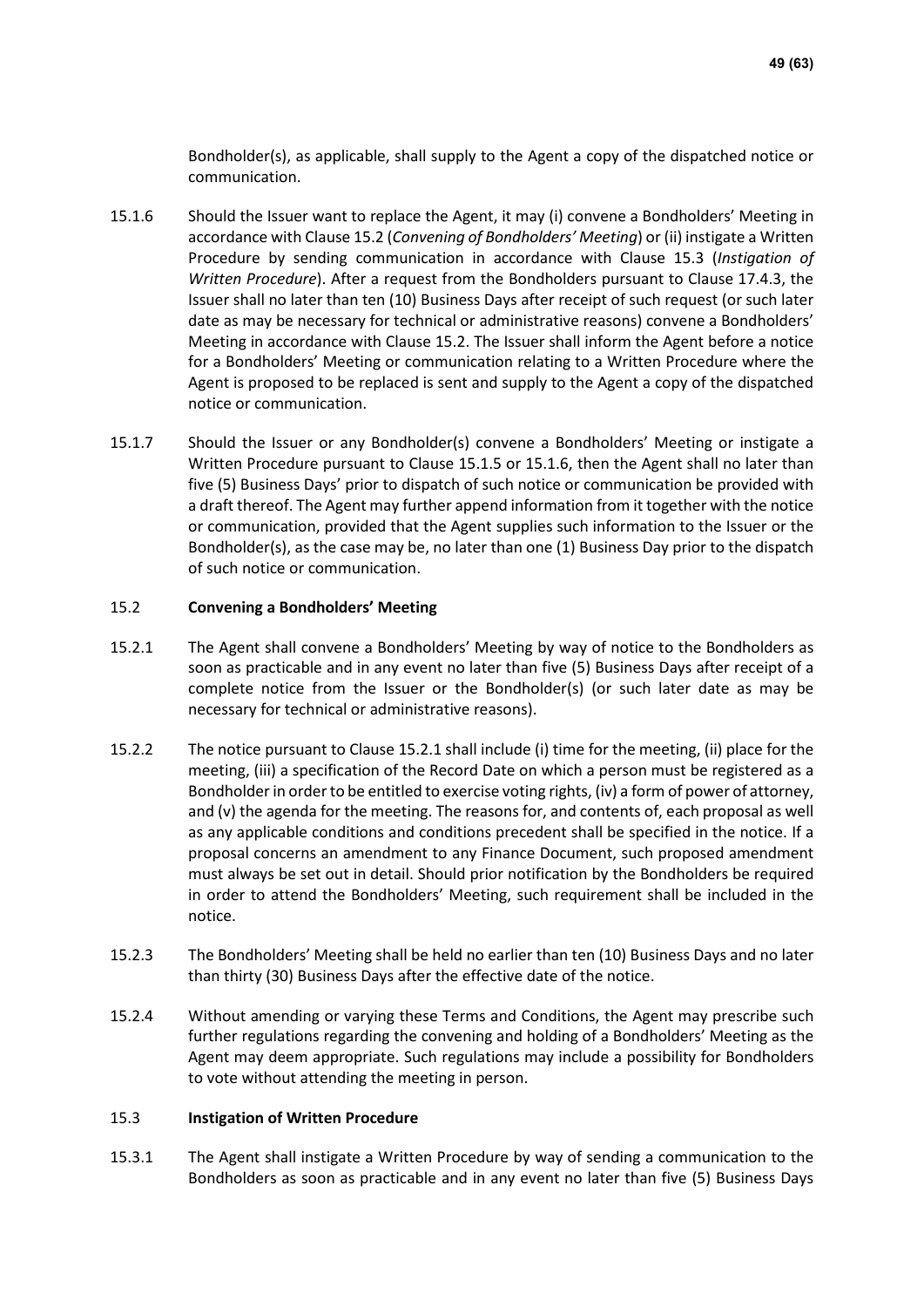after receipt of a complete communication from the Issuer or the Bondholder(s) (or such later date as may be necessary for technical or administrative reasons).

- <span id="page-49-2"></span>15.3.2 A communication pursuant to Clause [15.3.1](#page-48-4) shall include (i) a specification of the Record Date on which a person must be registered as a Bondholder in order to be entitled to exercise voting rights, (ii) instructions and directions on where to receive a form for replying to the request (such form to include an option to vote yes or no for each request) as well as a form of power of attorney, and (iii) the stipulated time period within which the Bondholder must reply to the request (such time period to last at least ten (10) Business Days and not longer than thirty (30) Business Days from the effective date of the communication pursuant to Claus[e 15.3.1\)](#page-48-4). The reasons for, and contents of, each proposal as well as any applicable conditions and conditions precedent shall be specified in the notice. If a proposal concerns an amendment to any Finance Document, such proposed amendment must always be set out in detail. If the voting is to be made electronically, instructions for such voting shall be included in the communication.
- 15.3.3 If so elected by the person requesting the Written Procedure and provided that it is also disclosed in the communication pursuant to Clause [15.3.1,](#page-48-4) when consents from Bondholders representing the requisite majority of the total Adjusted Nominal Amount pursuant to Clauses [15.4.2](#page-49-1) and [15.4.3](#page-50-0) have been received in a Written Procedure, the relevant decision shall be deemed to be adopted pursuant to Clause [15.4.2](#page-49-1) or [15.4.3,](#page-50-0) as the case may be, even if the time period for replies in the Written Procedure has not yet expired.

### <span id="page-49-0"></span>15.4 **Majority, quorum and other provisions**

- <span id="page-49-5"></span><span id="page-49-3"></span>15.4.1 Only a Bondholder or a person who has been provided with a power of attorney or other authorisation pursuant to Clause [6](#page-37-3) (*Right to act on behalf of a Bondholder*) from a Bondholder:
	- (a) on the Record Date specified in the notice pursuant to Clause [15.2.2](#page-48-5) in respect of a Bondholders' Meeting, or
	- (b) on the Record Date specified in the communication pursuant to Clause [15.3.2,](#page-49-2) in respect of a Written Procedure,

<span id="page-49-4"></span>may exercise voting rights as a Bondholder at such Bondholders' Meeting or in such Written Procedure, provided that the relevant Bonds are included in the Adjusted Nominal Amount. Each whole Bond entitles to one vote and any fraction of a Bond voted for by a person shall be disregarded. Such Record Date specified pursuant to paragraph [\(a\)](#page-49-3) or [\(b\)](#page-49-4) above must fall no earlier than one (1) Business Day after the effective date of the notice or communication, as the case may be.

- <span id="page-49-1"></span>15.4.2 The following matters shall require the consent of Bondholders representing at least two thirds (2/3) of the Adjusted Nominal Amount for which Bondholders are voting at a Bondholders' Meeting or for which Bondholders reply in a Written Procedure in accordance with the instructions given pursuant to Clause [15.3.2:](#page-49-2)
	- (a) the issue of any Subsequent Bonds, if the total nominal amount of the Bonds exceeds, or if such issue would cause the total nominal amount of the Bonds to at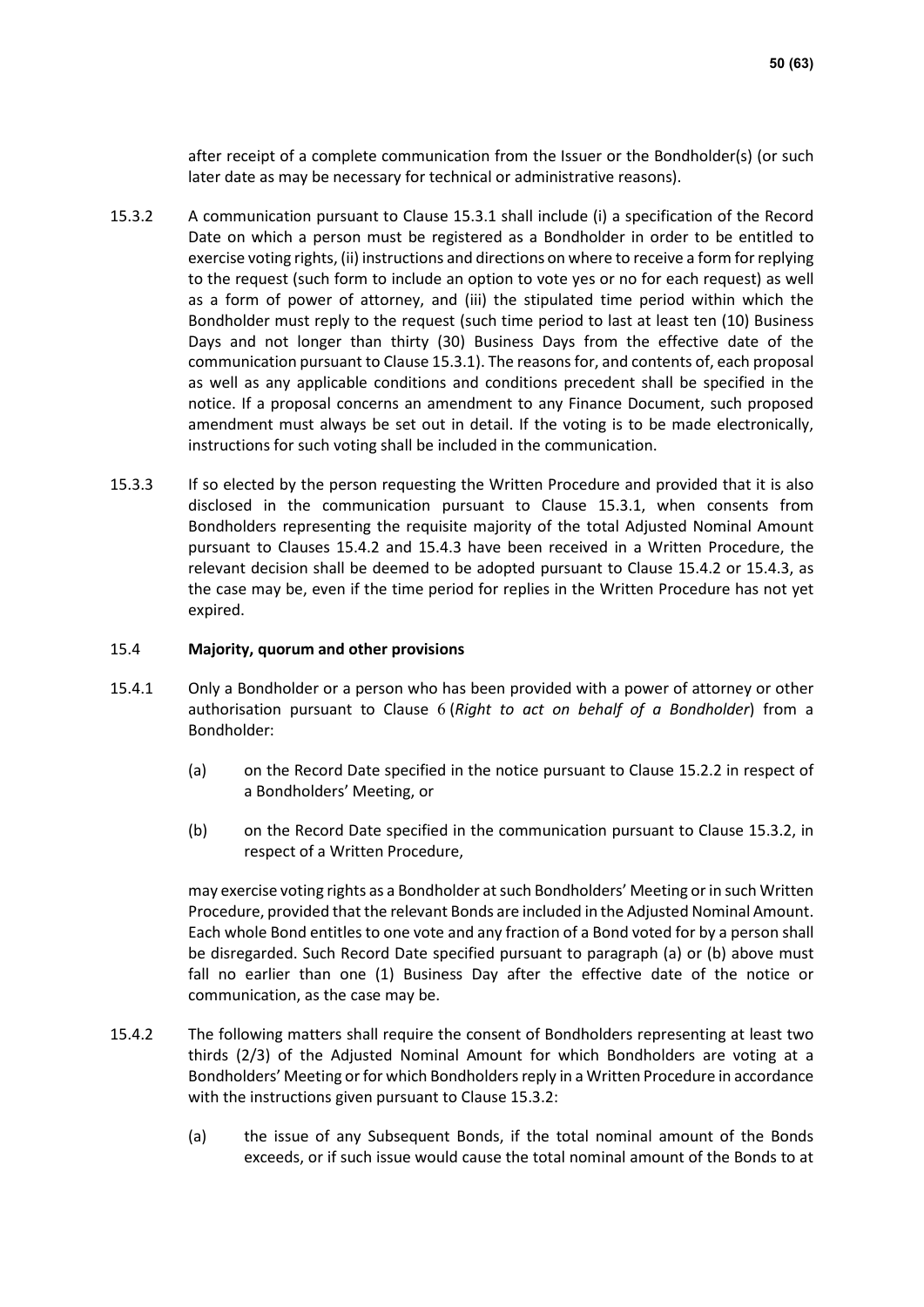any time exceed, SEK 2,000,000,000 (for the avoidance of doubt, for which consent shall be required at each occasion such Subsequent Bonds are issued);

- (b) a change to the terms of any of Clause [2.1,](#page-34-1) and Clauses [2.6](#page-35-1) to [2.8;](#page-35-2)
- (c) a change to the Interest Rate or the Nominal Amount;
- (d) a change to the terms for the distribution of proceeds set out in Clause [14](#page-46-0) (*Distribution of proceeds*);
- (e) a change to the terms dealing with the requirements for Bondholders' consent set out in this Clause [15.4](#page-49-0) (*Majority, quorum and other provisions*);
- (f) a change of issuer, an extension of the tenor of the Bonds or any delay of the due date for payment of any principal or interest on the Bonds;
- (g) a mandatory exchange of the Bonds for other securities; and
- (h) early redemption of the Bonds, other than upon an acceleration of the Bonds pursuant to Clause [13](#page-44-1) (*Acceleration of the* Bond*s*) or as otherwise permitted or required by these Terms and Conditions.
- <span id="page-50-0"></span>15.4.3 Any matter not covered by Clause [15.4.2](#page-49-1) shall require the consent of Bondholders representing more than 50 per cent. of the Adjusted Nominal Amount for which Bondholders are voting at a Bondholders' Meeting or for which Bondholders reply in a Written Procedure in accordance with the instructions given pursuant to Clause [15.3.2.](#page-49-2) This includes, but is not limited to, any amendment to, or waiver of, the terms of any Finance Document that does not require a higher majority (other than an amendment permitted pursuant to Clause [16.1](#page-52-1)[\(a\)](#page-52-2) or [\(c\)\)](#page-52-3), and acceleration of the Bonds.
- <span id="page-50-2"></span>15.4.4 Quorum at a Bondholders' Meeting or in respect of a Written Procedure only exists if a Bondholder (or Bondholders) representing at least fifty (50) per cent. of the Adjusted Nominal Amount in case of a matter pursuant to Clause [15.4.2,](#page-49-1) and otherwise twenty (20) per cent. of the Adjusted Nominal Amount:
	- (a) if at a Bondholders' Meeting, attend the meeting in person or by other means prescribed by the Agent pursuant to Clause [15.2.4](#page-48-6) (or appear through duly authorised representatives); or
	- (b) if in respect of a Written Procedure, reply to the request.
- 15.4.5 If a quorum exists for some but not all of the matters to be dealt with at a Bondholders' Meeting or by a Written Procedure, decisions may be taken in the matters for which a quorum exists.
- <span id="page-50-1"></span>15.4.6 If a quorum does not exist at a Bondholders' Meeting or in respect of a Written Procedure, the Agent or the Issuer shall convene a second Bondholders' Meeting (in accordance with Clause [15.2.1\)](#page-48-3) or initiate a second Written Procedure (in accordance with Clause [15.3.1\)](#page-48-4), as the case may be, provided that the person(s) who initiated the procedure for Bondholders' consent has confirmed that the relevant proposal is not withdrawn. For the purposes of a second Bondholders' Meeting or second Written Procedure pursuant to this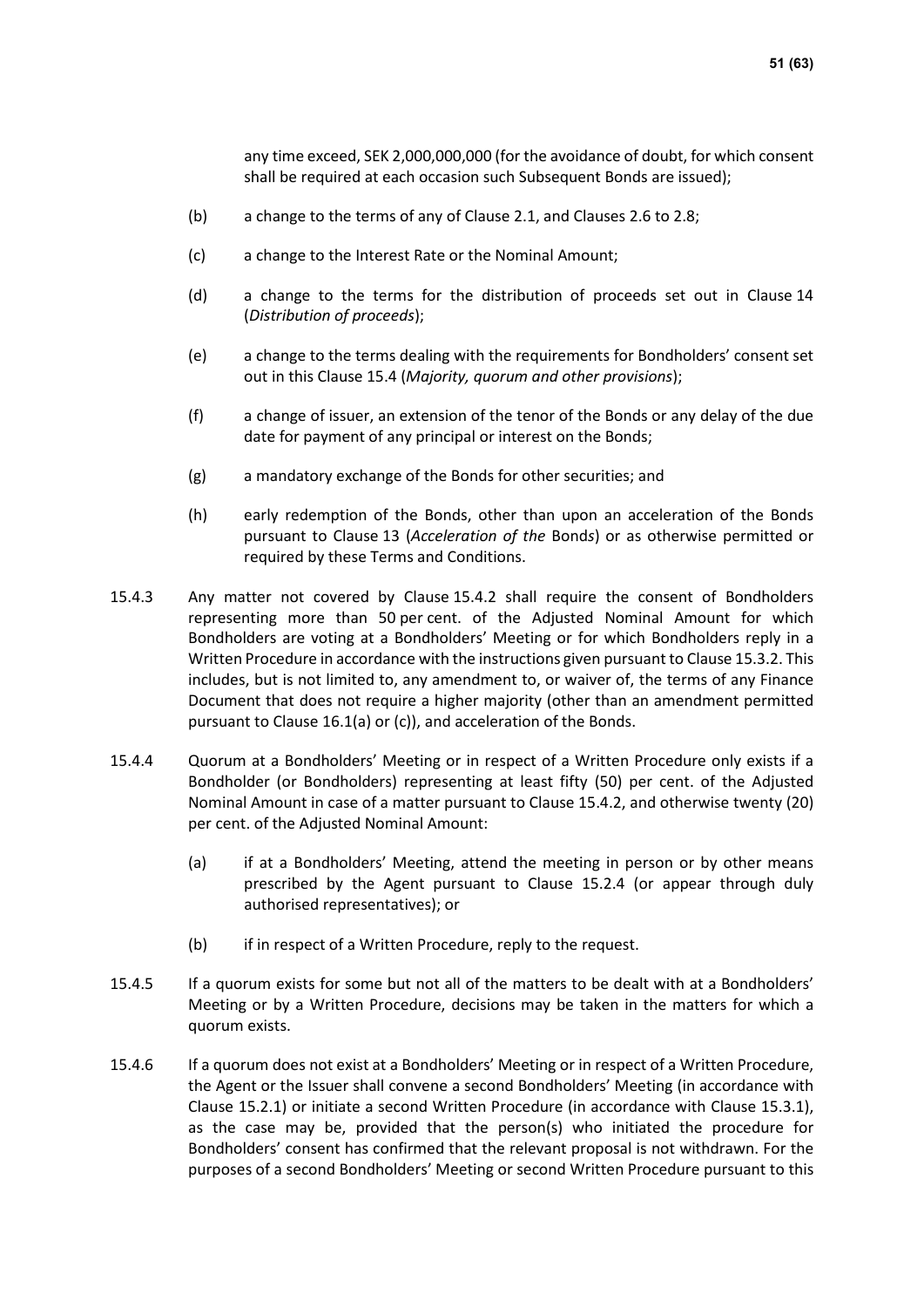Clause [15.4.6,](#page-50-1) the date of request of the second Bondholders' Meeting pursuant to Clause [15.2.1](#page-48-3) or second Written Procedure pursuant to Clause [15.3.1,](#page-48-4) as the case may be, shall be deemed to be the relevant date when the quorum did not exist. The quorum requirement in Clause [15.4.4](#page-50-2) shall not apply to such second Bondholders' Meeting or Written Procedure.

- 15.4.7 Any decision which extends or increases the obligations of the Issuer or the Agent, or limits, reduces or extinguishes the rights or benefits of the Issuer or the Agent, under the Finance Documents shall be subject to the Issuer's or the Agent's consent, as applicable.
- 15.4.8 A Bondholder holding more than one Bond need not use all its votes or cast all the votes to which it is entitled in the same way and may in its discretion use or cast some of its votes only.
- 15.4.9 The Issuer may not, directly or indirectly, pay or cause to be paid any consideration to or for the benefit of any owner of Bonds (irrespective of whether such person is a Bondholder) for or as inducement to any consent under these Terms and Conditions, unless such consideration is offered to all Bondholders that consent at the relevant Bondholders' Meeting or in a Written Procedure within the time period stipulated for the consideration to be payable or the time period for replies in the Written Procedure, as the case may be.
- 15.4.10 A matter decided at a duly convened and held Bondholders' Meeting or by way of Written Procedure is binding on all Bondholders, irrespective of them being present or represented at the Bondholders' Meeting or responding in the Written Procedure. The Bondholders that have not adopted or voted for a decision shall not be liable for any damages that this may cause other Bondholders.
- <span id="page-51-0"></span>15.4.11 All costs and expenses incurred by the Issuer or the Agent for the purpose of convening a Bondholders' Meeting or for the purpose of carrying out a Written Procedure, including reasonable fees to the Agent, shall be paid by the Issuer.
- 15.4.12 If a decision is to be taken by the Bondholders on a matter relating to the Finance Documents, the Issuer shall promptly at the request of the Agent provide the Agent with a certificate specifying the number of Bonds owned by Group Companies as per the Record Date for voting, irrespective of whether such person is directly registered as owner of such Bonds. The Agent shall not be responsible for the accuracy of such certificate or otherwise be responsible for determining whether a Bond is owned by a Group Company.
- 15.4.13 Information about decisions taken at a Bondholders' Meeting or by way of a Written Procedure shall promptly be sent by notice to each person registered as a Bondholder on the date referred to in Clause [15.4.1](#page-49-5)[\(a\)](#page-49-3) or [15.4.1](#page-49-5)[\(b\),](#page-49-4) as the case may be and also be published on the websites of the Group and the Agent, provided that a failure to do so shall not invalidate any decision made or voting result achieved. The minutes from the relevant Bondholders' Meeting or Written Procedure shall at the request of a Bondholder be sent to it by the Issuer or the Agent, as applicable.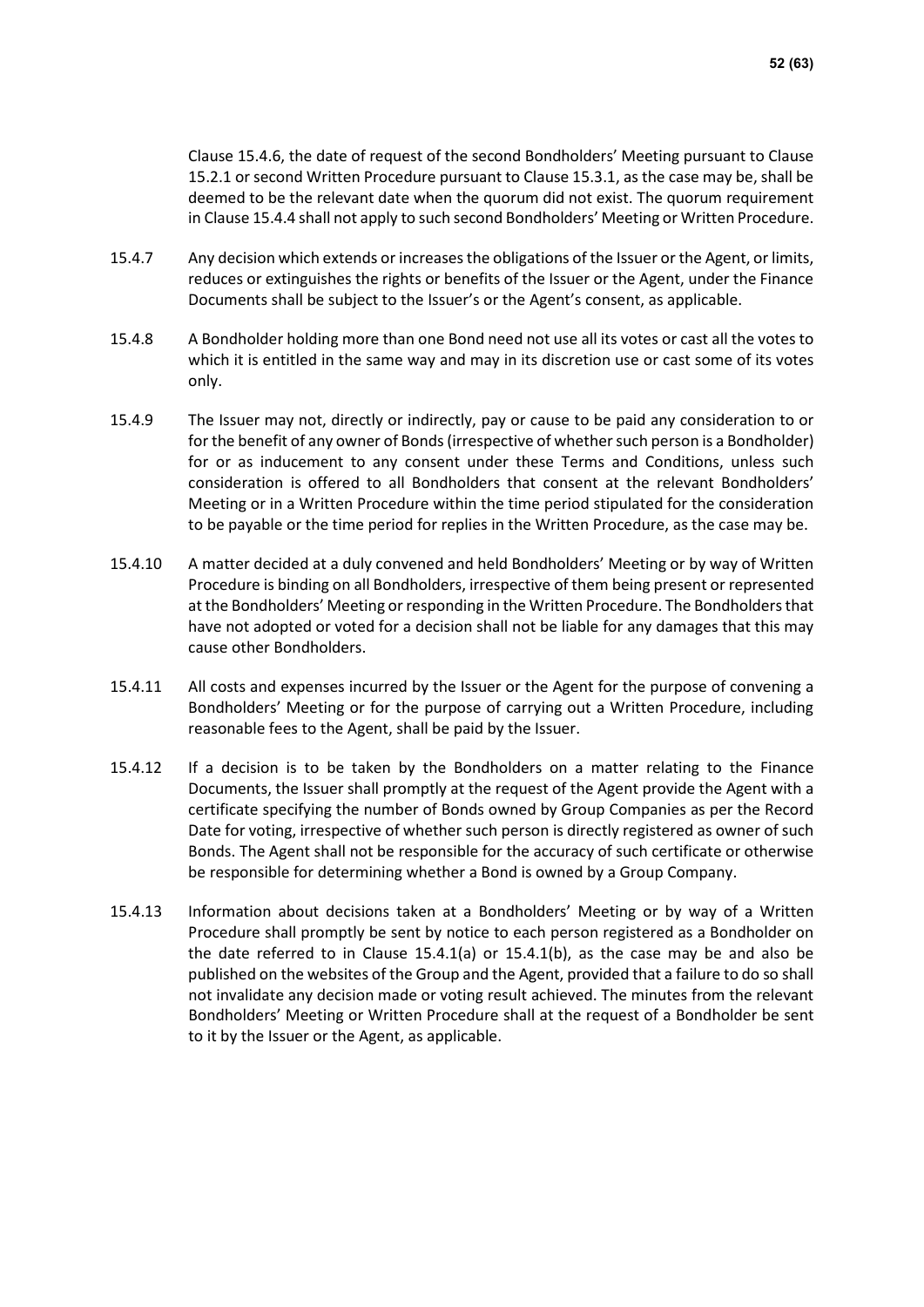### <span id="page-52-0"></span>**16. AMENDMENTS AND WAIVERS**

- <span id="page-52-2"></span><span id="page-52-1"></span>16.1 The Issuer and the Agent (acting on behalf of the Bondholders) may agree in writing to amend the Finance Documents or waive any provision in a Finance Document or any other document relating to the Bonds, provided that:
	- (a) in the opinion of the Agent and/or as confirmed by a reputable external expert engaged by the Agent, such amendment or waiver is not detrimental to the interest of the Bondholders as a group; or
	- (b) such amendment or waiver is made solely for the purpose of rectifying obvious errors and mistakes; or
	- (c) such amendment or waiver is required by any applicable regulation, a court ruling or a decision by a relevant authority; or
	- (d) such amendment or waiver has been duly approved by the Bondholders in accordance with Clause [15](#page-47-1) (*Decisions by Bondholders*).
- <span id="page-52-3"></span>16.2 The consent of the Bondholders is not necessary to approve the particular form of any amendment to the Finance Documents. It is sufficient if such consent approves the substance of the amendment.
- 16.3 The Agent shall promptly notify the Bondholders of any amendments or waivers made in accordance with Clause [16.1,](#page-52-1) setting out the date from which the amendment or waiver will be effective, and ensure that any amendments to the Finance Documents are made available in the manner stipulated in Clause [10.4](#page-41-1) (*Availability of Finance Documents*). The Issuer shall ensure that any amendments to the Finance Documents are duly registered with the CSD and each other relevant organisation or authority and shall ensure that any amendments to the Finance Documents are made available in the manner stipulated in Clause [10.4](#page-41-1) (*Availability of Finance Documents*).
- 16.4 An amendment to the Finance Documents shall take effect on the date determined by the Bondholders' Meeting, in the Written Procedure or by the Agent, as the case may be.

### **17. APPOINTMENT AND REPLACEMENT OF THE AGENT**

### 17.1 **Appointment of the Agent**

- 17.1.1 By subscribing for Bonds, each initial Bondholder appoints the Agent to act as its agent in all matters relating to the Bonds and the Finance Documents, and authorises the Agent to act on its behalf (without first having to obtain its consent, unless such consent is specifically required by these Terms and Conditions) in any legal or arbitration proceedings relating to the Bonds held by such Bondholder, including the winding-up, dissolution, liquidation, company reorganisation (Sw: *företagsrekonstruktion*) or bankruptcy (Sw: *konkurs*). By acquiring Bonds, each subsequent Bondholder confirms such appointment and authorisation for the Agent to act on its behalf.
- <span id="page-52-4"></span>17.1.2 Each Bondholder shall immediately upon request provide the Agent with any such documents, including a written power of attorney (in form and substance satisfactory to the Agent), that the Agent deems necessary for the purpose of exercising its rights and/or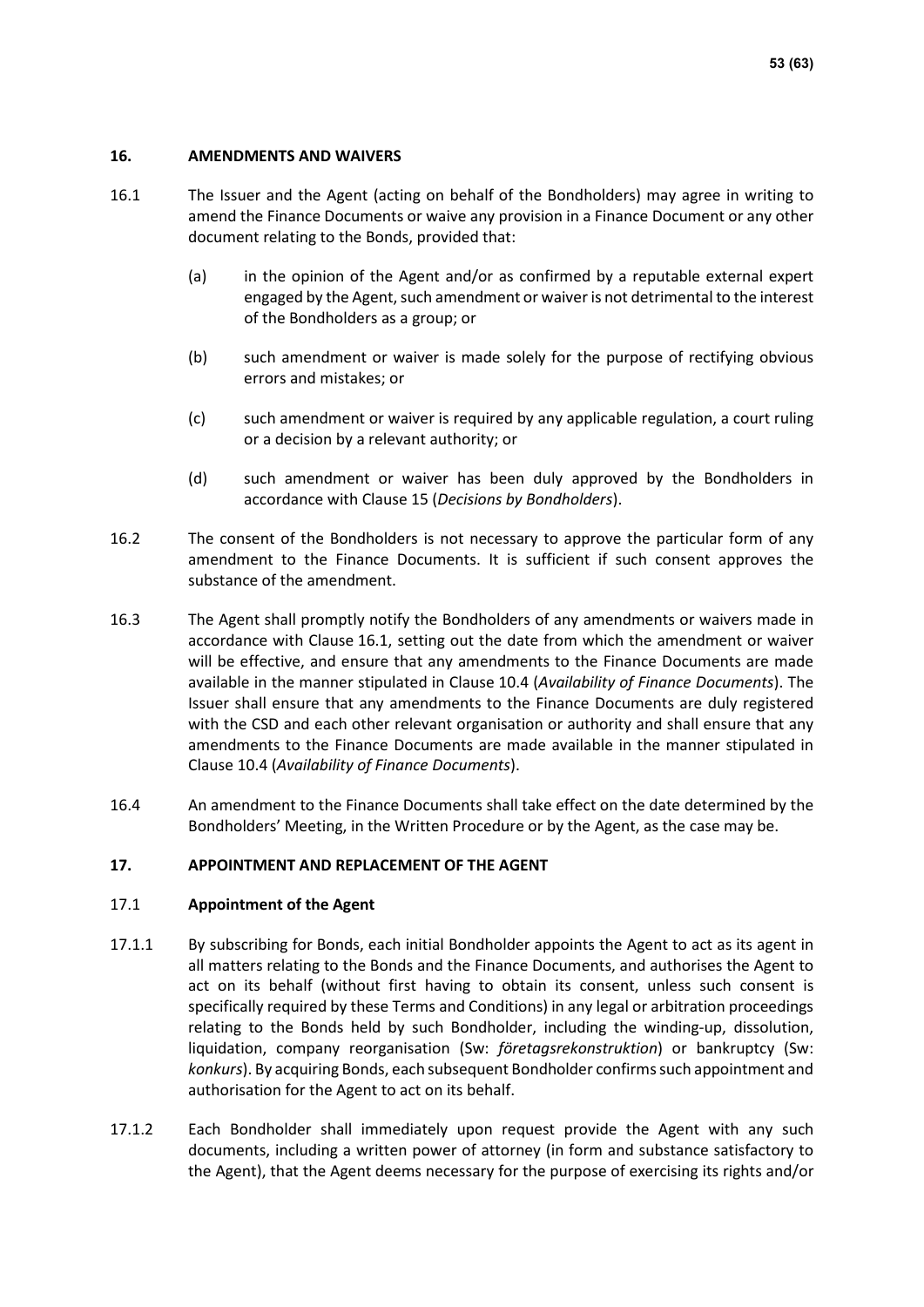carrying out its duties under the Finance Documents. The Agent is under no obligation to represent a Bondholder which does not comply with such request.

- 17.1.3 The Issuer shall promptly upon request provide the Agent with any documents and other assistance (in form and substance satisfactory to the Agent), that the Agent deems necessary for the purpose of exercising its rights and/or carrying out its duties under the Finance Documents.
- 17.1.4 The Agent is entitled to fees for its work and to be indemnified for costs, losses and liabilities on the terms set out in the Finance Documents and the Agency Agreement and the Agent's obligations as Agent under the Finance Documents are conditioned upon the due payment of such fees and indemnifications.
- 17.1.5 The Agent may act as agent or trustee for several issues of securities issued by or relating to the Issuer and other Group Companies notwithstanding potential conflicts of interest.

### 17.2 **Duties of the Agent**

- 17.2.1 The Agent shall represent the Bondholders in accordance with the Finance Documents. However, the Agent is not responsible for the content, due execution, legal validity or enforceability of the Finance Documents.
- 17.2.2 When acting in accordance with the Finance Documents, the Agent is always acting with binding effect on behalf of the Bondholders. The Agent shall carry out its duties under the Finance Documents in a reasonable, proficient and professional manner, with reasonable care and skill.
- 17.2.3 The Agent is entitled to delegate its duties to other professional parties, but the Agent shall remain liable for the actions of such parties under the Finance Documents.
- 17.2.4 The Agent shall treat all Bondholders equally and, when acting pursuant to the Finance Documents, act with regard only to the interests of the Bondholders as a group and shall not be required to have regard to the interests or to act upon or comply with any direction or request of any other person, other than as explicitly stated in the Finance Documents.
- <span id="page-53-0"></span>17.2.5 The Agent is entitled to engage external experts when carrying out its duties under the Finance Documents. The Issuer shall on demand by the Agent pay all costs for external experts engaged after the occurrence of an Event of Default, or for the purpose of investigating or considering (i) an event which the Agent reasonably believes is or may lead to an Event of Default, or (ii) a matter relating to the Issuer which the Agent reasonably believes may be detrimental to the interests of the Bondholders under the Finance Documents, or (iii) as otherwise agreed between the Agent and the Issuer. Any compensation for damages or other recoveries received by the Agent from external experts engaged by it for the purpose of carrying out its duties under the Finance Documents shall be distributed in accordance with Clause [14](#page-46-0) (*Distribution of proceeds*).
- 17.2.6 The Agent shall enter into agreements with the CSD, and comply with such agreement and the CSD Regulations applicable to the Agent, as may be necessary in order for the Agent to carry out its duties under the Finance Documents.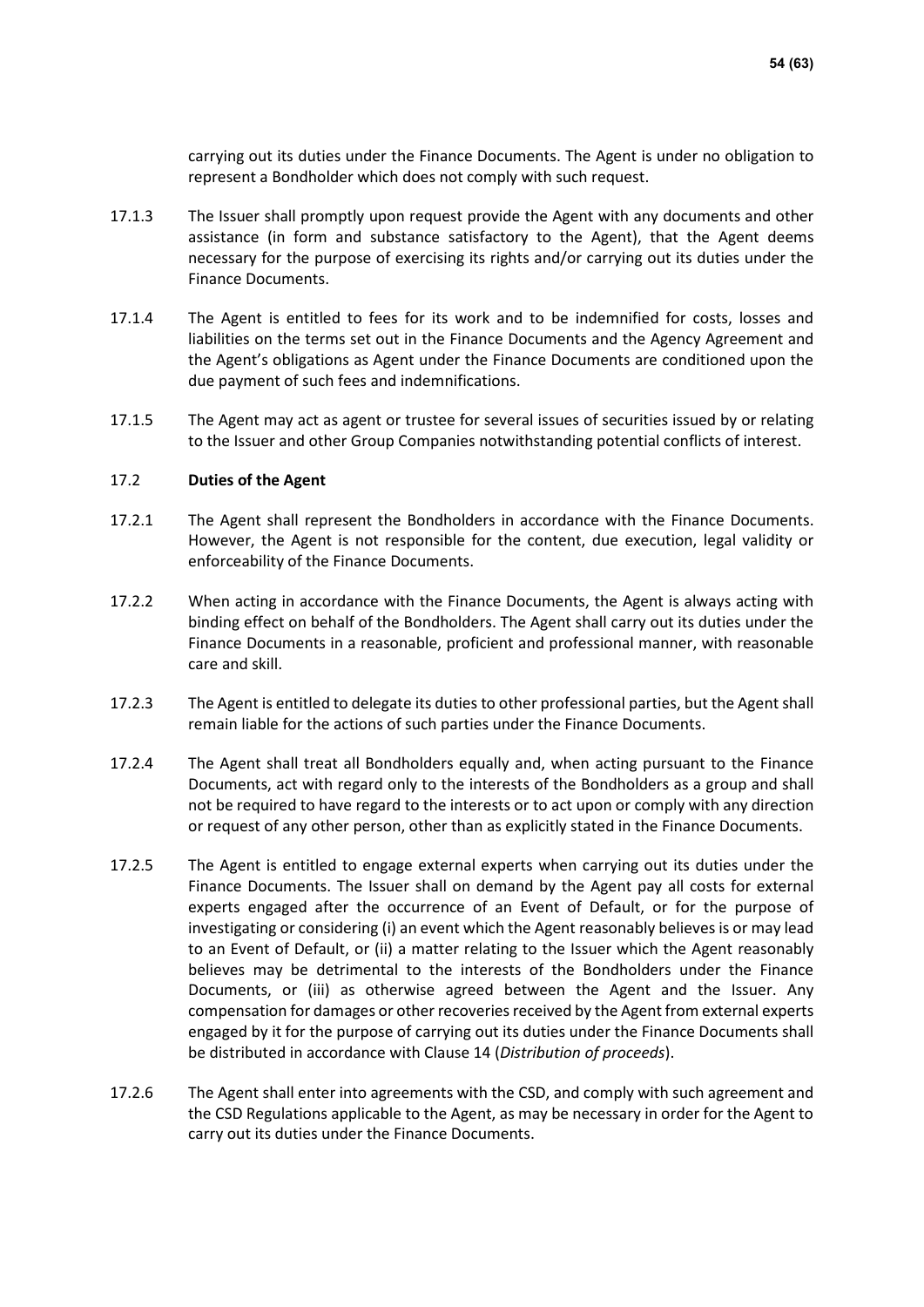- 17.2.7 Notwithstanding any other provision of the Finance Documents to the contrary, the Agent is not obliged to do or omit to do anything if it would or might in its reasonable opinion constitute a breach of any law or regulation.
- <span id="page-54-0"></span>17.2.8 If in the Agent's reasonable opinion the cost, loss or liability which it may incur (including reasonable fees to the Agent) in complying with instructions of the Bondholders, or taking any action at its own initiative, will not be covered by the Issuer, the Agent may refrain from acting in accordance with such instructions, or taking such action, until it has received such funding or indemnities (or adequate Security has been provided therefore) as it may reasonably require.
- <span id="page-54-1"></span>17.2.9 The Agent shall give a notice to the Bondholders (i) before it ceases to perform its obligations under the Finance Documents by reason of the non-payment by the Issuer of any fee or indemnity due to the Agent under the Finance Documents or the Agency Agreement or (ii) if it refrains from acting for any reason described in Clause [17.2.8.](#page-54-0)
- 17.2.10 The Agent's duties under these Terms and Conditions are solely mechanical and administrative in nature and the Agent only acts in accordance with these Terms and Conditions and upon instructions from the Bondholders, unless otherwise set out in these Terms and Conditions. In particular, the Agent is not acting as an advisor (whether legal, financial or otherwise) to the Bondholders or any other person.
- 17.2.11 The Agent is not obligated to assess or monitor the financial condition of the Issuer or compliance by the Issuer of the terms of the Finance Documents unless to the extent expressly set out in the Terms and Conditions and the other Finance Documents, or to take any steps to ascertain whether any Event of Default has occurred. Until it has actual knowledge to the contrary, the Agent is entitled to assume that no Event of Default has occurred.
- 17.2.12 Unless it has actual knowledge to the contrary, the Agent may assume that all information provided by or on behalf of the Issuer (including by its advisors) is correct, true and complete in all aspects.

### 17.3 **Liability for the Agent**

- 17.3.1 The Agent will not be liable to the Bondholders for damage or loss caused by any action taken or omitted by it under or in connection with any Finance Document, unless directly caused by its negligence or wilful misconduct. The Agent shall never be responsible for indirect loss.
- 17.3.2 The Agent shall not be considered to have acted negligently if it has acted in accordance with advice from or opinions of reputable external experts engaged by the Agent or if the Agent has acted with reasonable care in a situation when the Agent considers that it is detrimental to the interests of the Bondholders to delay the action in order to first obtain instructions from the Bondholders.
- 17.3.3 The Agent shall not be liable for any delay (or any related consequences) in crediting an account with an amount required pursuant to the Finance Documents to be paid by the Agent to the Bondholders, provided that the Agent has taken all necessary steps as soon as reasonably practicable to comply with the regulations or operating procedures of any recognised clearing or settlement system used by the Agent for that purpose.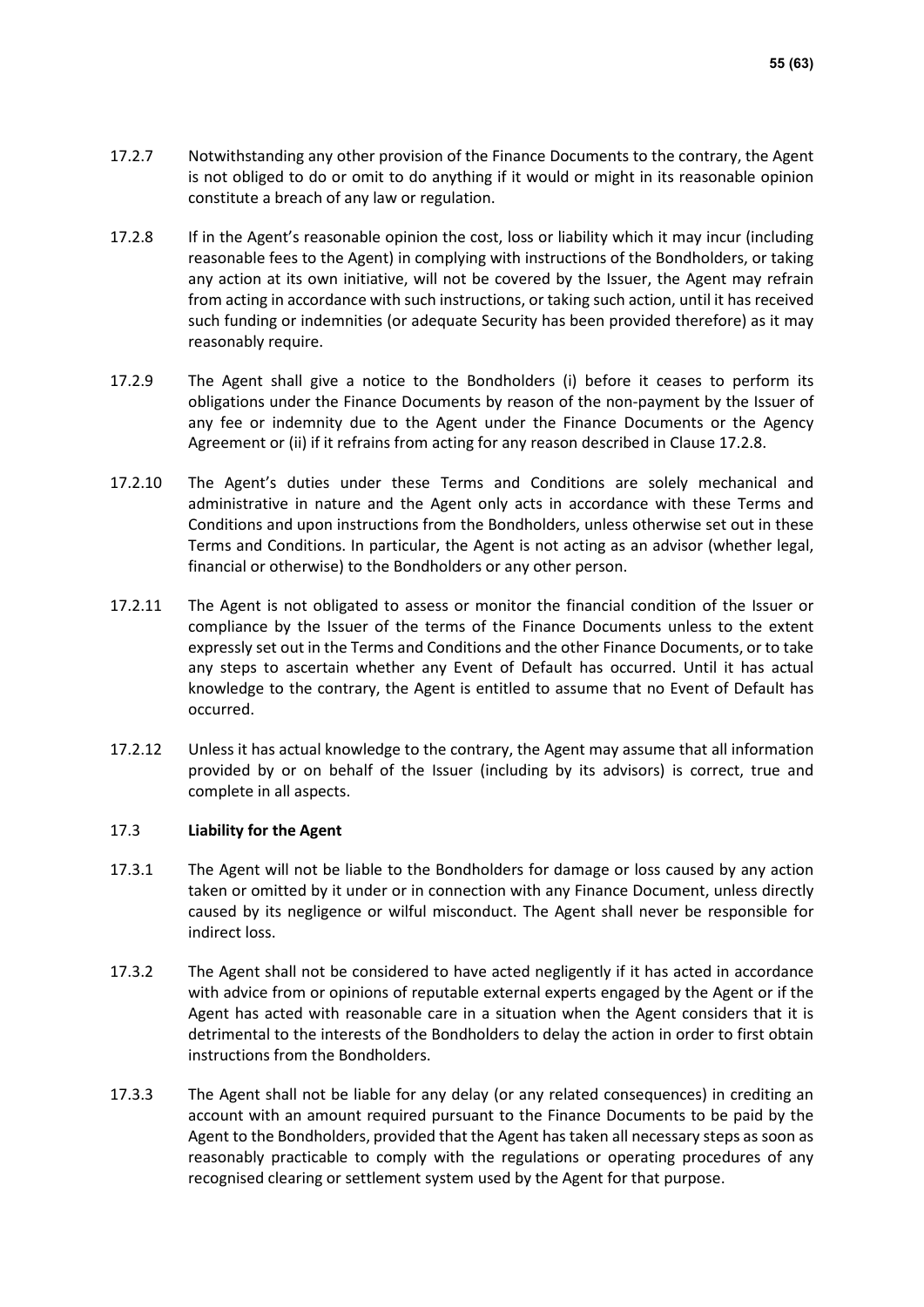- 17.3.4 The Agent shall have no liability to the Bondholders or to the Issuer for damage caused by the Agent acting in accordance with instructions of the Bondholders given to the Agent in accordance with the Finance Documents.
- 17.3.5 Any liability towards the Issuer which is incurred by the Agent in acting under, or in relation to, the Finance Documents shall not be subject to set-off against the obligations of the Issuer to the Bondholders under the Finance Documents.
- 17.3.6 The Agent is not liable for information provided to the Bondholders by or on behalf of the Issuer or by any other person.

### <span id="page-55-2"></span>17.4 **Replacement of the Agent**

- 17.4.1 Subject to Clause [17.4.6,](#page-55-1) the Agent may resign by giving notice to the Issuer and the Bondholders, in which case the Bondholders shall appoint a successor Agent at a Bondholders' Meeting convened by the retiring Agent or by way of Written Procedure initiated by the retiring Agent.
- 17.4.2 Subject to Clause [17.4.6,](#page-55-1) if the Agent is Insolvent, the Agent shall be deemed to resign as Agent and the Issuer shall within ten (10) Business Days appoint a successor Agent which shall be an independent financial institution or other reputable company which regularly acts as agent under debt issuances.
- <span id="page-55-0"></span>17.4.3 A Bondholder (or Bondholders) representing at least ten (10) per cent. of the Adjusted Nominal Amount may, by notice to the Issuer (such notice shall, if given by several Bondholders, be given by them jointly), require that a Bondholders' Meeting is held for the purpose of dismissing the Agent and appointing a new Agent. The Issuer may, at a Bondholders' Meeting convened by it or by way of Written Procedure initiated by it, propose to the Bondholders that the Agent be dismissed and a new Agent appointed.
- 17.4.4 If the Bondholders have not appointed a successor Agent within ninety (90) calendar days after (i) the earlier of the notice of resignation was given or the resignation otherwise took place or (ii) the Agent was dismissed through a decision by the Bondholders, the Issuer shall appoint a successor Agent which shall be an independent financial institution or other reputable company with the necessary resources to act as agent in respect of debt issuances.
- 17.4.5 The retiring Agent shall, at its own cost, make available to the successor Agent such documents and records and provide such assistance as the successor Agent may reasonably request for the purposes of performing its functions as Agent under the Finance Documents.
- <span id="page-55-1"></span>17.4.6 The Agent's resignation or dismissal shall only take effect upon the appointment of a successor Agent and acceptance by such successor Agent of such appointment and the execution of all necessary documentation to effectively substitute the retiring Agent.
- 17.4.7 Upon the appointment of a successor, the retiring Agent shall be discharged from any further obligation in respect of the Finance Documents but shall remain entitled to the benefit of the Finance Documents and remain liable under the Finance Documents in respect of any action which it took or failed to take whilst acting as Agent. Its successor, the Issuer and each of the Bondholders shall have the same rights and obligations amongst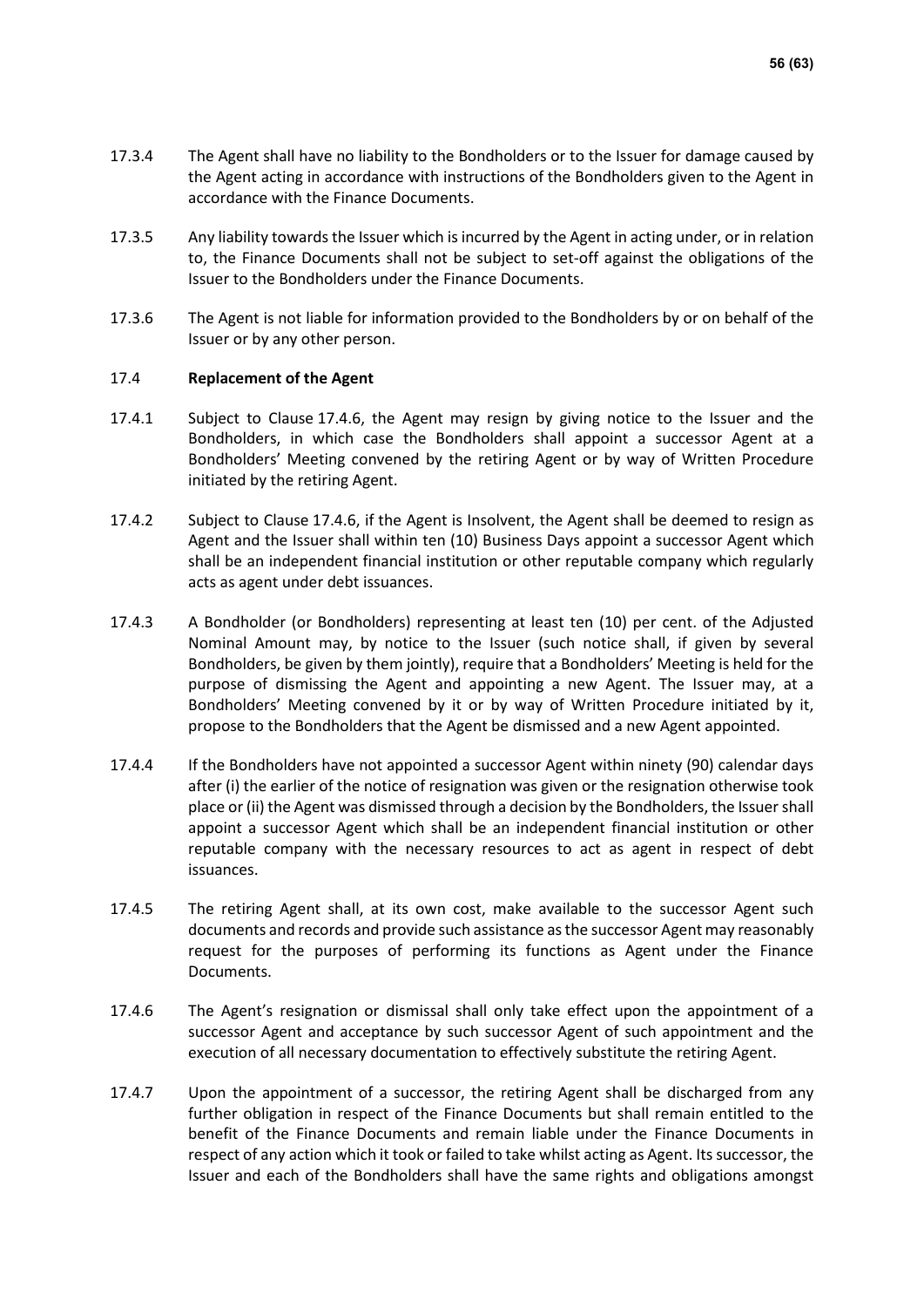themselves under the Finance Documents as they would have had if such successor had been the original Agent.

17.4.8 In the event that there is a change of the Agent in accordance with this Clause [17.4,](#page-55-2) the Issuer shall execute such documents and take such actions as the new Agent may reasonably require for the purpose of vesting in such new Agent the rights, powers and obligation of the Agent and releasing the retiring Agent from its further obligations under the Finance Documents and the Agency Agreement. Unless the Issuer and the new Agent agree otherwise, the new Agent shall be entitled to the same fees and the same indemnities as the retiring Agent.

### **18. APPOINTMENT AND REPLACEMENT OF THE ISSUING AGENT**

- 18.1 The Issuer appoints the Issuing Agent to manage certain specified tasks under these Terms and Conditions and in accordance with the legislation, rules and regulations applicable to and/or issued by the CSD and relating to the Bonds.
- 18.2 The Issuing Agent may retire from its assignment or be dismissed by the Issuer, provided that the Issuer has approved that a commercial bank or securities institution approved by the CSD accedes as new Issuing Agent at the same time as the old Issuing Agent retires or is dismissed. If the Issuing Agent is Insolvent, the Issuer shall immediately appoint a new Issuing Agent, which shall replace the old Issuing Agent as issuing agent in accordance with these Terms and Conditions.

### **19. THE CSD**

- 19.1 The Issuer has appointed the CSD to manage certain tasks under these Terms and Conditions and in accordance with the CSD Regulations and the other regulations applicable to the Bonds.
- 19.2 The CSD may retire from its assignment or be dismissed by the Issuer, provided that the Issuer has effectively appointed a replacement CSD that accedes as CSD at the same time as the old CSD retires or is dismissed and provided also that the replacement does not have a negative effect on any Bondholder. The replacing CSD must be authorised to professionally conduct clearing operations pursuant to the Swedish Securities Markets Act (Sw: *lag (2007:528) om värdepappersmarknaden*) and be authorised as a central securities depository in accordance with the Financial Instruments Accounts Act.

### **20. NO DIRECT ACTIONS BY BONDHOLDERS**

- <span id="page-56-0"></span>20.1 A Bondholder may not take any steps whatsoever against the Issuer to enforce or recover any amount due or owing to it pursuant to the Finance Documents, or to initiate, support or procure the winding-up, dissolution, liquidation, company reorganisation (Sw: *företagsrekonstruktion*) or bankruptcy (Sw: *konkurs*) (or its equivalent in any other jurisdiction) of the Issuer in relation to any of the obligations and liabilities of the Issuer under the Finance Documents.
- 20.2 Clause [20.1](#page-56-0) shall not apply if the Agent has been instructed by the Bondholders in accordance with the Finance Documents to take certain actions but fails for any reason to take, or is unable to take (for any reason other than a failure by a Bondholder to provide documents in accordance with Clause [17.1.2\)](#page-52-4), such actions within a reasonable period of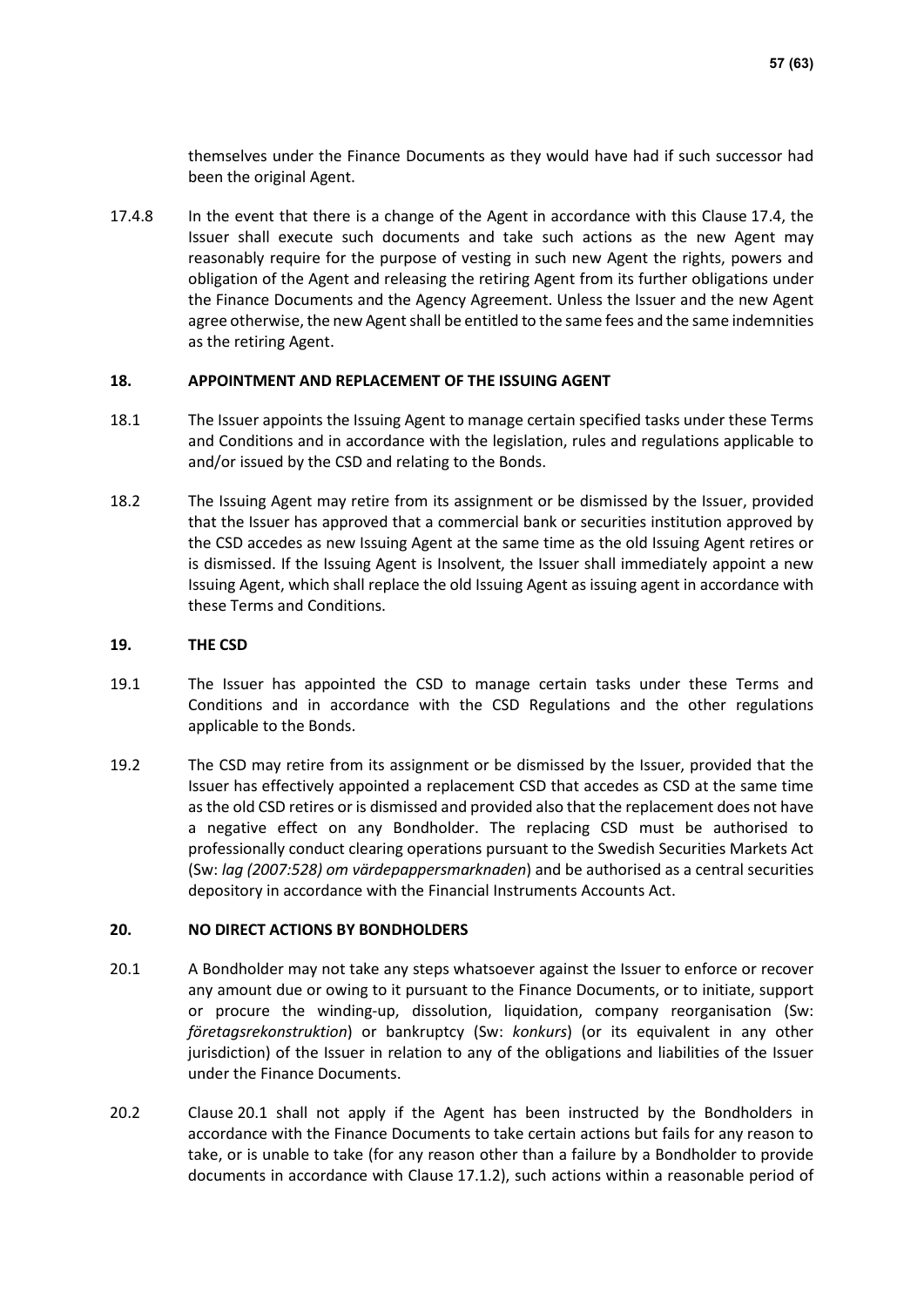time and such failure or inability is continuing. However, if the failure to take certain actions is caused by the non-payment by the Issuer of any fee or indemnity due to the Agent under the Finance Documents or the Agency Agreement or by any reason described in Clause [17.2.8,](#page-54-0) such failure must continue for at least forty (40) Business Days after notice pursuant to Clause [17.2.9](#page-54-1) before a Bondholder may take any action referred to in Clause [20.1.](#page-56-0)

20.3 The provisions of Clause [20.1](#page-56-0) shall not in any way limit an individual Bondholder's right to claim and enforce payments which are due to it under Clause [9.5](#page-39-2) (*Mandatory repurchase due to a Change of Control Event, Bond De-listing Event or a Listing Failure Event*) or other payments which are due by the Issuer to some but not all Bondholders.

### **21. PRESCRIPTION**

- 21.1 The right to receive repayment of the principal of the Bonds shall be prescribed and become void ten (10) years from the Redemption Date. The right to receive payment of Interest (excluding any capitalised Interest) shall be prescribed and become void three (3) years from the relevant due date for payment. The Issuer is entitled to any funds set aside for payments in respect of which the Bondholders' right to receive payment has been prescribed and has become void.
- 21.2 If a limitation period is duly interrupted in accordance with the Swedish Act on Limitations (Sw: *preskriptionslag (1981:130)*), a new limitation period of ten (10) years with respect to the right to receive repayment of the principal of the Bonds, and of three (3) years with respect to receive payment of Interest (excluding capitalised Interest) will commence, in both cases calculated from the date of interruption of the limitation period, as such date is determined pursuant to the provisions of the Swedish Act on Limitations.

### **22. NOTICES AND PRESS RELEASES**

### 22.1 **Notices**

- <span id="page-57-0"></span>22.1.1 Any notice or other communication to be made under or in connection with the Finance Documents:
	- (e) if to the Agent, shall be given at the address registered with the Swedish Companies Registration Office (Sw: *Bolagsverket*) on the Business Day prior to dispatch or, if sent by email by the Issuer, to the email address notified by the Agent to the Issuer from time to time;
	- (f) if to the Issuer, shall be given at the address registered with the Swedish Companies Registration Office on the Business Day prior to dispatch or, if sent by email by the Agent, to the email address notified by the Issuer to the Agent from time to time; and
	- $(g)$  if to the Bondholders, shall be given at their addresses as registered with the CSD, on a date selected by the sending person which falls no more than five (5) Business Days prior to the date on which the notice or communication is sent, and by either courier or personal delivery (if practically possible) or by letter for all Bondholders. A notice to the Bondholders shall also be published on the websites of the Issuer and the Agent.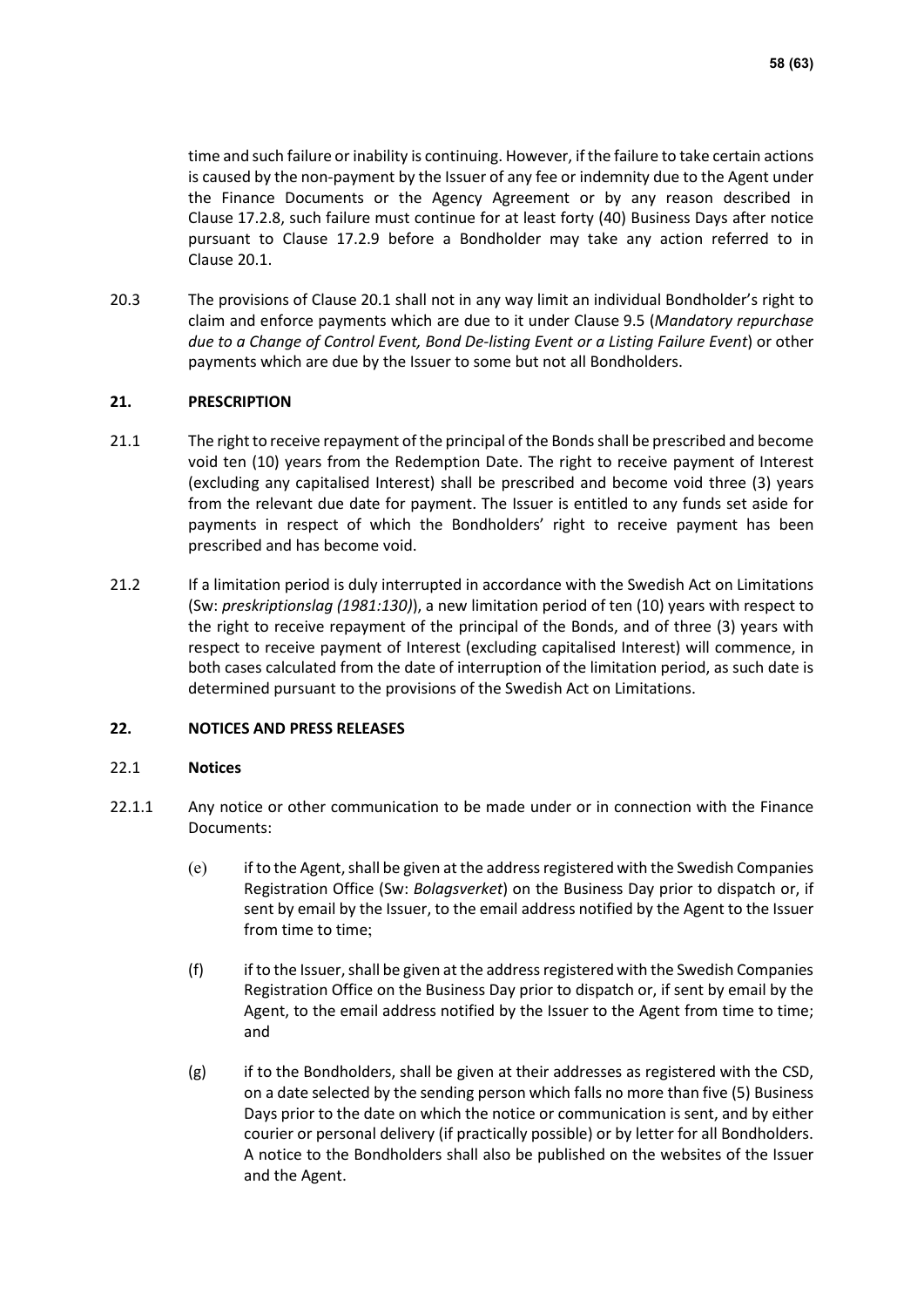- 22.1.2 Any notice or other communication made by one person to another under or in connection with the Finance Documents shall be sent by way of courier, personal delivery or letter, or, if between the Issuer and the Agent, by email, and will only be effective, in case of courier or personal delivery, when it has been left at the address specified in Clause [22.1.1](#page-57-0) or, in case of letter, three (3) Business Days after being deposited postage prepaid in an envelope addressed to the address specified in Clause [22.1.1,](#page-57-0) or, in case of email, when received in readable form by the email recipient.
- 22.1.3 Failure to send a notice or other communication to a Bondholder or any defect in it shall not affect its sufficiency with respect to other Bondholders.

### 22.2 **Press releases**

- <span id="page-58-1"></span>22.2.1 Any notice that the Issuer or the Agent shall send to the Bondholders pursuant to Clauses [9.3.2](#page-39-3) (*Voluntary total redemption*)[, 9.4.2](#page-39-4) (*Early redemption due to illegality*)[, 10.1.2](#page-40-0) (*Change of Control Event, a Bond De-listing Event or a Listing Failure Event*), [13.4](#page-45-0) (*Event of Default*), [15.2.1](#page-48-3) (*Convening a Bondholders' Meeting*) and [15.3.1](#page-48-4) (*Instigation of Written Procedure*) shall also be published by way of press release by the Issuer or the Agent, as applicable.
- 22.2.2 In addition to Clause [22.2.1,](#page-58-1) if any information relating to the Bonds or the Group contained in a notice the Agent may send to the Bondholders under these Terms and Conditions has not already been made public by way of a press release, the Agent shall before it sends such information to the Bondholders give the Issuer the opportunity to issue a press release containing such information. If the Issuer does not promptly issue a press release and the Agent considers it necessary to issue a press release containing such information before it can lawfully send a notice containing such information to the Bondholders, the Agent shall be entitled to issue such press release.

### <span id="page-58-2"></span>**23. FORCE MAJEURE AND LIMITATION OF LIABILITY**

- <span id="page-58-0"></span>23.1 Neither the Agent nor the Issuing Agent shall be held responsible for any damage arising out of any legal enactment, or any measure taken by a public authority, or war, strike, lockout, boycott, blockade or any other similar circumstance (a "**Force Majeure Event**"). The reservation in respect of strikes, lockouts, boycotts and blockades applies even if the Agent or the Issuing Agent itself takes such measures, or is subject to such measures.
- 23.2 The Issuing Agent shall have no liability to the Bondholders if it has observed reasonable care. The Issuing Agent shall never be responsible for indirect damage with exception of gross negligence and wilful misconduct.
- 23.3 Should a Force Majeure Event arise which prevents the Agent or the Issuing Agent from taking any action required to comply with these Terms and Conditions, such action may be postponed until the obstacle has been removed.
- 23.4 The provisions in this Clause [23](#page-58-2) apply unless they are inconsistent with the provisions of the Financial Instruments Accounts Act which provisions shall take precedence.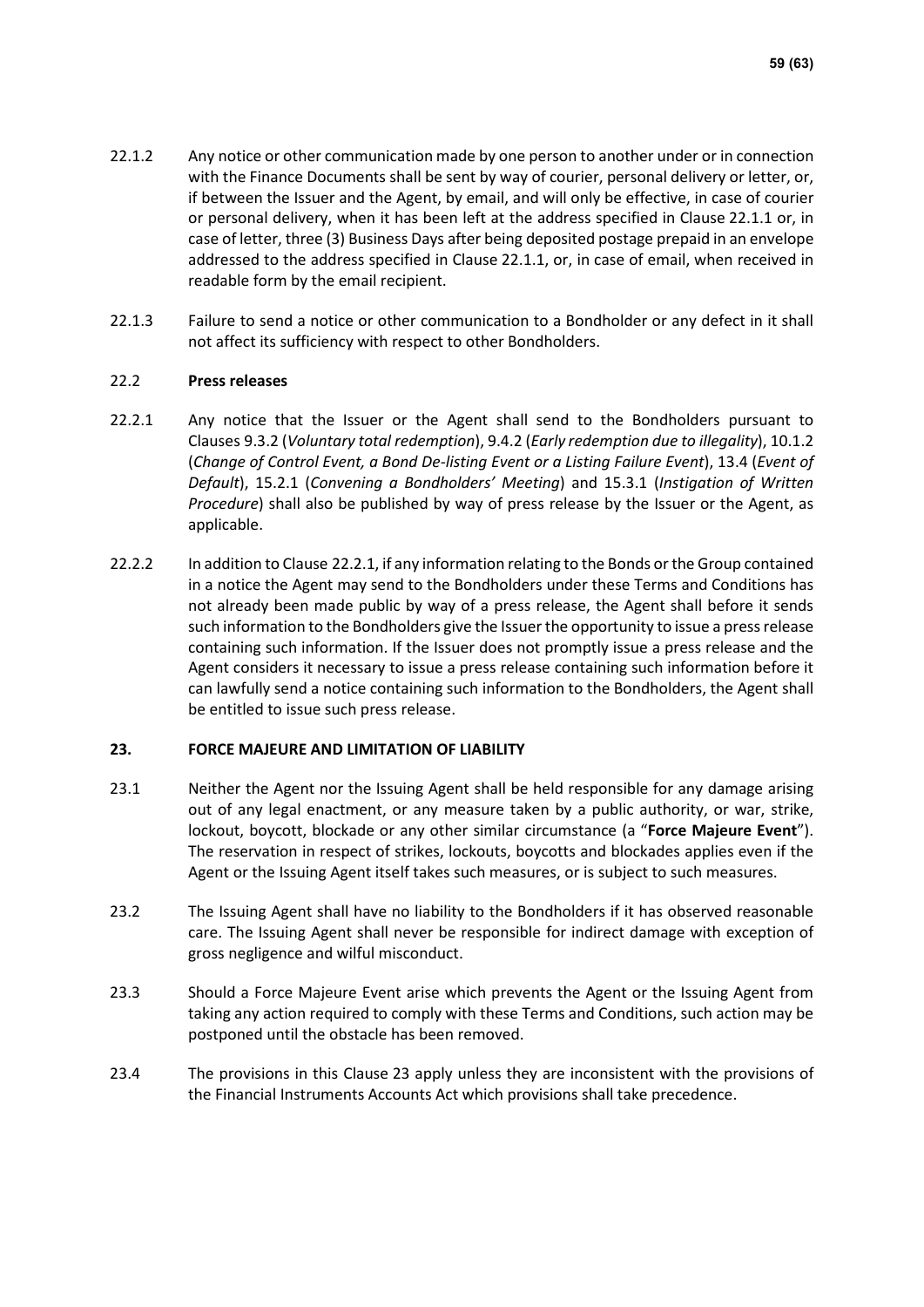### **24. GOVERNING LAW AND JURISDICTION**

- 24.1 These Terms and Conditions, and any non-contractual obligations arising out of or in connection therewith, shall be governed by and construed in accordance with the laws of Sweden.
- 24.2 The Issuer submits to the non-exclusive jurisdiction of the City Court of Stockholm (Sw: *Stockholms tingsrätt*).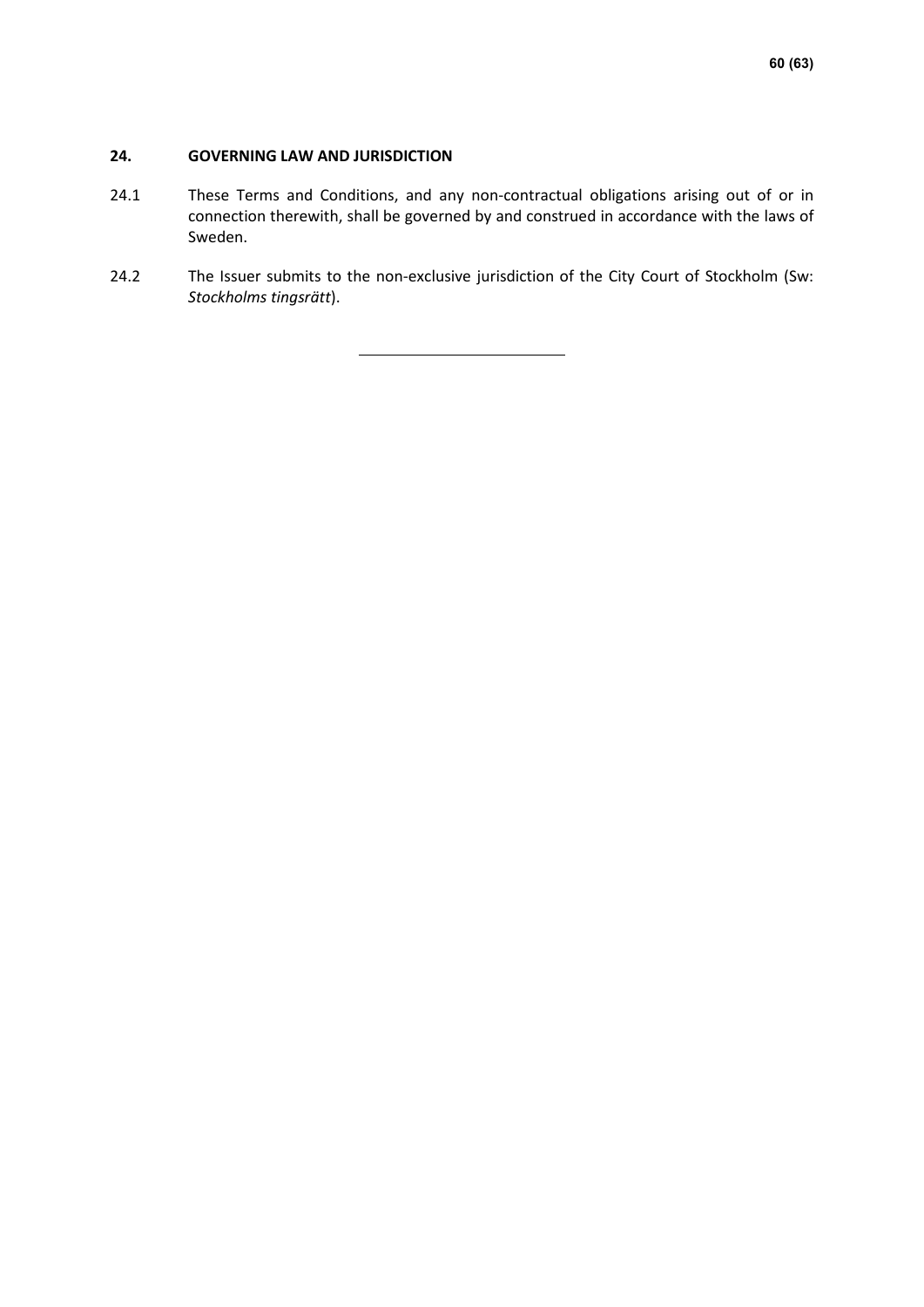We hereby certify that the above terms and conditions are binding upon ourselves.

\_\_\_\_\_\_\_\_\_\_\_\_\_\_\_\_\_ \_\_\_\_\_\_\_\_\_\_\_\_\_\_

Place: Stockholm

Date: 8 September 2021

M2 ASSET MANAGEMENT AB (PUBL) as Issuer

We hereby undertake to act in accordance with the above terms and conditions to the extent they refer to us.

Place: Stockholm

Date: 8 September 2021

NORDIC TRUSTEE & AGENCY AB (PUBL) as Agent

\_\_\_\_\_\_\_\_\_\_\_\_\_\_\_\_\_\_\_\_\_\_\_\_\_\_\_\_\_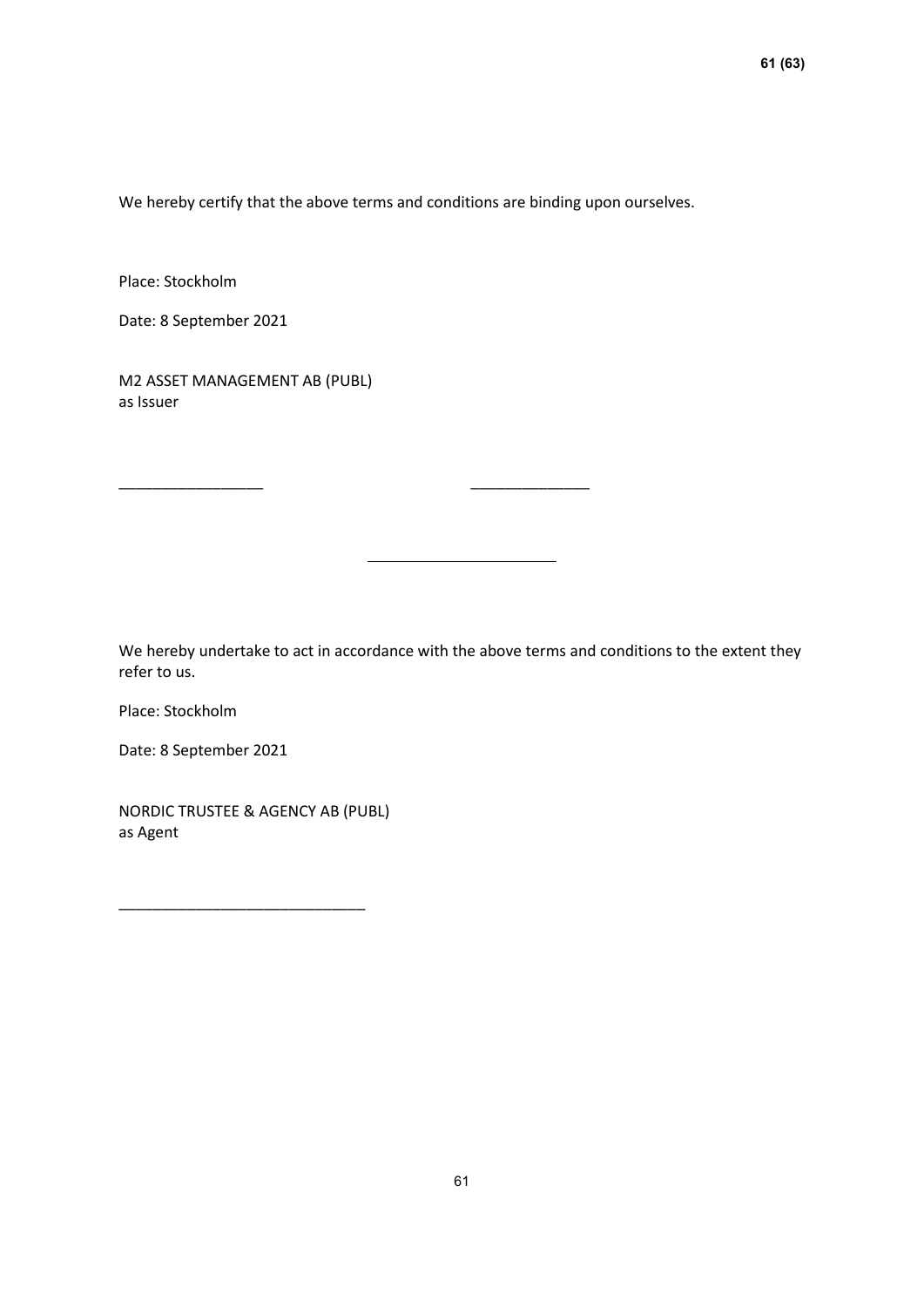#### **APPENDIX 1**

### **COMPLIANCE CERTIFICATE**

To: Nordic Trustee & Agency AB (publ)

From: M2 Asset Management AB (publ)

Dated: [•]

### **SEK 2,000,000,000 Senior Unsecured Floating Rate Bonds 2021/2025 issued pursuant the terms and conditions dated 8 September 2021 (the "Terms and Conditions")**

We refer to the Terms and Conditions. This is a Compliance Certificate. Terms defined in the Terms and Conditions have the same meaning when used in this compliance certificate.

This Compliance Certificate relates to:

[DATE]

[PERIOD]

We confirm that no Event of Default has occurred and is continuing.

The calculations are based on the following figures:

| (a) Total Assets |  |
|------------------|--|
| (b) Equity       |  |

\_\_\_\_\_\_\_\_\_\_\_\_\_\_\_\_\_\_\_\_\_\_\_\_ \_\_\_\_\_\_\_\_\_\_\_\_\_\_\_\_\_\_\_\_\_\_\_

We confirm that as of  $[\cdot]$ <sup>[1](#page-61-0)</sup>:

- (i) in relation to any investment, not less than 75 per cent. of the Total Assets less cash and cash equivalents, but including the said investment were Real Estate Related Assets; and that
- (ii) the Equity Ratio was [•]

M2 Asset Management AB (publ)

Name: Name:

<span id="page-61-0"></span><sup>&</sup>lt;sup>1</sup> The date of the relevant available financial statement